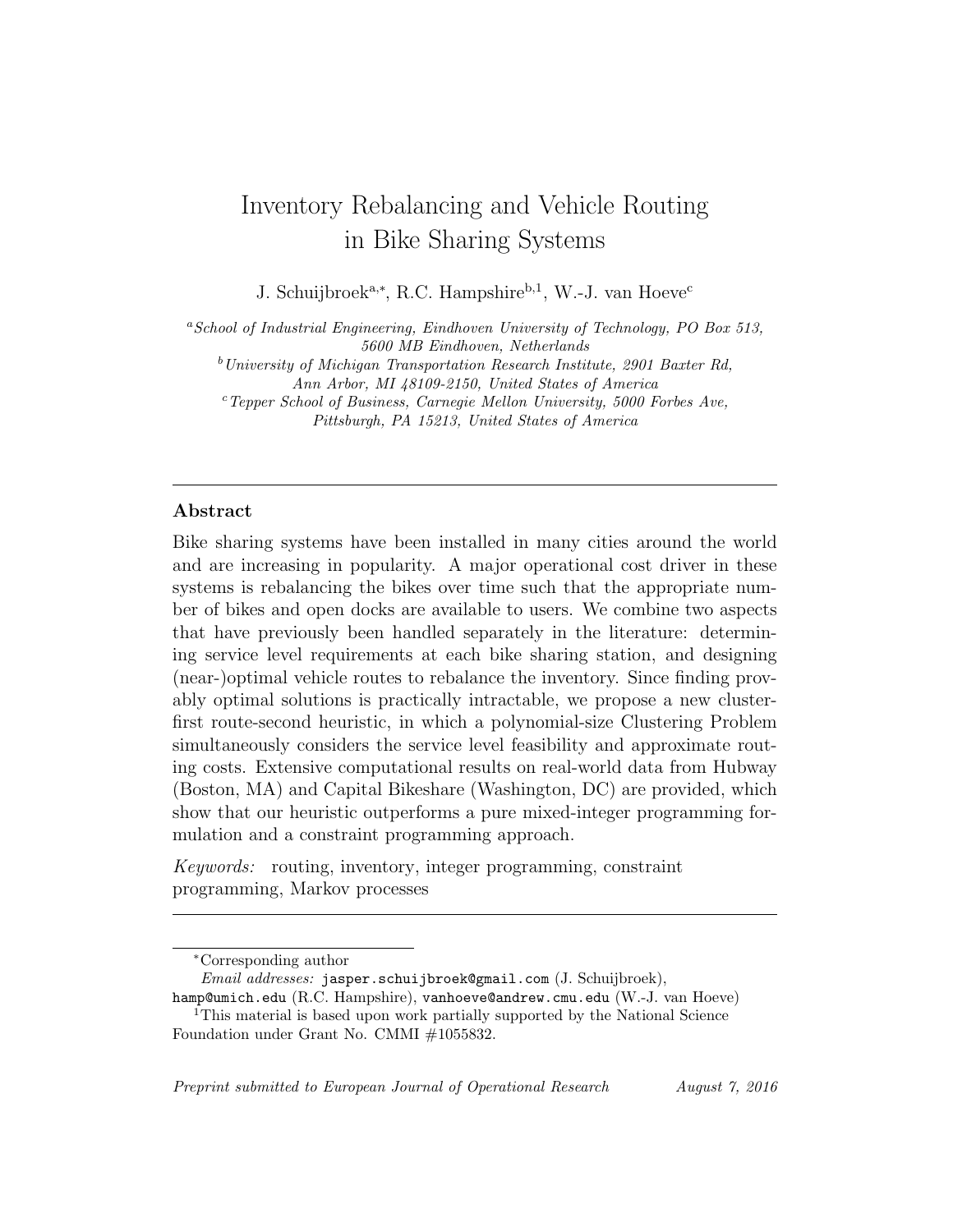# 1. Introduction

Bike sharing systems are experiencing wide-spread adoption in major cities around the world, with over 1,000 active systems and more than 300 in planning or under construction (Meddin  $\&$  DeMaio, 2016). In these systems, users can pickup and return bikes at designated bike sharing stations with a finite number of docks. Unfortunately, user behavior results in spatial imbalance of the bike inventory over time. The system equilibrium is often characterized by unacceptably low availability of bikes or open docks, for pickups or returns respectively [\(Fricker et al., 2012,](#page-35-0) p. 375).

Therefore, operators deploy a fleet of trucks to *rebalance* the bike inventory. We focus on the efficiency of these rebalancing operations, a major cost driver for operators [\(DeMaio, 2009,](#page-34-0) p. 50). This problem consists of two main components. First, determining the desired inventory level at each bike station, which is typically done by an analysis of historic user data. Second, designing truck routes that will perform the necessary pickups and deliveries in order to reach the target inventory levels.

In practice, operators may perform a major rebalancing operation during the night (the static case, assuming negligible user activity during repositioning), as well as continuous rebalancing during the daytime (the dynamic case). Finding (near-)optimal solutions to these routing problems may take several hours even for the most advanced optimization models available [\(Ra](#page-38-0)[viv et al., 2013;](#page-38-0) [Contardo et al., 2012\)](#page-34-1).

We present a rigorous cluster-first route-second heuristic for the *static* non-stationary case that combines inventory flexibility and routing decisions. These aspects have mostly been considered separately in literature (see Section [2](#page-2-0) for a literature review). Combining routing and inventory flexibility may lead to more efficient solutions, and allows operators to implement the tradeoff between user satisfaction and the cost of rebalancing, which is often faced in practice.

Our approach relies on target inventory bounds at each bike station that represent service level requirements. In particular, we model the stochastic demand by viewing the inventory at each station as a non-stationary queuing system with finite capacity, and derive service level requirements using the transient distribution of the availability of bikes and docks (Section [3\)](#page-6-0). We recognize that service level requirements can be met when the inventory is between a lower and upper bound. Any other suitable uncertainty model could be used for this purpose.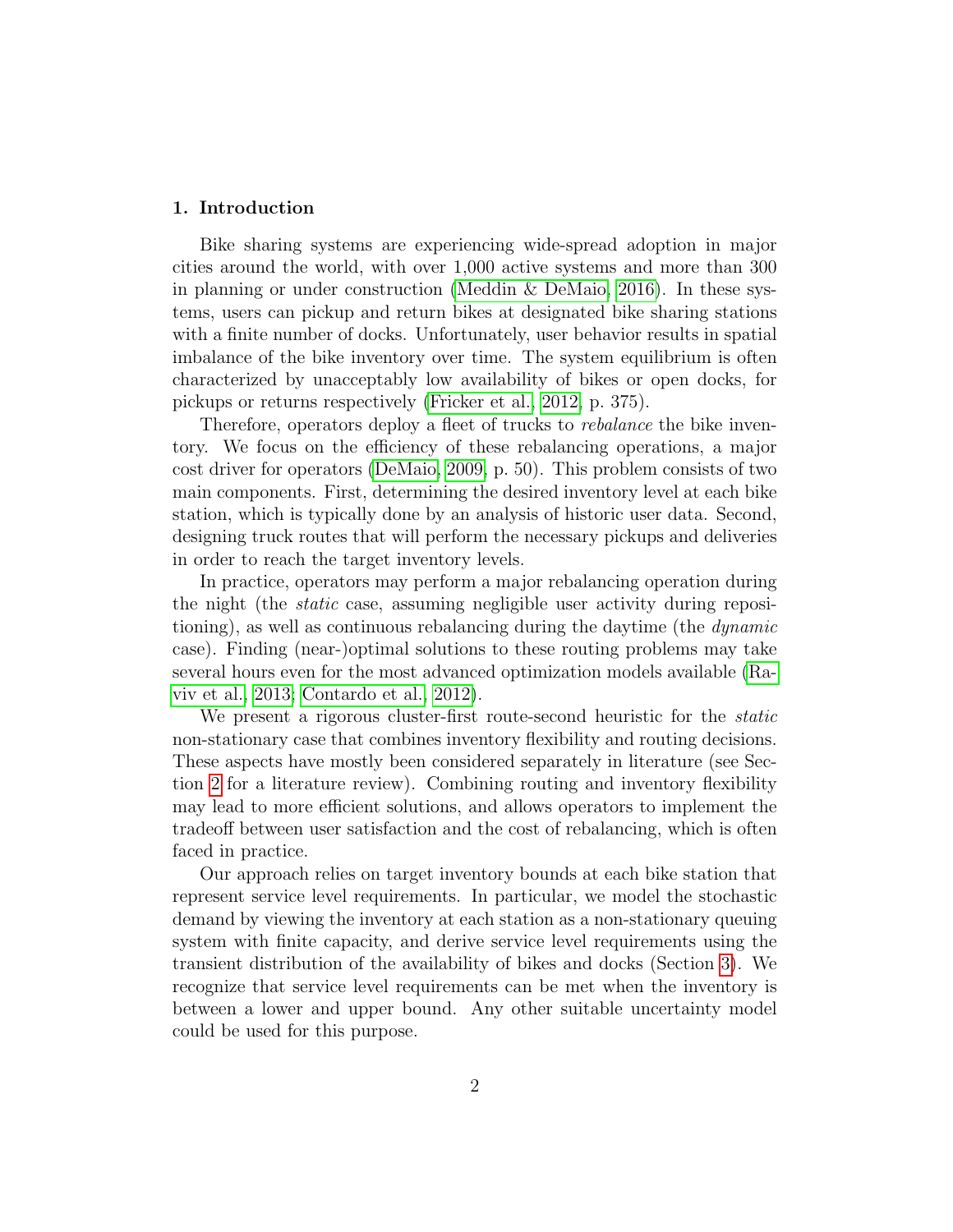Our proposed clustering heuristic proceeds by grouping together bike stations such that each cluster is 'self-sufficient', i.e. the target inventory bounds can be satisfied by only performing within-cluster pickups and deliveries. The novelty in our approach is that we estimate the routing cost of each cluster by a new maximum spanning star approximation. A major benefit of the maximum spanning star approximation is that it can be formulated using a linear[2](#page-2-1) number of constraints only. The resulting mixed-integer program (MIP) for our clustering problem can be solved optimally within seconds for realistic problem sizes. For each cluster an optimal route can be computed easily using a standard MIP formulation.

We also present a Constraint Programming (CP) formulation in Section [6,](#page-21-0) acting both as an effective (exact) solution method for smaller instances and a benchmark for our dedicated clustered routing heuristics.

We compare our approach to an exact MIP model based on existing literature, as well as our CP model. Computational experiments (Section [7\)](#page-24-0) using data from Hubway (Boston, MA) and Capital Bikeshare (Washington, DC) show that our heuristics strongly outperform the classical MIP model. Within seconds, we identify a feasible solution with a reasonable optimality gap. In a minute, we find better solutions for almost all instances than the best MIP solution after 2 hours. Moreover, our dedicated Clustered MIP heuristic outperforms Constraint Programming on larger instances.

## <span id="page-2-0"></span>2. Related Work

The study of bike sharing systems is increasing in popularity. [DeMaio](#page-34-0) [\(2009\)](#page-34-0) and [Shaheen et al.](#page-38-1) [\(2010\)](#page-38-1) provide a history of bicycle sharing, starting with the first generation 'white bikes' in Amsterdam as early as 1965. From 1995 onwards, the third generation IT-based systems incorporate 'advanced technologies for bicycle reservations, pickup, drop-off, and information tracking' [\(Shaheen et al., 2010,](#page-38-1) p. 7). For the interested reader [Laporte](#page-36-0) [et al.](#page-36-0) [\(2015\)](#page-36-0) provides a comprehensive survey of the vehicle/bike sharing literature. We identify four research substreams in bike sharing literature: strategic design, demand analysis, service level analysis, and rebalancing operations.

<span id="page-2-1"></span><sup>2</sup> In the number of bike stations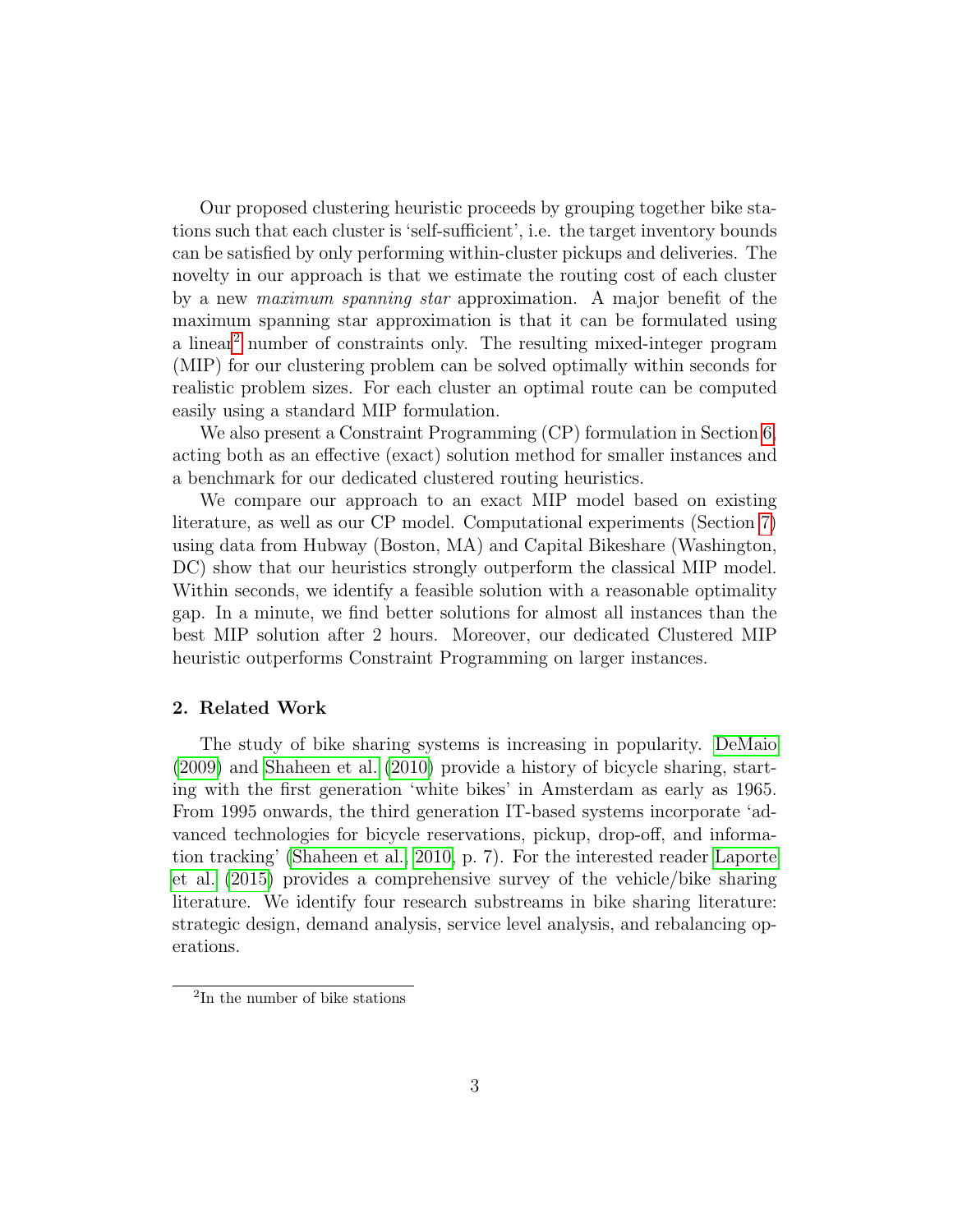## Strategic design

Since most major cities have planned or considered implementation of bike sharing systems, and existing systems are often expanded, several studies present models dedicated to strategic design. [Dell'Olio et al.](#page-34-2) [\(2011\)](#page-34-2) develop a comprehensive methodology for implementation, from estimating potential demand to optimizing locations. [Martinez et al.](#page-37-1) [\(2012\)](#page-37-1) and [Prem Kumar &](#page-37-2) [Bierlaire](#page-37-2) [\(2012\)](#page-37-2) present MIP models for the location problem. [Lin & Yang](#page-36-1) [\(2011\)](#page-36-1) create a model trading off the interests of both users and investors. We note that none of the studies include a notion of expected inventory imbalance costs.

## Demand analysis

The purpose of demand analysis is twofold: forecasting future demand (e.g. for service level requirements) and understanding the explaining factors for managerial decision making. [Kaltenbrunner et al.](#page-36-2) [\(2010\)](#page-36-2) predict the system inventory state and suggest making such information available to users. [Froehlich & Oliver](#page-35-1) [\(2008\)](#page-35-1); [Borgnat & Abry](#page-33-0) [\(2009\)](#page-33-0); [Borgnat et al.](#page-33-1) [\(2011\)](#page-33-1), and [Lathia et al.](#page-36-3) [\(2012\)](#page-36-3) identify a temporal demand pattern and forecast the number of rentals. [Hampshire et al.](#page-35-2) [\(2013\)](#page-35-2) seek land use and socio-economic factors that explain the use of bike sharing systems. [Vogel](#page-38-2) [et al.](#page-38-2) [\(2011\)](#page-38-2) construct clusters of stations with similar demand patterns. These studies could provide insights that are helpful in improving the service level requirements developed in this paper.

## Service level analysis

Several studies focus on service levels in bike sharing systems. We recall that service level requirements are typically two-sided: for available bikes and docks. Most notably, [Nair & Miller-Hooks](#page-37-3) [\(2011\)](#page-37-3) and [Nair et al.](#page-37-4) [\(2013\)](#page-37-4) decompose system-wide reliability into a set of dual-bounded chance constraints for each station. We adapt their dual-bounded service level constraints, but use a more realistic Markov chain to model the station inventory over time, as opposed to observing the total net demand (see Section [3\)](#page-6-0). [Raviv & Kolka](#page-37-5) [\(2013\)](#page-37-5) present a queuing system with finite capacity to model expected user dissatisfaction at each station, similar to our approach. [Leurent](#page-36-4) [\(2012\)](#page-36-4) models bike sharing stations as a dual Markovian waiting system, but contrary to their assumption of waiting customers, we assume immediate lost sales.

[George & Xia](#page-35-3) [\(2011\)](#page-35-3) develop a method to determine fleet sizing given a desired service level. This is accomplished by modeling the number of bikes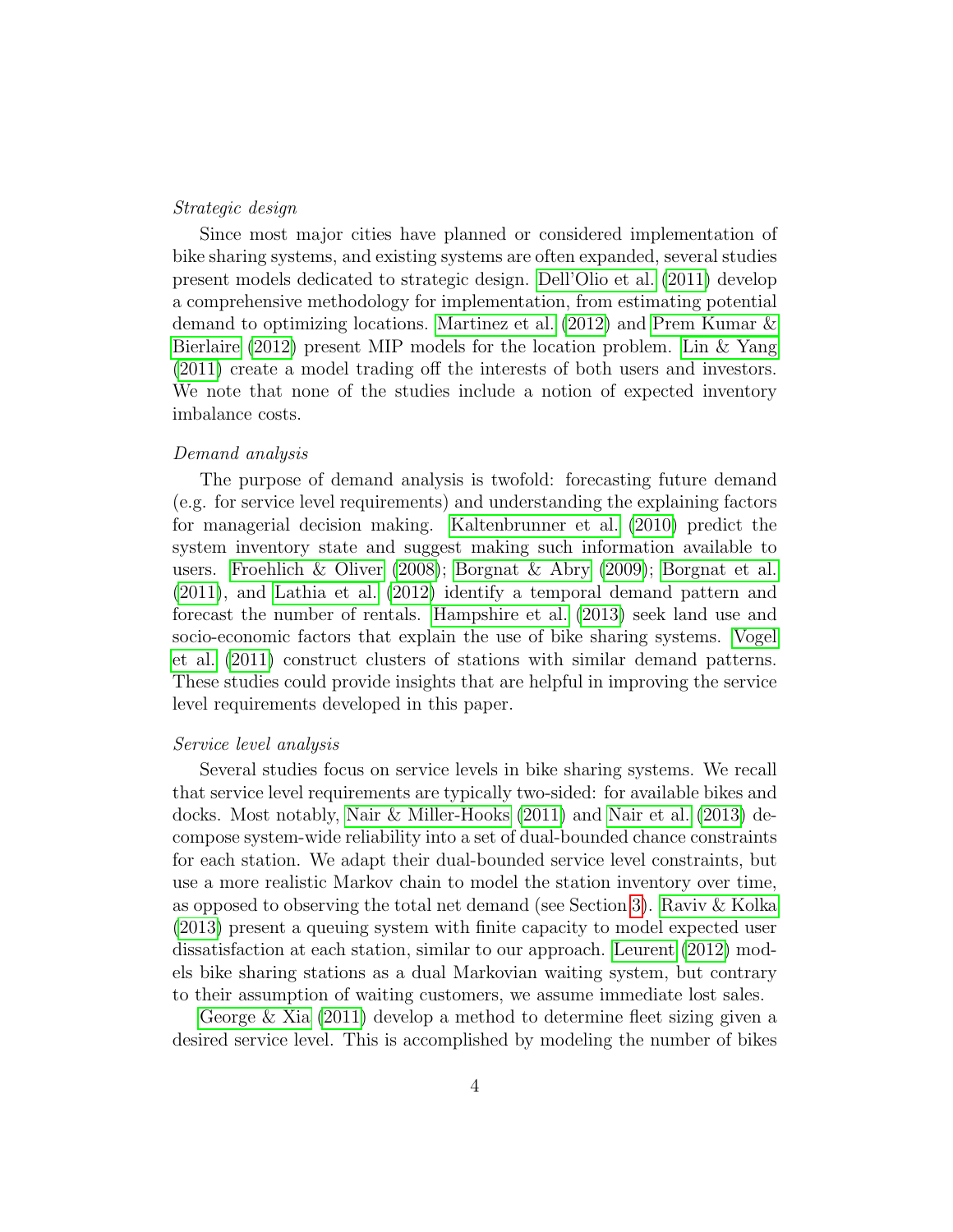at each station and their movements as a closed queueing network. Their results follow from a steady state analysis of the queueing network. The work does not take the capacity of stations into account, and their service level is measured in terms of the availability of bikes as opposed to unmet demand for pickups/returns. Our paper addresses these two limitations in the nonsteady state (transient) regime. Additionally, we consider the related routing problem, which [George & Xia](#page-35-3) do not consider.

## Rebalancing operations

Using mean field analysis, [Fricker et al.](#page-35-0) [\(2012\)](#page-35-0) conclude that the equilibrium system performance collapses under heterogeneity of user behavior and that a pressing need for rebalancing operations exists. [Vogel & Mat](#page-38-3)[tfeld](#page-38-3) [\(2010\)](#page-38-3) motivate rebalancing activities using a system dynamics model. [Shu et al.](#page-38-4) [\(2013\)](#page-38-4) estimate rebalancing operations can lead to an additional 15-20% of trips supported system-wide.

We identify two modes of rebalancing: providing user incentives and deploying a truck fleet. While [Fricker & Gast](#page-35-4) [\(2014\)](#page-35-4) and [Waserhole & Jost](#page-38-5) [\(2012\)](#page-38-5) develop a pricing strategy, and some active systems have already implemented incentive schemes (e.g.  $V+$  for Vélib', see [Fricker & Gast, 2014\)](#page-35-4), we observe that every bike sharing system still operates a vehicle fleet for rebalancing. Therefore, the underlying vehicle routing problem has received most attention.

Most studies use an exact target inventory for each station, which implies their routing problem is more closely related to the One-Commodity Pickupand-Delivery VRP (Hernández-Pérez & Salazar-González, 2003) than ours, which adds inventory flexibility. Routing costs to attain exact target inventories will always be larger than or equal to the costs strictly necessary to maintain appropriate service levels (see Section [3\)](#page-6-0). We note that our models can be parameterized to solve the target inventory problem.

Erdoğan et al. [\(2013\)](#page-35-6) consider the pickup and delivery redistribution problem with one vehicle where the target inventory at each station must lie in an interval. The intervals are input to their problem. Our problem is a natural extension of this setting in that we consider multiple vehicles and we determine the target inventory intervals. [Chemla et al.](#page-34-3) [\(2013\)](#page-34-3) present a branch-and-cut algorithm for the static single-vehicle problem, with results on instances of up to 100 stations. Approximation algorithms for the same problem are given by [Benchimol et al.](#page-33-2) [\(2011\)](#page-33-2). Erdoğan et al. [\(2015\)](#page-34-4) develop an exact method to calculate the optimal route for the static single-vehicle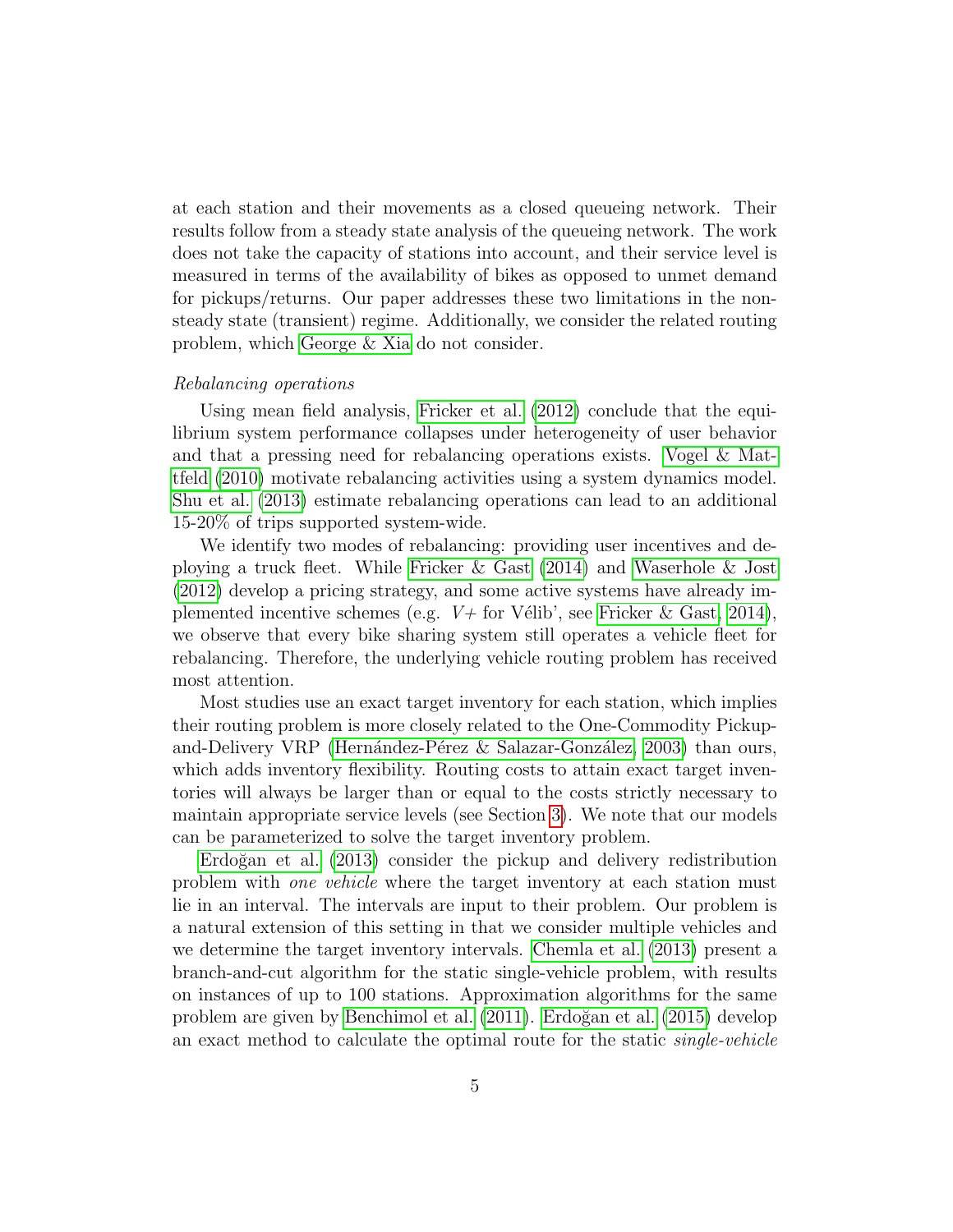rebalancing problem. Instances with up to 60 stations can be solved to optimality within 2 hours of computing time.

[Raviv et al.](#page-38-0) [\(2013\)](#page-38-0) present an alternative static approach: expected system-wide user dissatisfaction is minimized subject to a time limit. Their arc-, time-, and sequence-indexed MIP models are intractable for systems of reasonable size, however we use these models in Section [4](#page-11-0) to present the Bike Sharing Rebalancing Problem in its pure MIP form.

[Di Gaspero et al.](#page-34-5) [\(2013b\)](#page-34-5) proposed a constraint programming formulation for the vehicle routing problem that minimizes user dissatisfaction based on the total deviation from fixed target levels for each bike station. Then [Di Gaspero et al.](#page-34-6) [\(2015\)](#page-34-6) consider the design of optimal tours and operating instructions for relocating bikes among stations. The authors propose a constraint programming models with Large Neighborhood Search (LNS). However, their model formulation considers only the routing problem and takes the target inventory levels as given.

[Rainer-Harbach et al.](#page-37-6) [\(2014\)](#page-37-6) also consider the joint problem of inventory balancing and vehicle routing, and propose dedicated (meta-)heuristic approaches. They first present several construction heuristics, which can be further improved by applying problem-specific local search moves, including the insertion or removal of stations in a route, or the swap of stations within routes. Care must be taken that the proposed moves, as well as the construction heuristics, are feasible. In addition, the objective is to minimize the weighted sum of a) the deviation from a given target inventory level for each station, b) the number of (un)loading operations, and c) total work time. The authors show that their heuristics are able to find high-quality solutions in a reasonable time.

[Di Gaspero et al.](#page-34-7) [\(2013a\)](#page-34-7) combine a CP optimization model with Ant Colony Optimization to solve a similar problem as [Rainer-Harbach et al.](#page-37-6) [\(2014\)](#page-37-6), again minimizing a weighted sum of the deviation from target inventory levels and total work time. Their CP model uses a direct 'successor' formulation with integer variables, whereas the CP model we propose in Section [6](#page-21-0) is based on constraint-based scheduling.

Kloimüllner et al. [\(2015\)](#page-36-5) develop a cluster-first route-second approach. Their objective function is to maximize the number of stations visited over a fixed time window. Their algorithm is exact and utilizes a Benders composition. However, their routes must alternate between pickup and delivery stations. This is a major drawback of their approach.

The paper by [Forma et al.](#page-35-7) [\(2015\)](#page-35-7) proposes 3-step heuristic for the static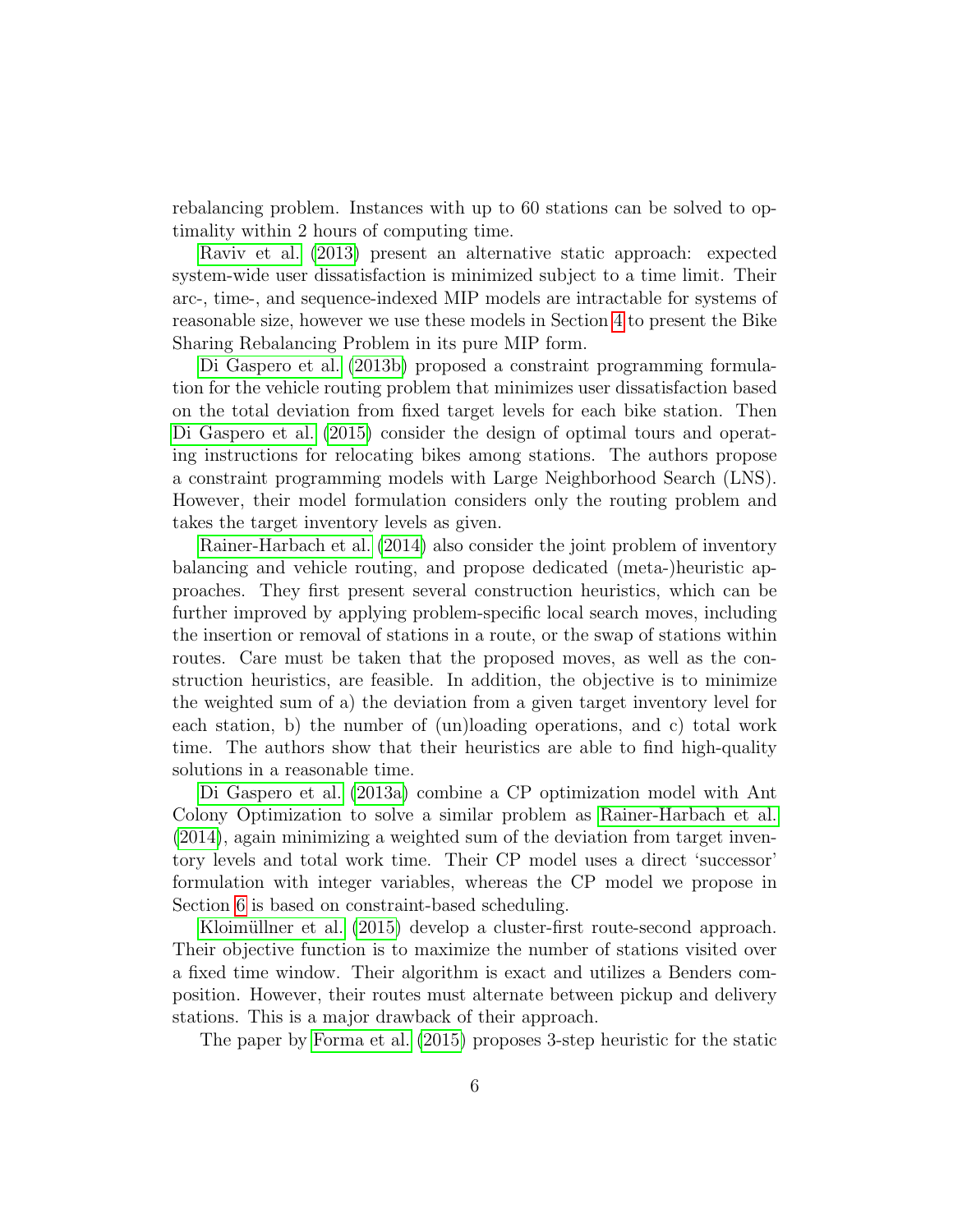repositioning problem. Step 1 clusters stations that are close to each other and have compatible demand structures. Step 2 routes the vehicles through the clusters and makes heuristic inventory targets for the stations in each cluster. Step 3 uses the results of steps 1 and 2 to determine both the routing within the clusters and the inventory levels for each station. Their clusters are constructed to reduce the size of the network, and not to decompose the problem into many single vehicle routing problems. Additionally, their routing step allows vehicles to travel between clusters. The proposed 3 step method is successfully applied to several real life instances. However, the authors provide no theoretical bounds or guarantees of the proposed method.

The PhD dissertation of [O'Mahony](#page-37-7) [\(2015\)](#page-37-7) at Cornell University builds on our paper. The models developed in the dissertation are currently implemented in the operations of Citi Bike Share in New Year City. The author departs from our model in that he does not compute upper and lower inventory levels. By contrast, he computes a convex cost function for each starting inventory level. The corresponding routing problem is to minimize the service level 'costs' over a fixed time interval. He argues that the minimal makespan is often much longer than the time interval of a typical staff work shift.

#### <span id="page-6-0"></span>3. Service Level Requirements

In general, inventory rebalancing efforts are made in order to improve customer service. Contrary to traditional inventory theory, where the service level increases as inventory increases, bike sharing systems are subject to a net demand process, with an empty station preventing users from picking up bikes and a full station preventing returns. For the remainder of the paper, we let S represent the set of bike sharing stations. Let  $C_i$  denote the capacity (i.e. number of docks) of station  $i \in \mathcal{S}$ .

Net demand implies that after a pickup and a return occur, the inventory is unchanged. Previous studies [\(Nair et al., 2013\)](#page-37-4) observe the total net demand (pickups minus returns during observation period) at each station  $i \in \mathcal{S}$ . However, we note that while observing a net demand of zero, we often still need bikes or docks. We view the net demand as a stochastic process which needs to be satisfied during the entire observation period, not only at the end.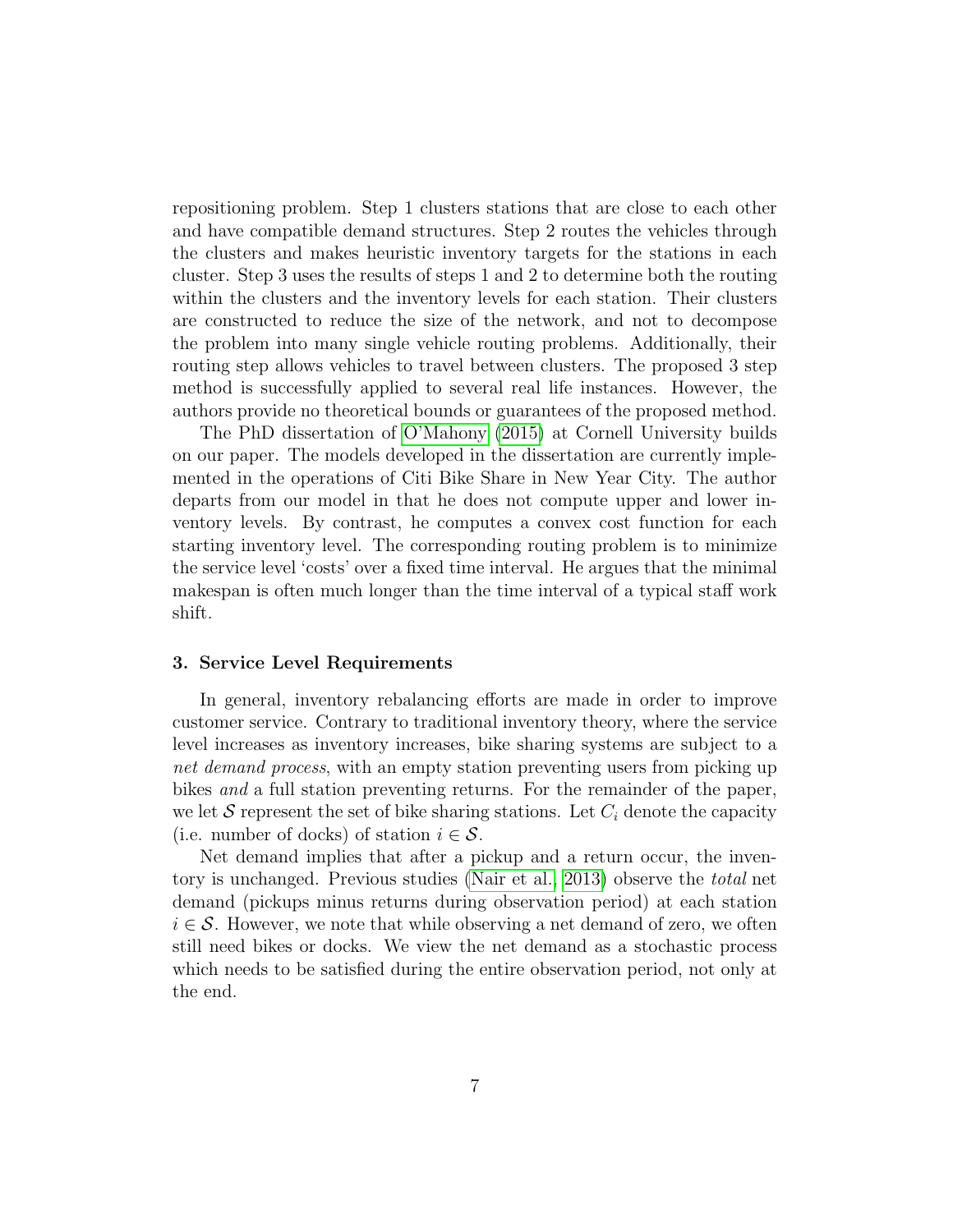## 3.1. Service Level Definition

We implement a type 2 service level: the fraction of demands satisfied directly should be larger than  $\beta_i^ \hat{a}_i$ <sup>-</sup> for pickups and larger than  $\beta_i^+$  $i<sub>i</sub>$  for returns. We assume no backorders, i.e., the effect of waiting customers is negligible.

<span id="page-7-0"></span>**Definition 1.** The service level requirements at station  $i \in \mathcal{S}$  are

E[Satisfied bike pickup demands]  $\geq \beta_i^{-1}$ i  $\frac{E[\text{Satisfied bike return demands}]}{E[\text{Total bike return demands}]} \geq \beta_i^+$ i

for given  $\beta_i^$  $i, \beta_i^+ \in [0, 1].$ 

# 3.2. Markov Chain Formulation

We assume that user behavior during the observation period is nonstationary, i.e. rates depend on time. This allows us to implement the model over multiple time periods (e.g. morning 6–9AM or evening 3–6PM). The time-dependent rates allow the model to capture the demand changes observed in practice. Our goal is to select an initial number of bikes that achieve the service level requirements over the observation period for each station. While some users arrive in groups (compound Poisson process), we assume this effect is negligible.

The inventory at station  $i \in \mathcal{S}$  can be modeled as an  $M_t/M_t/1/K$  queuing system [\(Kendall, 1953\)](#page-36-6), with the number of customers in the queue representing the inventory. This implies that the customer inter-arrival times (for bike returns) and service times (i.e. inter-arrival times for bike pickups) are exponentially distributed with time dependent rates  $\lambda_i(t)$  and  $\mu_i(t)$ , respectively, at each station  $i \in \mathcal{S}$ . There are  $K = C_i$  waiting spaces in the system for station  $i \in \mathcal{S}$ . The stationary  $M/M/1/K$  queue is well-studied and closed-form expressions for the transient probabilities given a starting state are available. In the non-stationary case,  $M_t/M_t/1/K$ , the transient probabilities given a starting state are solutions to the Kolmogorov forward equations [\(Morse, 1958\)](#page-37-8).

This method computes the service levels for each station separately. The approach does not account for the interactions of supply and demand between stations. To properly account for these interactions, a state dependent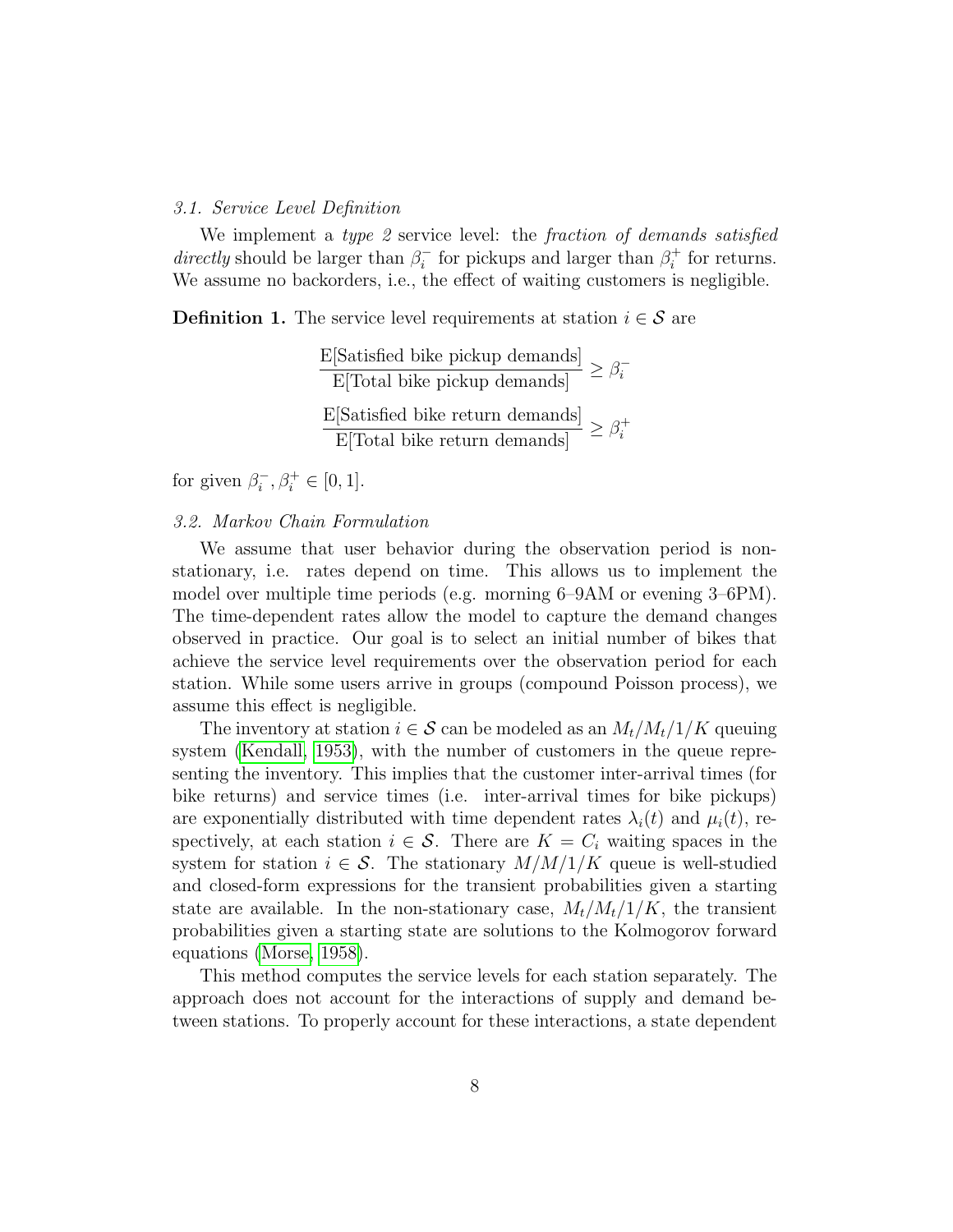model of the 'lost sales' and 'lost returns' is needed. In order to jointly calculate service levels for all stations the resulting model would likely be a time dependent queueing network with a complex abandonment and routing structure. Such a model is beyond the scope of this study.



Figure 1: Markov chain for the inventory  $S_i(t)$  at station  $i \in \mathcal{S}$ .

*Note.* Users arrive with rate  $\lambda_i(t)$  to return bikes and with rate  $\mu_i(t)$  to pickup bikes.

Denote by  $\{S_i(t): t \geq 0\}$  the stochastic process on state space  $\{0, \ldots, C_i\}$ representing the inventory of station  $i \in \mathcal{S}$  at time  $t \geq 0$ . Define  $p_i(s, \sigma, t) \equiv$  $Pr(S_i(t) = \sigma | S_i(0) = s)$ , the transient probability that the inventory at station  $i \in \mathcal{S}$  equals  $\sigma \in \{0, \ldots, C_i\}$  at time  $t \geq 0$  given starting inventory  $s \in \{0, \ldots, C_i\}.$ 

Then, in order to meet both the pickup and return service level from Definition [1](#page-7-0) during the observation period  $[0, T]$ , we calculate the expected values:

$$
\frac{\text{E[Satisfied bike pickup demands]}}{\text{E[Total bike pickup demands]}} = \frac{\int_0^T \mu_i(t) (1 - p_i(s, 0, t)) dt}{\int_0^T \mu_i(t) dt}
$$
\n
$$
\equiv g_i(s, 0, T).
$$

and similarly

$$
\frac{\text{E[Satisfied bike return demands]}}{\text{E[Total bike return demands]}} = \frac{\int_0^T \lambda_i(t) (1 - p_i(s, C_i, t)) dt}{\int_0^T \lambda_i(t) dt}
$$

$$
\equiv g_i(s, C_i, T).
$$

The transient probabilities solve the Kolmogorov forward equations

$$
\dot{p}_i(s, 0, t) = \mu_i(t) \cdot p_i(s, 1, t) - \lambda_i(t) \cdot p_i(s, 0, t)
$$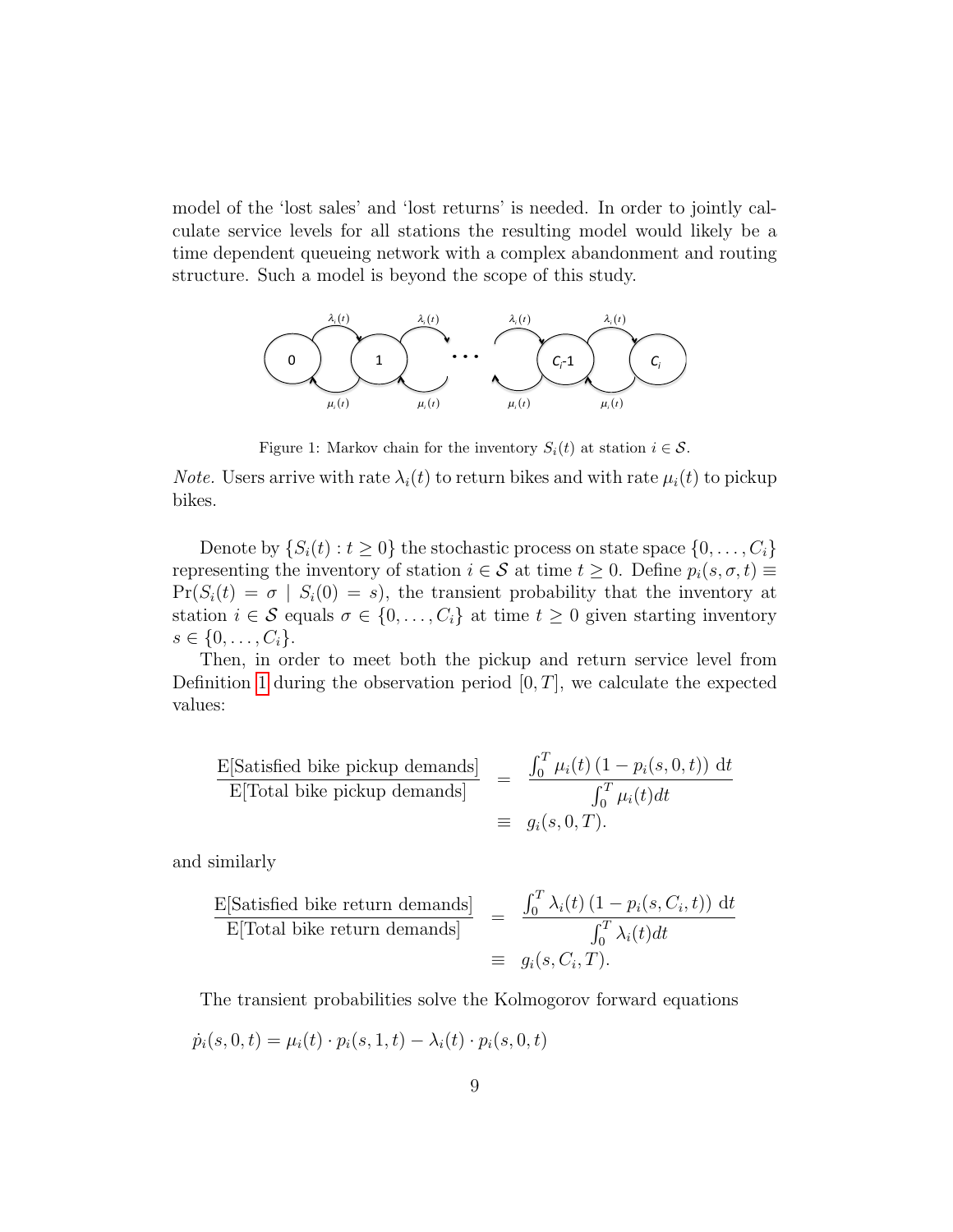$\dot{p}_i(s, \sigma, t) = \mu_i(t) \cdot p_i(s, \sigma + 1, t) - \lambda_i(t) \cdot p_i(s, \sigma - 1, t) \quad \sigma = 1, \ldots, C_i - 1$  $\dot{p}_i(s, C_i, t) = \lambda_i(t) \cdot p_i(s, C_i - 1, t) - \mu_i(t) \cdot p_i(s, C_i, t)$ 

Intuitively, as the starting inventory increases, the bike pickup service level increases and the bike return service level decreases. Confirming this intuition, the proof of Theorem 1 in [Raviv & Kolka](#page-37-5)  $(2013, p. 9)$  $(2013, p. 9)$  yields that the bike pickup and bike return service level are respectively increasing and decreasing in the starting inventory, which gives us Lemma [1.](#page-9-0)

<span id="page-9-0"></span>**Lemma 1.** Denote by  $s_{i,T}$  the station inventory of station  $i \in \mathcal{S}$  after rebalancing operations for an observation period  $[0, T]$ . To meet the service level requirements from Definition [1](#page-7-0) at station  $i \in S$ , it must hold that  $s_{i,T} \geq s_{i,T}^{\min}$ and  $s_{i,T} \leq s_{i,T}^{\max}$  with

$$
s_{i,T}^{\min} = \min \{ s \in \{0, ..., C_i\} : g_i(s, 0, T) \ge \beta_i^- \}
$$
  

$$
s_{i,T}^{\max} = \max \{ s \in \{0, ..., C_i\} : g_i(s, C_i, T) \ge \beta_i^+ \}.
$$

Hence, for an observation period  $[0, T]$  the vehicles should rebalance the starting inventory  $s_i^0$  such that  $s_{i,T}^{\min} \leq s_{i,T} \leq s_{i,T}^{\max}$  for each station  $i \in \mathcal{S}$ , in order to meet the service levels  $\beta_i^ \mathcal{S}_i^-, \beta_i^+$ . Denote by  $\mathcal{S}_0 = \{i \in \mathcal{S} : s_{i,T}^{\min} \leq \mathcal{S}_i\}$  $s_i^0 \leq s_{i,T}^{\text{max}}$  the set of self-sufficient stations which satisfy the service level requirements over time period [0,T] with their starting inventory.

Note that the service level requirements could theoretically be *infeasible* over a given observation period. We identify three types of infeasibility:

- $s_{i,T}^{\text{max}} < s_{i,T}^{\text{min}}$  requires the operator to prioritize the service level requirement for either pickups or returns at station  $i \in \mathcal{S}$ , or choose a weighted average.
- $g_i(C_i, 0, T) < \beta_i$  or  $g_i(0, C_i, T) < \beta_i^+$  implies the inventory always violates (one of) the service level requirements. This requires the operator to choose the best possible inventory bounds.
- $\sum_{i \in S} s_i^0 < \sum_{i \in S} s_{i,T}^{\min}$  or  $\sum_{i \in S} s_i^0 > \sum_{i \in S} s_{i,T}^{\max}$  implies a system-wide shortage or excess (ignoring vehicle inventory and capacity for the sake of simplicity).

All types of infeasibility would require the operator to take alternative measures in case service level problems persist, e.g., increase station capacity,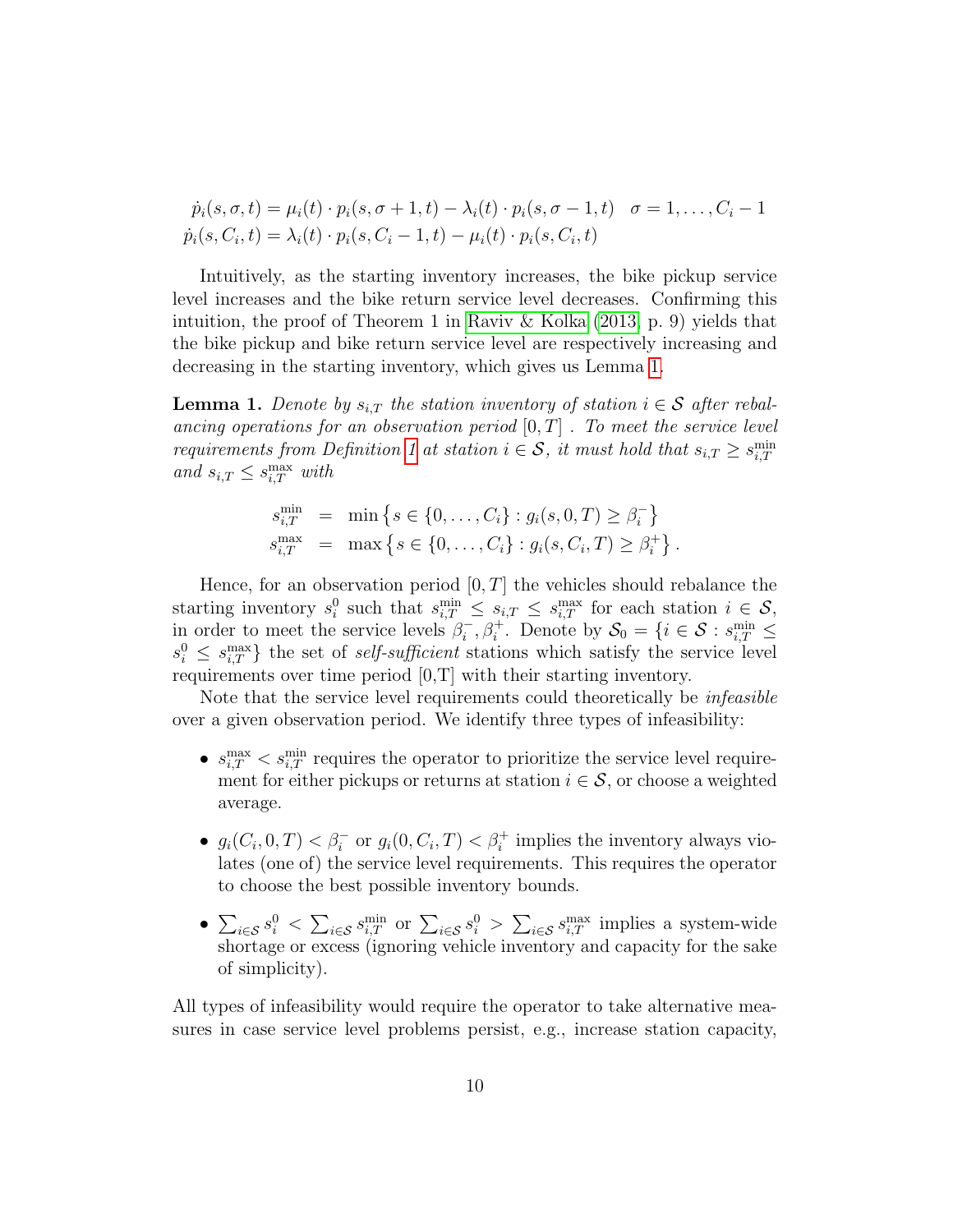

<span id="page-10-0"></span>Figure 2: Example of Service Level Requirements for Hubway (Boston, MA).

*Note.* Observation period 6–9AM ( $T = 3$ ) on weekdays with  $\beta_i^- = \beta_i^+ = 85\%$ . The range  $[s_i^{\min}, s_i^{\max}]$  is displayed solid with  $[0, C_i]$  displayed dotted. For reference, we show the starting inventory  $s_i^0$  for each station as a solid marker, based on a snapshot of the system taken at 6AM on June 26st 2012.

influence user behavior, or introduce or remove bikes from the system. We introduce  $s_i^{\text{min}}$  and  $s_i^{\text{max}}$  for the inventory bounds adjusted for infeasibility.

Using Lemma [1,](#page-9-0) we are able to efficiently calculate the service level requirements at each station. We solve the Kolmogorov forward equations for the transient state probabilities using the fourth-order Runge–Kutta method. We compute the service levels over increasingly larger observation periods, i.e. 6–7AM, 6–8AM, 6–9AM, etc. The number of infeasible stations typically increases with the length of the observation period. We select the observation period that has up to 10–15% infeasible stations, since for several stations infeasibility cannot be prevented, e.g. due to limited station capacity. For infeasible stations, where necessary we prioritize pickups over returns, i.e.  $s_i^{\max} = \max\{s_{i,T}^{\max}, s_{i,T}^{\min}\}\$ , and/or use  $s_i^{\min} = 0$  and  $s_i^{\max} = C_i$ .

Below is an example using real data from the bike sharing system Hubway in Boston, MA.

<span id="page-10-1"></span>Example 1. For this example, we use trip data provided by Hubway (Boston, MA) for the 60 stations that were active between November 1st 2011 and May 31st 2012. In [Appendix A,](#page-32-0) we give a detailed overview of the data sources used for our examples and computational results. The observation period is 6–9AM ( $T = 3$ ) on weekdays, for which we have 82 observations.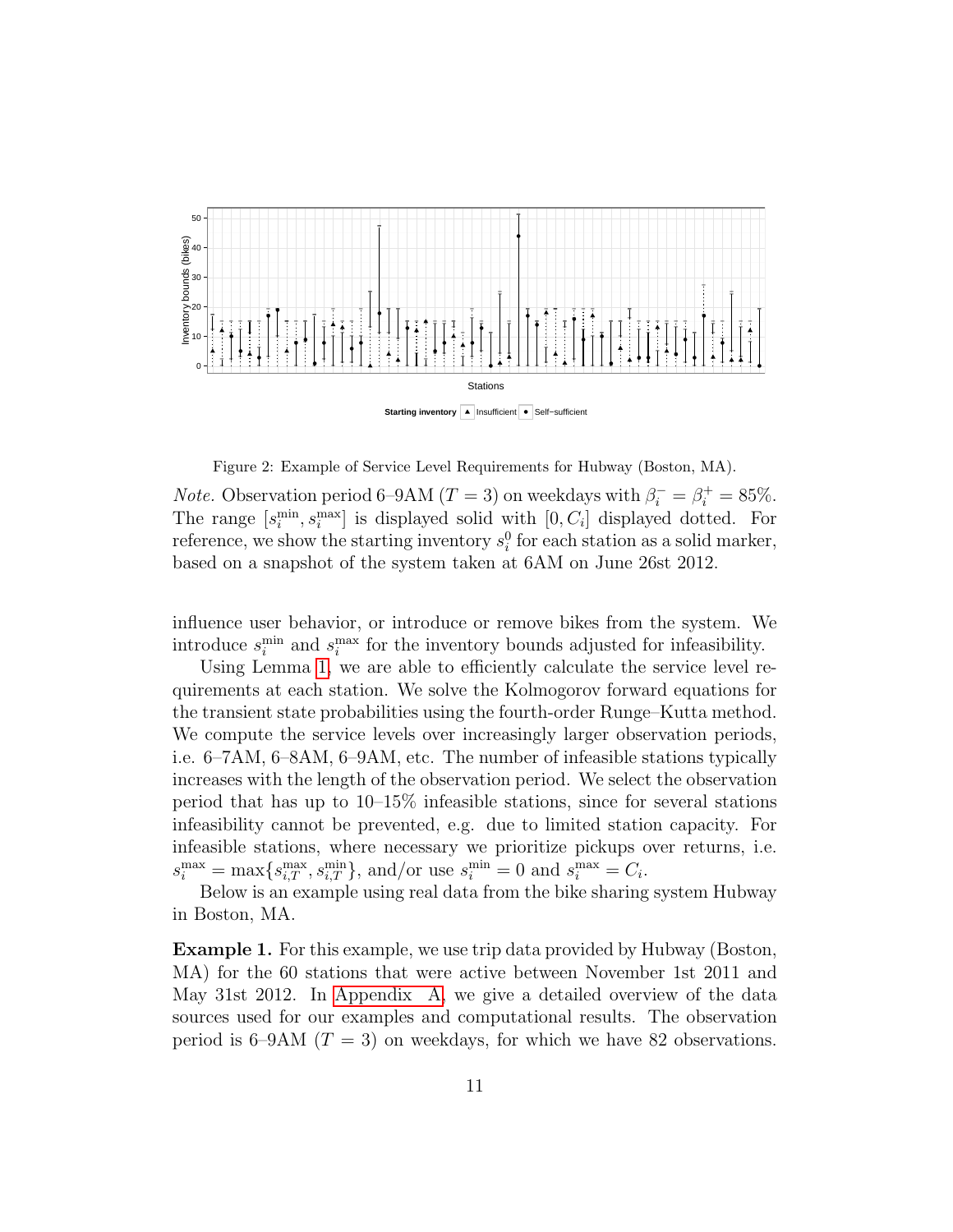We estimate  $\lambda_i(t)$  and  $\mu_i(t)$  by the mean (Maximum Likelihood Estimator for Poisson variables) number of returns and pickups, respectively, per 15-minute interval during the observation period.

These observations suffer from the 'lost sales' bias, i.e. unmet demand is not recorded. Moreover, some lost sales are endogenous to the rebalancing operations, e.g. removing bikes which due to the stochasticity of demand turn out to be necessary. We note that these effects are stochastically complex to capture and are out of scope for this study.

We require a  $\beta_i^- = \beta_i^+ = 85\%$  service level at each station  $i \in \mathcal{S}$  and quickly calculate  $s_i^{\text{min}}$  and  $s_i^{\text{max}}$  using Lemma [1.](#page-9-0) Step 1 is to set  $s = 0$  and solve the Kolmogorov forward equations using the fourth-order Runge–Kutta method to obtain  $g_i(s, 0, T)$ . If  $g_i(s, 0, T) \geq \beta_i^{-1}$  $i,$ , then the lower bound  $s_i^{\min} =$ s, otherwise increment  $s = s + 1$  and repeat Step 1. If  $g_i(C_i, 0, T) < \beta_i$ , then the station  $i$  is considered infeasible. The analogous procedure leads to the upper inventory bound  $s_i^{\text{max}}$ . We adjust the bounds for 10 infeasible stations (out of 60) as described earlier.

The service level requirements for each station are depicted as bounds in Figure [2.](#page-10-0) We observe that there is a lot of flexibility in the target inventory, with most stations having relatively wide service level bounds. For some of the stations,  $s_i^{\text{min}}$  is relatively high, but this is paired with a higher than average  $s_i^{\text{max}}$ , in anticipation of bike pickups clearing sufficient docks for returns.

#### <span id="page-11-0"></span>4. Routing Problem

Recall that vehicles should rebalance the starting inventory  $s_i^0$  such that  $s_i^{\min} \leq s_i \leq s_i^{\max}$  for each station  $i \in \mathcal{S}$ , in order to meet the service level requirements. We define the Routing Problem, a pure MIP approach to the static Bike Sharing Rebalancing Problem, inspired by [Raviv et al.](#page-38-0) [\(2013\)](#page-38-0). The bike sharing system is represented as a complete directed graph with vertex set S and distances (routing costs)  $d_{i,j}$  for all  $i, j \in S$ . We note that our model is both arc- and sequence-indexed, which increases the size, but yields much stronger relaxations than the sequence-indexed model.

Several objectives could be applied to this routing problem, e.g. minimizing the total routing time or minimizing user dissatisfaction. However, from conversations with bike sharing operators and official sources [\(New York](#page-37-9) [City Bike Share, 2013\)](#page-37-9) we learn that service levels are often a (contractual) necessity and time for *static* overnight rebalancing is by definition limited.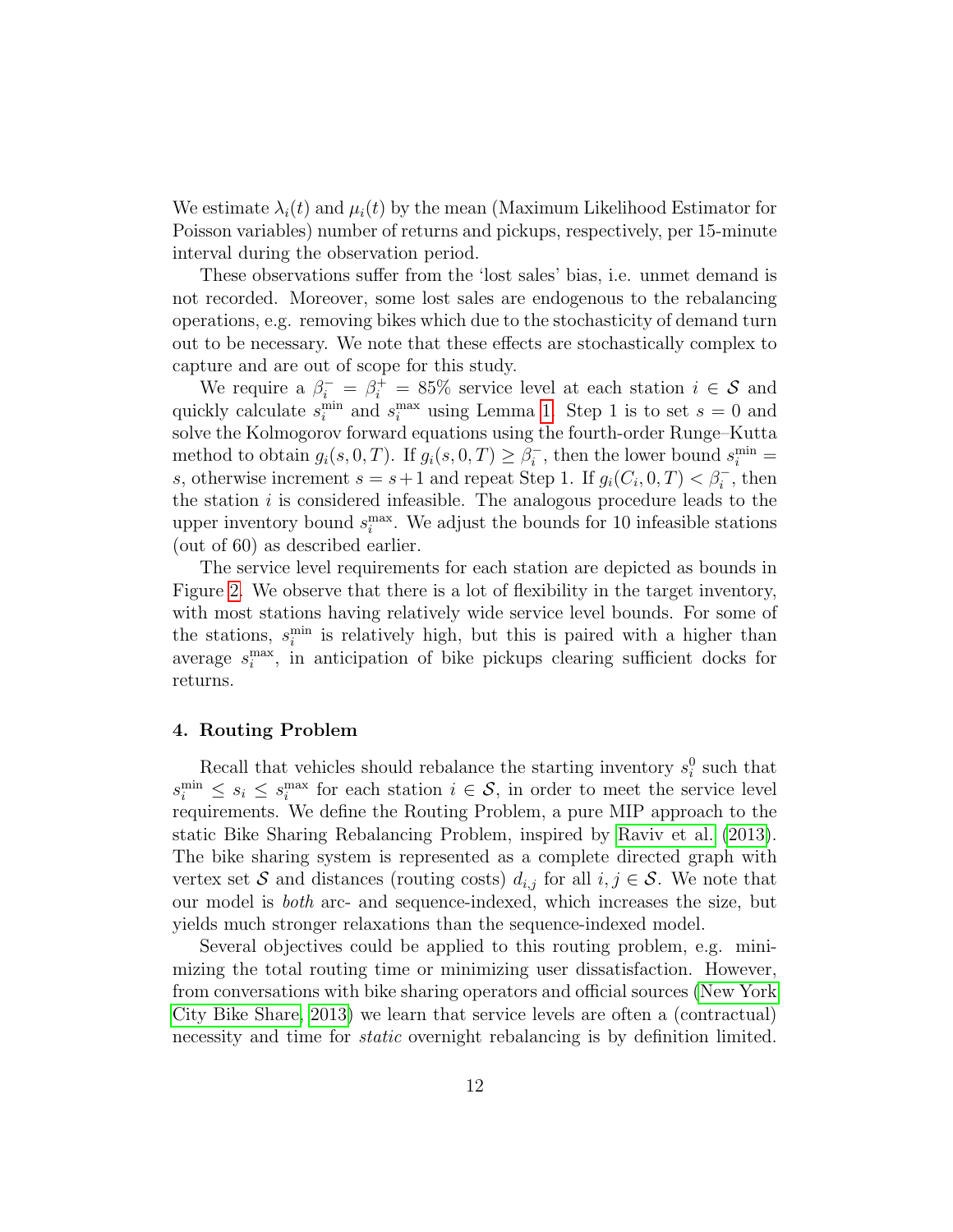Therefore, our approach is to meet the service level requirements as soon as possible (a minimize makespan objective), rather than maximizing service given a time limit (e.g. [Raviv et al., 2013\)](#page-38-0).

Note that  $\mathcal{N} \equiv \mathcal{S} \cup \{0\}$  extends the station set with an artificial vertex 0 for purposes mentioned below. We use a set  $\mathcal{T} = \{1, \ldots, T\}$  for sequence indexing. We introduce binary decision variables  $x_{i,j,t,v}$  to indicate whether vehicle  $v \in V$  traverses arc  $(i, j)$  in time step  $t \in \mathcal{T}$ . Decision variables  $y_{i,t,v}^-, y_{i,t,v}^+$  indicate bike pickup or delivery, respectively, by vehicle  $v \in V$ . As vehicle operators spend a large amount of time (un)loading bikes, we introduce  $d^-$  and  $d^+$  for the routing costs of picking up and delivering one bike, respectively. We use  $q_v^0$  and  $Q_v$  for the initial inventory and capacity of vehicle  $v \in \mathcal{V}$ , respectively. The formulation then becomes:

<span id="page-12-8"></span><span id="page-12-4"></span><span id="page-12-2"></span><span id="page-12-1"></span><span id="page-12-0"></span>
$$
minimize H \tag{P1}
$$

s.t.

$$
s_i^0 + \sum_{\substack{t \in \mathcal{T} \\ v \in \mathcal{V}}} (y_{i,t,v}^+ - y_{i,t,v}^-) \ge s_i^{\min} \qquad \qquad \forall i \in \mathcal{S} \quad (1)
$$

$$
s_i^0 + \sum_{\substack{t \in \mathcal{T} \\ v \in \mathcal{V}}} (y_{i,t,v}^+ - y_{i,t,v}^-) \le s_i^{\max} \qquad \qquad \forall i \in \mathcal{S} \tag{2}
$$

$$
\sum_{\substack{i \in S \\ j \in \mathcal{N}}} x_{i,j,1,v} \le 1 \qquad \forall v \in \mathcal{V} \quad (3)
$$

$$
\sum_{j \in \mathcal{N}} x_{i,j,t,v} \le \sum_{j \in \mathcal{S}} x_{j,i,t-1,v} \qquad \forall i \in \mathcal{S}, t \in \mathcal{T} \setminus \{1\}, v \in \mathcal{V} \quad (4)
$$

$$
\sum_{\substack{i \in S \\ t \in \mathcal{T} \\ v \in \mathcal{V}}} x_{i,i,t,v} = 0 \tag{5}
$$

<span id="page-12-6"></span><span id="page-12-5"></span>
$$
y_{i,t,v}^- \le Q_v \sum_{j \in \mathcal{N}} x_{i,j,t,v} \qquad \forall i \in \mathcal{S}, t \in \mathcal{T}, v \in \mathcal{V} \quad (6)
$$

<span id="page-12-7"></span><span id="page-12-3"></span>
$$
y_{i,t,v}^+ \le Q_v \sum_{j \in \mathcal{S}} x_{j,i,t,v} \qquad \forall i \in \mathcal{S}, t \in \mathcal{T}, v \in \mathcal{V} \quad (7)
$$

$$
\sum_{\substack{t \in \mathcal{T} \\ v \in \mathcal{V}}} y_{i,t,v}^- \le s_i^0 \qquad \qquad \forall i \in \mathcal{S} \quad (8)
$$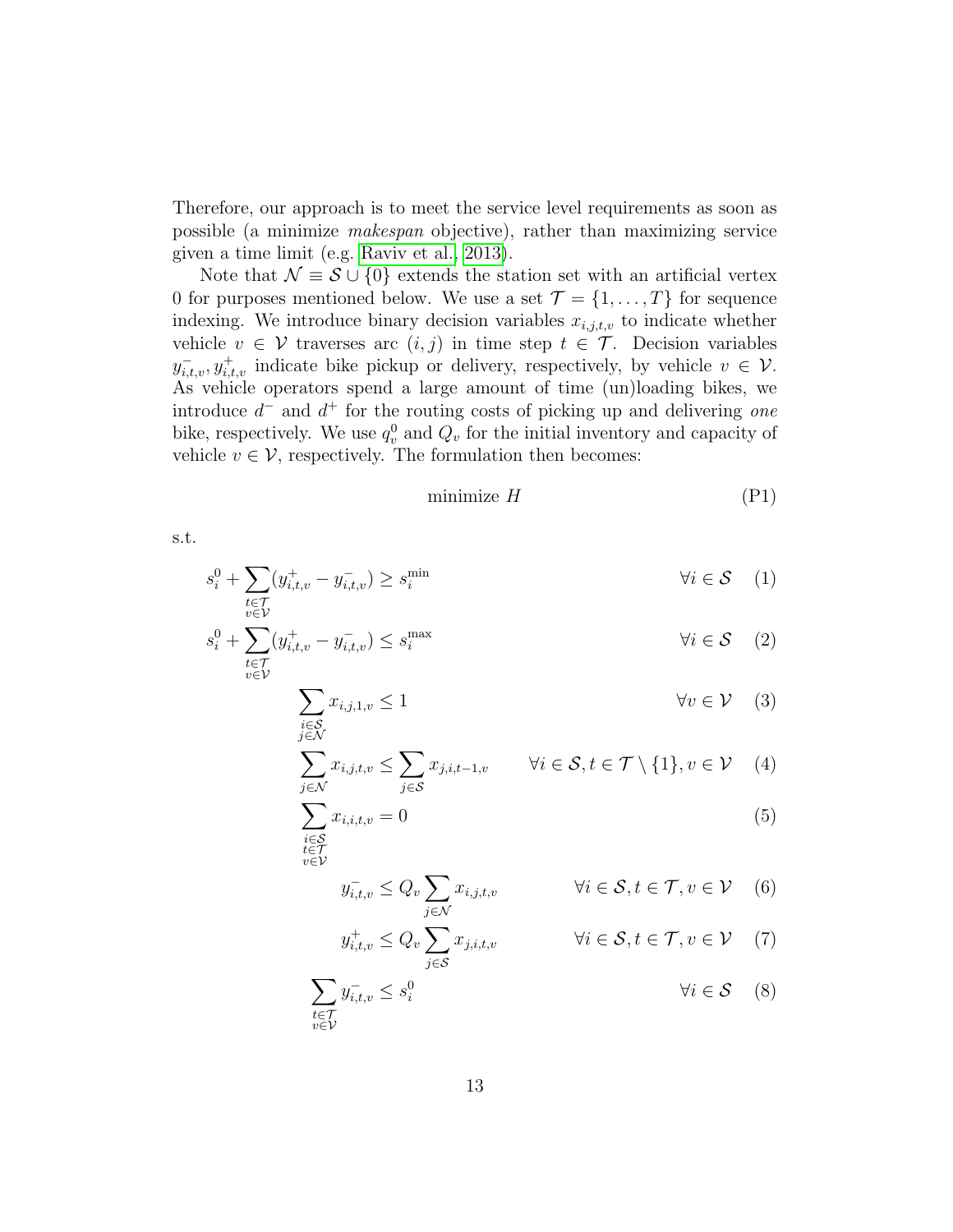<span id="page-13-3"></span><span id="page-13-2"></span><span id="page-13-1"></span><span id="page-13-0"></span>
$$
\sum_{\substack{t \in \mathcal{T} \\ v \in \mathcal{V}}} y_{i,t,v}^+ \le C_i - s_i^0 \qquad \forall i \in \mathcal{S} \quad (9)
$$

$$
q_v^0 + \sum_{\substack{i \in \mathcal{S} \\ \tilde{t} \in \mathcal{T}: \tilde{t} \le t}} (y_{i,t,v} - y_{i,t,v}^+) \ge 0 \qquad \qquad \forall t \in \mathcal{T}, v \in \mathcal{V} \tag{10}
$$

$$
q_v^0 + \sum_{\substack{i \in \mathcal{S} \\ \tilde{t} \in \mathcal{T}: \tilde{t} \le t}} (y_{i,t,v} - y_{i,t,v}^+) \le Q_v \qquad \qquad \forall t \in \mathcal{T}, v \in \mathcal{V} \tag{11}
$$

<span id="page-13-4"></span>
$$
h_v = \sum_{\substack{i,j \in S \\ i \in \mathcal{T} \\ i \in \mathcal{T}}} d_{i,j} x_{i,j,t,v} \qquad \forall v \in \mathcal{V} \quad (12)
$$
\n
$$
+ \sum_{\substack{i \in S \\ i \in \mathcal{T} \\ i \in \mathcal{T}}} d^{\top} y_{i,t,v}^{-} + \sum_{\substack{i \in S \\ i \in \mathcal{T}}} d^{\top} y_{i,t,v}^{+} \qquad \forall v \in \mathcal{V} \quad (13)
$$
\n
$$
H \ge h_v \qquad \forall i \in S, j \in \mathcal{N}, t \in \mathcal{T}, v \in \mathcal{V}
$$
\n
$$
y_{i,t,v}^{-}, y_{i,t,v}^{+} \in \mathbb{N}_0 \qquad \forall i \in S, t \in \mathcal{T}, v \in \mathcal{V}
$$
\n
$$
H, h_v \ge 0 \qquad \forall v \in \mathcal{V}
$$

Constraints  $(1)$ – $(2)$  impose the service level requirements from Lemma [1.](#page-9-0) Constraints  $(3)$ – $(7)$  take care of vehicle routing. Constraints  $(3)$  imply that each vehicle starts at most one route. Constraints [\(4\)](#page-12-4) take care of flow conservation. Constraints  $(5)$  prevent dwelling. Constraints  $(6)$ – $(7)$  ensure pickup or delivery can only take place when leaving from or arriving at a station, respectively. Note that  $\mathcal N$  allows picking up bikes at the final stop without incurring routing costs. Constraints  $(8)-(9)$  $(8)-(9)$  $(8)-(9)$  limit the amount of transshipments, because of the model's inability to track station inventory over time (cf. [Raviv et al., 2013,](#page-38-0) p. 10). Constraints  $(10)$ – $(11)$  ensure that the vehicle inventory remains non-negative and within vehicle capacity at all times. Constraints [\(12\)](#page-13-3) define the routing costs for each vehicle by adding up the total distance, loading, and unloading costs. Finally, constraints [\(13\)](#page-13-4) linearize the objective  $H = \max_{v \in \mathcal{V}} h_v$ .

Denote by  $H^*(\mathcal{S}, \mathcal{V})$  the optimal solution obtained by solving [\(P1\)](#page-12-8) for station set S and vehicle set V. Solving  $(P1)$  gives an optimal solution for the Bike Sharing Rebalancing Problem (apart from the limited transshipments).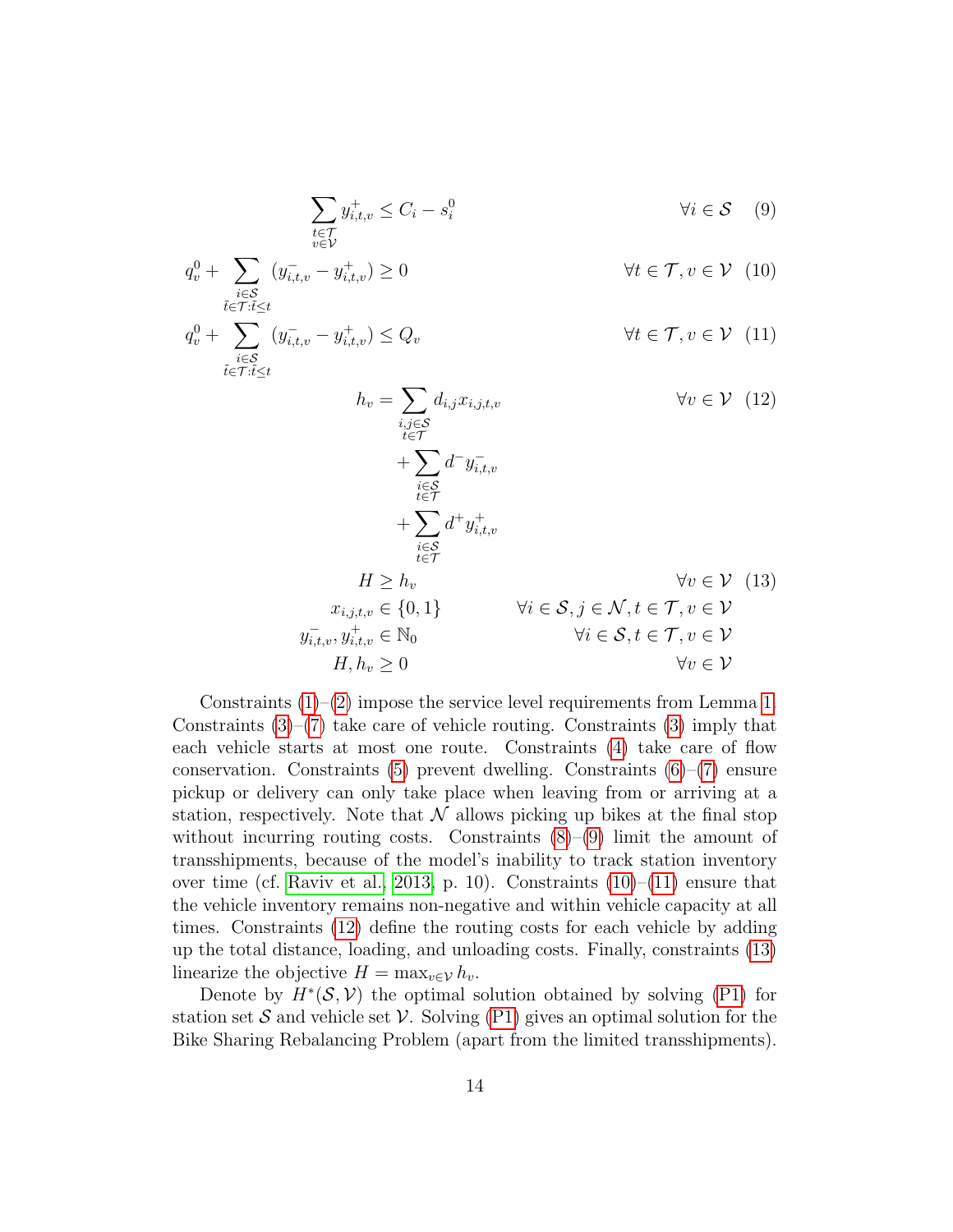However, we observe that [\(P1\)](#page-12-8) is practically intractable for realistic station sets with  $|\mathcal{S}| \geq 50$  and vehicle fleets with  $|\mathcal{V}| \geq 3$ . Therefore, we introduce Clustered Routing heuristics in Section [5](#page-14-0) and a Constraint Programming heuristic in Section [6](#page-21-0) as alternatives to find high quality solutions in a short amount of time.

# <span id="page-14-0"></span>5. Clustered Routing

We next formulate a Clustering Problem to decompose the Routing Problem [\(P1\)](#page-12-8) into separate single-vehicle Routing Problems, thereby reducing combinatorial complexity.

A feasible clustering solution assigns disjoint clusters of stations  $\mathcal{S}_v \subseteq \mathcal{S}$  to vehicles  $v \in V$  such that the service level requirements can be satisfied using only within-cluster vehicle routing. Implementing these feasibility constraints in existing clustering algorithms, e.g. the Fisher-Jaikumar algorithm [\(Fisher](#page-35-8) [& Jaikumar, 1981\)](#page-35-8), is non-trivial (see Section [5.3\)](#page-18-0). Therefore, we propose to formulate the Clustering Problem as an extended Set Partitioning Problem. The core of the model is a set of binary decision variables:

> $z_{i,v} =$  $\int 1$  if station  $i \in S$  is assigned to vehicle  $v \in V$ , 0 otherwise.

These variables assign a cluster of stations  $\mathcal{S}_v = \{i \in \mathcal{S} : z_{i,v} = 1\}$  to each vehicle  $v \in \mathcal{V}$ .

The objective of the Clustering Problem is to find a feasible solution while minimizing makespan  $H = \max_{v \in V} h_v$ , i.e. rebalance the system as soon as possible, likely by dividing the workload between vehicles. Optimally, stations are clustered with known exact routing costs for any (feasible) combination of stations  $S_v$ . However, the computational complexity (see Section [4\)](#page-11-0) requires us to use approximations to estimate the routing costs. Therefore, we are interested in non-algorithmic routing costs approximations that correlate highly with the exact vehicle routing costs within a cluster.

#### <span id="page-14-1"></span>5.1. Routing distance approximation

First, we focus on the distance component of approximating the routing costs. Until Section [5.2](#page-17-0) we ignore (un)loading costs, i.e.  $d^- = d^+ = 0$ , for notational convenience. It is not straightforward to approximate the optimal routing distance for a cluster, because feasibility constraints on the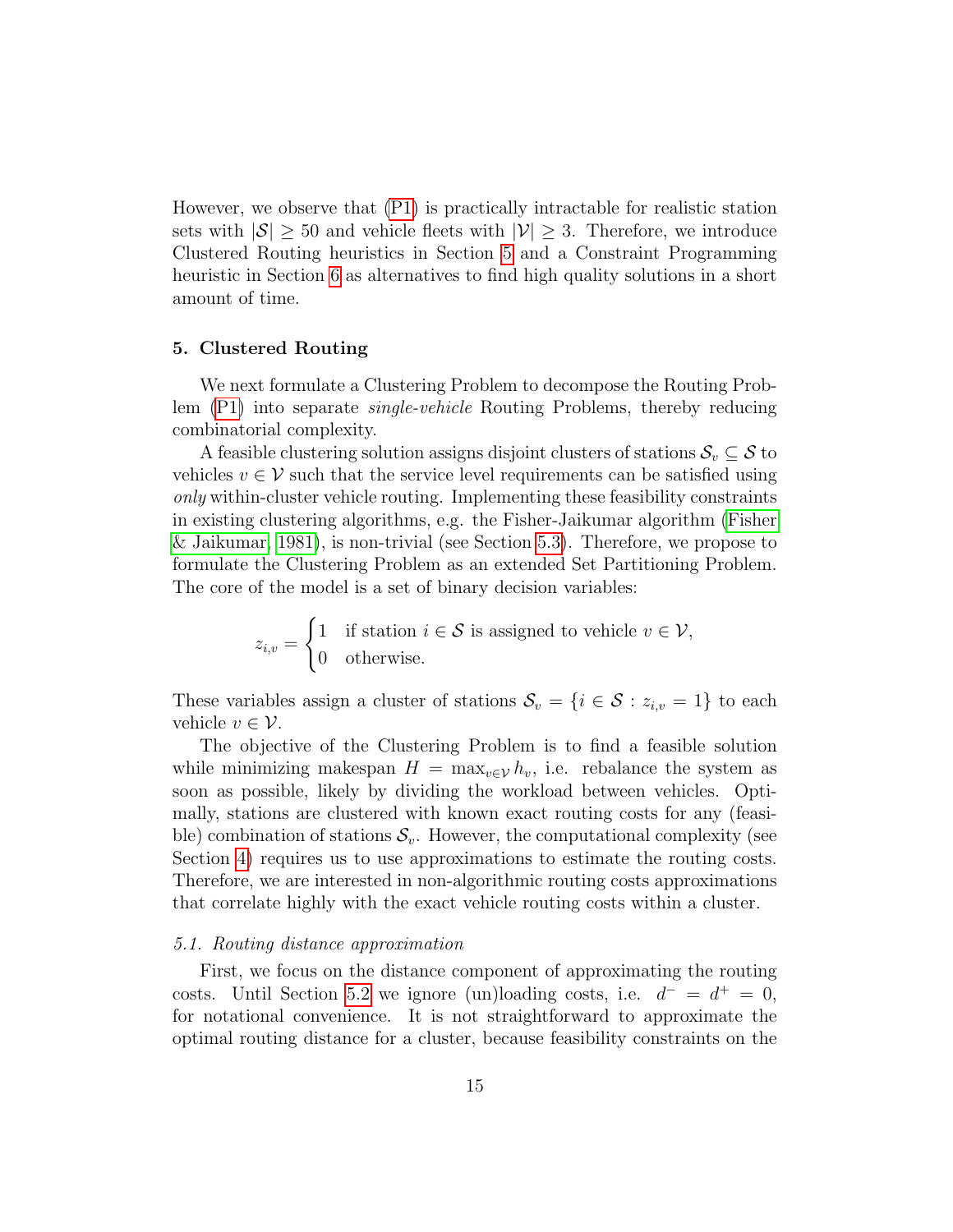vehicle route may require revisits. However, assuming that all stations in  $\mathcal{S}_v$ need to be visited, the within-cluster routing costs  $H^*(\mathcal{S}_v, \{v\})$  are bounded from below by the optimal solution of a Traveling Salesman Problem with an added artificial zero-distance depot (to model the open tour for rolling horizon implementation). If we impose the triangle inequality, then this lower bound equals the length of the shortest Hamiltonian path over  $S_v$ .

TSP approximations are widely studied, see e.g. [Laporte](#page-36-7) [\(1992\)](#page-36-7). However, exponential approximations do not scale well in MIPs and, as mentioned, we refrain from algorithmic approximations because of the feasibility constraints. For example, the MIP formulation of the Held-Karp relaxation [\(Held & Karp, 1970;](#page-35-9) [Charikar et al., 2004\)](#page-34-8) would require constraints for each non-empty subset of S. Furthermore, the polynomial-size Assignment Problem relaxation [\(Dantzig et al., 1954\)](#page-34-9) has limited applicability, because it does not satisfy *monotonicity*, i.e., adding stations to a cluster may actually decrease the routing costs approximation. Since sub-tours are not eliminated, our experimentation with the Assignment Problem resulted in the undesirable assignment of geographically separated groups of stations to the same cluster.

Instead, we introduce the Maximum Spanning Star approximation<sup>[3](#page-15-0)</sup>. Denote by  $SPS_i(\mathcal{S}_v) = \sum_{j \in \mathcal{S}_v} d_{i,j}$  the cost of the spanning star (spanning tree with depth one) of  $\mathcal{S}_v$  rooted at station  $i \in \mathcal{S}_v$ . The routing costs are approximated by the maximum-cost spanning star MAXSPS( $\mathcal{S}_v$ ) = max<sub>i∈ $\mathcal{S}_v$ </sub> SPS<sub>i</sub>( $\mathcal{S}_v$ ). In Section [5.3](#page-18-0) we show that the Maximum Spanning Star can be implemented using a polynomial number of binary assignment variables and constraints. Moreover, the Maximum Spanning Star is an upper bound on the shortest Hamiltonian path over the cluster. Most importantly, the Maximum Spanning Star satisfies monotonicity, such that stations are only assigned to a cluster if this is necessary for feasibility of the service level requirements.

We use the monotonicity and upper bound of the Maximum Spanning Star approximation, to motivate our intuition that  $\text{MAXSPS}(\mathcal{S}_v)$  and  $H^*(\mathcal{S}_v, \{v\})$ correlate. Namely, both  $H^*(\mathcal{S}_v, \{v\})$  and MAXSPS( $\mathcal{S}_v$ ) are bounded from below by the shortest Hamiltonian path over  $\mathcal{S}_{v}$ , given that the Maximum Spanning Star satisfies monotonicity (which ensures all stations are visited).

Lemma 2. The Maximum Spanning Star approximation satisfies monotonic-

<span id="page-15-0"></span><sup>&</sup>lt;sup>3</sup>Note that [Wu et al.](#page-38-6) [\(1998,](#page-38-6) p. 2) introduce the algorithmic minimum  $k$ -star approximation.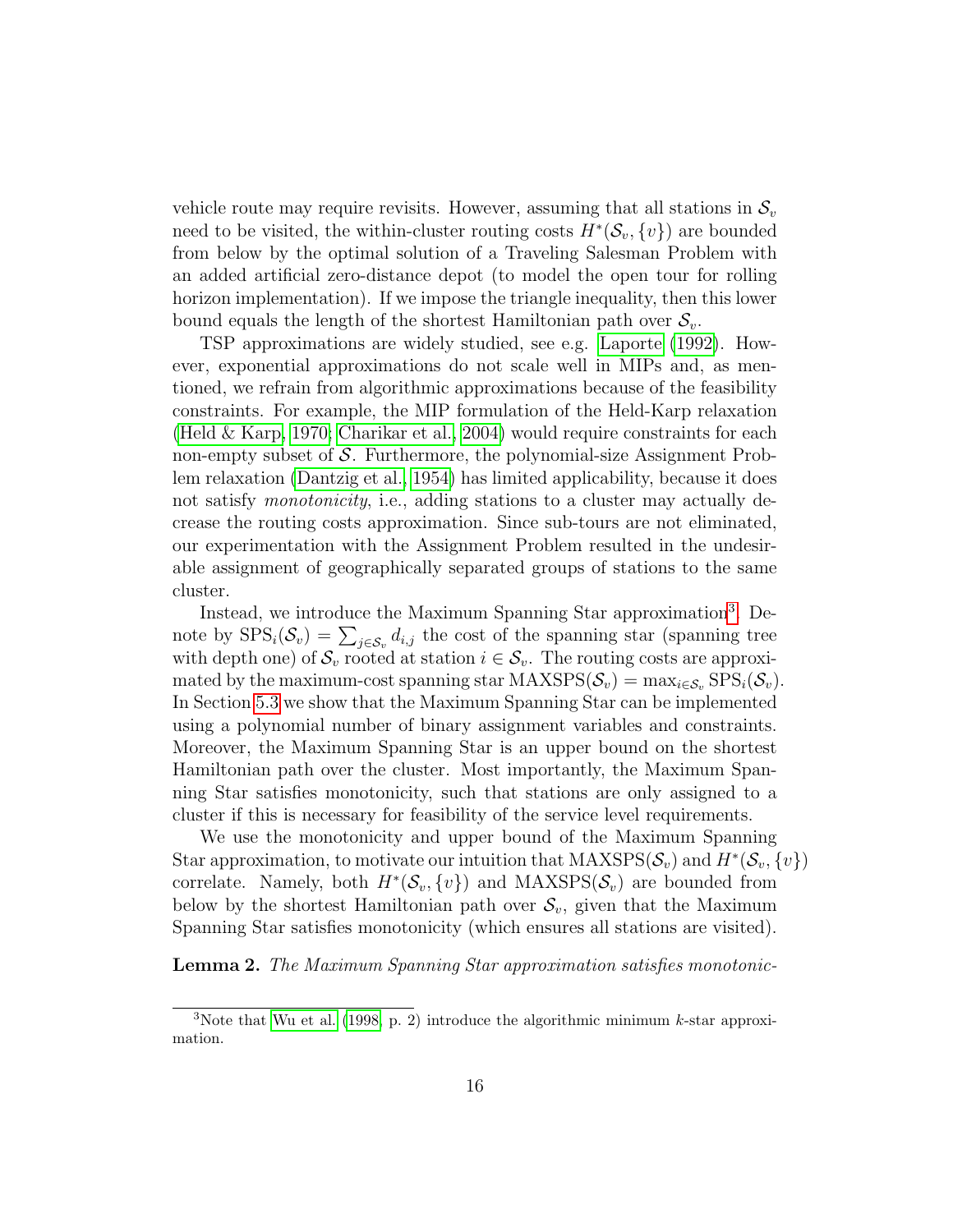ity:

$$
\text{MAXSPS}(\mathcal{S}_v \cup \{i\}) \geq \text{MAXSPS}(\mathcal{S}_v).
$$

Denote by  $TSP_0^*(S_v)$  the length of the shortest Hamiltonian path over  $\mathcal{S}_{v}$ , which, under the triangle inequality, equals the optimal solution of a Traveling Salesman Problem with an artificial zero-distance depot.

<span id="page-16-0"></span>Lemma 3. The Maximum Spanning Star approximation is an upper bound on the length of the shortest Hamiltonian path:

$$
\mathrm{MAXSPS}(\mathcal{S}_v) \geq \mathrm{TSP}^*_0(\mathcal{S}_v).
$$

*Proof of Lemma [3.](#page-16-0)* Denote by  $C(S_v) = \sum_{i,j \in S_v} d_{i,j}$  the cost of the directed clique on  $\mathcal{S}_v$ . Then:

$$
\sum_{i \in S_v} \text{SPS}_i(\mathcal{S}_v) = C(\mathcal{S}_v), \text{ which yields}
$$

$$
\text{MAXSPS}(\mathcal{S}_v) \ge \frac{C(\mathcal{S}_v)}{|\mathcal{S}_v|}.
$$

[Akiyama et al.](#page-33-3) [\(2004,](#page-33-3) p. 40) present the Walecki decomposition of a complete undirected graph  $K_n$  with odd  $n \geq 3$  into  $(n-1)/2$  Hamiltonian cycles. It follows that  $K_n$  with even  $n \geq 2$  can be decomposed into  $n/2$  Hamiltonian paths. This result gives us:

**Case 1:**  $|\mathcal{S}_v| \geq 2$  is even. The complete *directed* graph on  $\mathcal{S}_v$  can be decomposed into  $|\mathcal{S}_v|$  directed Hamiltonian paths. Hence,

$$
\text{TSP}_{0}^{*}(\mathcal{S}_{v}) \leq \frac{C(\mathcal{S}_{v})}{|\mathcal{S}_{v}|}.
$$

**Case 2:**  $|\mathcal{S}_v| \geq 3$  is odd. The complete *directed* graph on  $\mathcal{S}_v$  can be decomposed into  $|\mathcal{S}_v|$  – 1 directed Hamiltonian cycles. We can remove one of the  $|\mathcal{S}_v|$  edges in any of these  $|\mathcal{S}_v|$  – 1 Hamiltonian cycles to obtain a Hamiltonian path. Thereby,

$$
\text{TSP}^*_0(\mathcal{S}_v) \leq \frac{|\mathcal{S}_v| - 1}{|\mathcal{S}_v|} \frac{C(\mathcal{S}_v)}{|\mathcal{S}_v| - 1} = \frac{C(\mathcal{S}_v)}{|\mathcal{S}_v|}.
$$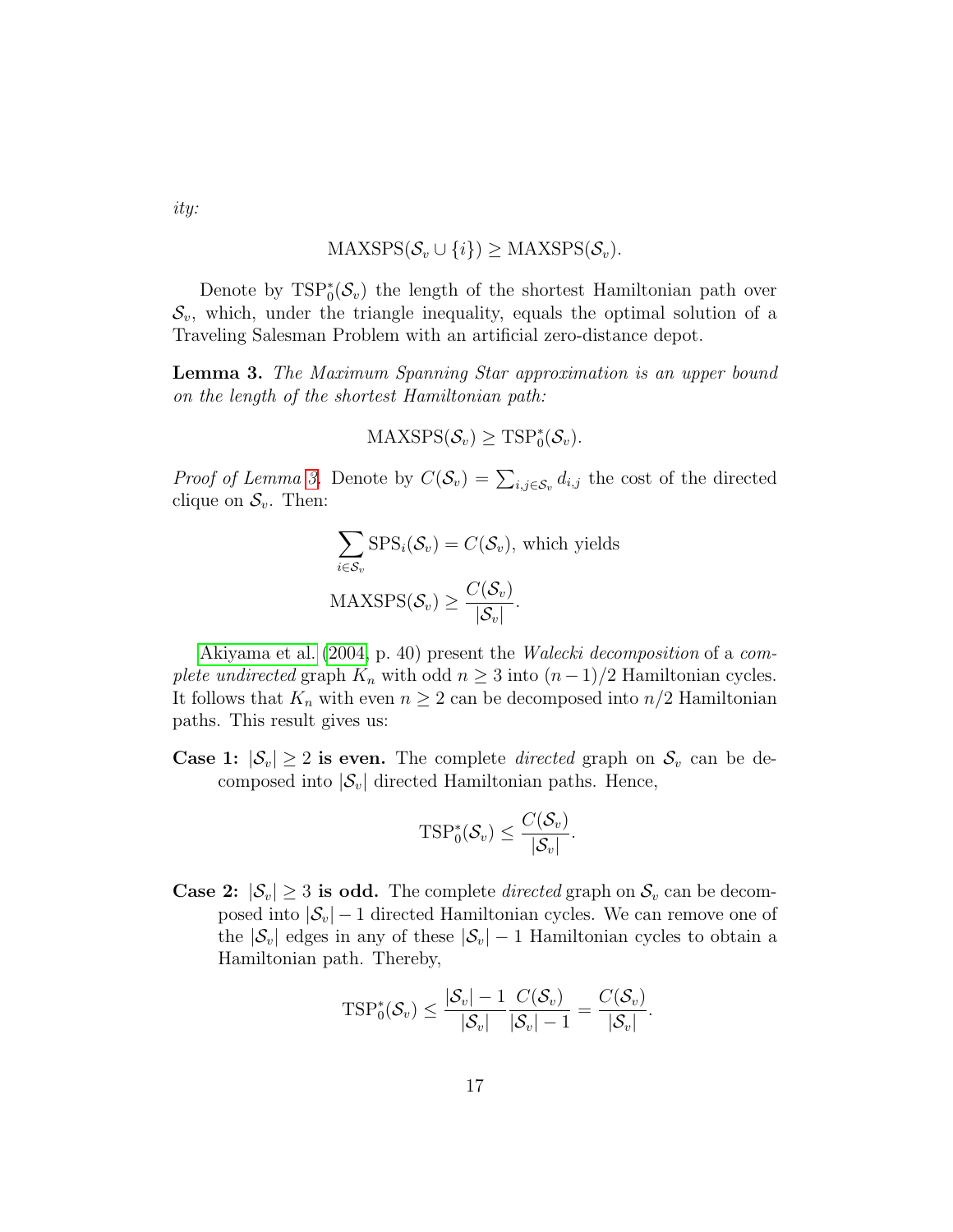Thus, for both even and odd  $|\mathcal{S}_v| \geq 2$  we have

$$
\text{TSP}^*_0(\mathcal{S}_v) \leq \frac{C(\mathcal{S}_v)}{|\mathcal{S}_v|} \leq \text{MAXSPS}(\mathcal{S}_v).
$$

We report on the approximation performance of the Maximum Spanning Star in Section [7.1.](#page-25-0) In particular, we show that the Maximum Spanning Star approximation is highly correlated with the actual routing distance for our data sets (correlation of more than 85%).

## <span id="page-17-0"></span>5.2. (Un)loading time approximation

Next, we focus on approximating the (un)loading times for each cluster. We assume until Section [5.3](#page-18-0) that  $d_{i,j} = 0$  for all  $i, j \in S$  for notational convenience. Given the service level requirements  $s_i^{\text{min}}$  and  $s_i^{\text{max}}$  for each station  $i \in \mathcal{S}$  and starting inventories  $s_i^0$ , we define:

$$
s_i^+ = \max\left\{s_i^{\min} - s_i^0, 0\right\} \qquad \qquad \forall i \in \mathcal{S}
$$
  

$$
s_i^- = \max\left\{s_i^0 - s_i^{\max}, 0\right\} \qquad \qquad \forall i \in \mathcal{S}
$$

representing the minimum required number of bike deliveries  $(s_i^+)$  $\binom{+}{i}$  or bike pick ups  $(s_i^-)$  $\binom{1}{i}$  for each station to meet its service level requirements. An optimal vehicle route may require more bike deliveries and pickups than strictly necessary to decrease distance. Hence, using these minimum required bike deliveries and pickups, we can derive a lower bound on the (un)loading times component of  $H^*(\mathcal{S}_v, \{v\})$ .

Base case. (Un)loading times are in any case bounded from below by the minimum required number of bike deliveries and pickups.

$$
H^*(\mathcal{S}_v, \{v\}) \ge \sum_{i \in \mathcal{S}_v} d^+ s_i^+ + d^- s_i^-
$$

Case 1:  $\sum_{i \in S_v} (s_i^+ - s_i^-)$  $\binom{-}{i} - q_v^0 \geq 0$ . In this case more bike deliveries than bike pickups plus vehicle starting inventory  $q_v^0$  are required. Hence, additional bikes need to be picked up to accommodate all deliveries.

$$
H^*(\mathcal{S}_v, \{v\}) \ge \sum_{i \in \mathcal{S}_v} \left( d^+ s_i^+ + d^- s_i^+ \right) - d^- q_v^0
$$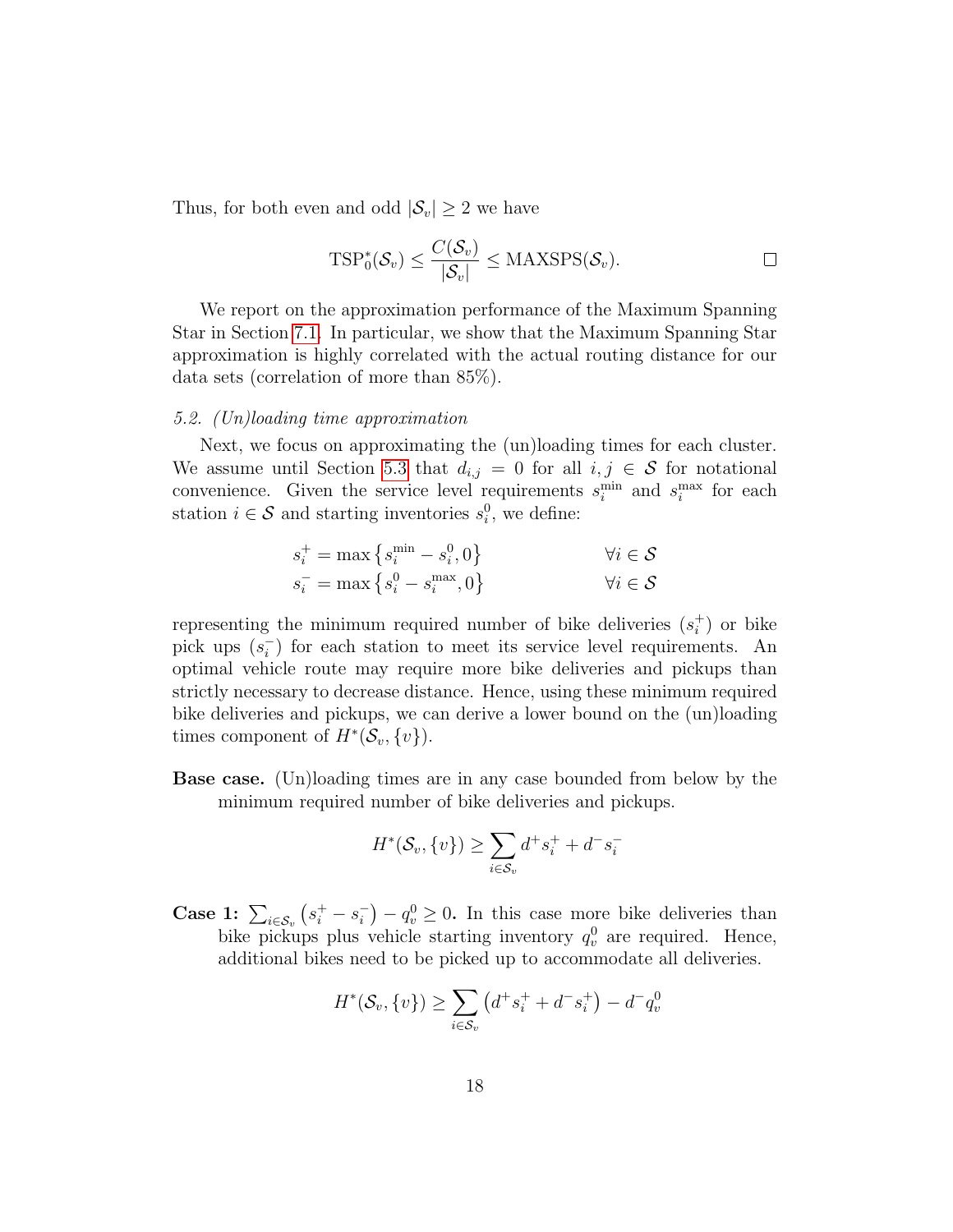Case 2:  $\sum_{i \in \mathcal{S}_v} (s_i^+ - s_i^-)$  $\binom{-}{i} - (Q_v - q_v^0) \leq 0$ . In this case more bike pickups than bike deliveries plus vehicle slack capacity  $(Q_v - q_v^0)$  are required. Hence, additional bikes need to be delivered to free up capacity for all pickups.

$$
H^*(\mathcal{S}_v, \{v\}) \ge \sum_{i \in \mathcal{S}_v} \left( d^+ s_i^- + d^- s_i^- \right) - d^+ \left( Q_v - q_v^0 \right)
$$

Note that when used in conjunction with the base case lower bound, the lower bounds for case 1 and 2 are non-binding when their conditions are not applicable.

# <span id="page-18-0"></span>5.3. Clustering Problem

We now implement the Maximum Spanning Star and (un)loading time approximations in our Clustering Problem. The objective is to minimize the estimated makespan  $H$  such that service level requirements can be satisfied using only within-cluster vehicle routing.

<span id="page-18-7"></span><span id="page-18-4"></span><span id="page-18-3"></span><span id="page-18-2"></span><span id="page-18-1"></span>
$$
minimize \ \hat{H} \tag{P2}
$$

s.t.

$$
\sum_{v \in \mathcal{V}} z_{i,v} = 1 \qquad \qquad \forall i \in \mathcal{S} \setminus \mathcal{S}_0 \quad (14)
$$

$$
\sum_{v \in \mathcal{V}} z_{i,v} \le 1 \qquad \qquad \forall i \in \mathcal{S}_0 \quad (15)
$$

$$
q_v^0 + \sum_{i \in \mathcal{S}} s_i^0 z_{i,v} \ge \sum_{i \in \mathcal{S}} s_i^{\min} z_{i,v} \qquad \forall v \in \mathcal{V} \quad (16)
$$

$$
-(Q_v - q_v^0) + \sum_{i \in S} s_i^0 z_{i,v} \le \sum_{i \in S} s_i^{\max} z_{i,v} \qquad \forall v \in \mathcal{V} \quad (17)
$$

<span id="page-18-5"></span>
$$
\hat{h}_v \ge \sum_{j \in \mathcal{S}} d_{i,j} (z_{i,v} + z_{j,v} - 1) \qquad \forall i \in \mathcal{S}, v \in \mathcal{V} \quad (18)
$$

<span id="page-18-6"></span>
$$
+\sum_{j\in\mathcal{S}} \left(d^+s_j^+ + d^-s_j^-\right) z_{j,v}
$$
\n
$$
\hat{h}_v \ge \sum_{j\in\mathcal{S}} d_{i,j}(z_{i,v} + z_{j,v} - 1) \qquad \forall i \in \mathcal{S}, v \in \mathcal{V} \quad (19)
$$
\n
$$
+\sum_{j\in\mathcal{S}} \left(d^+s_j^+ + d^-s_j^+\right) z_{j,v}
$$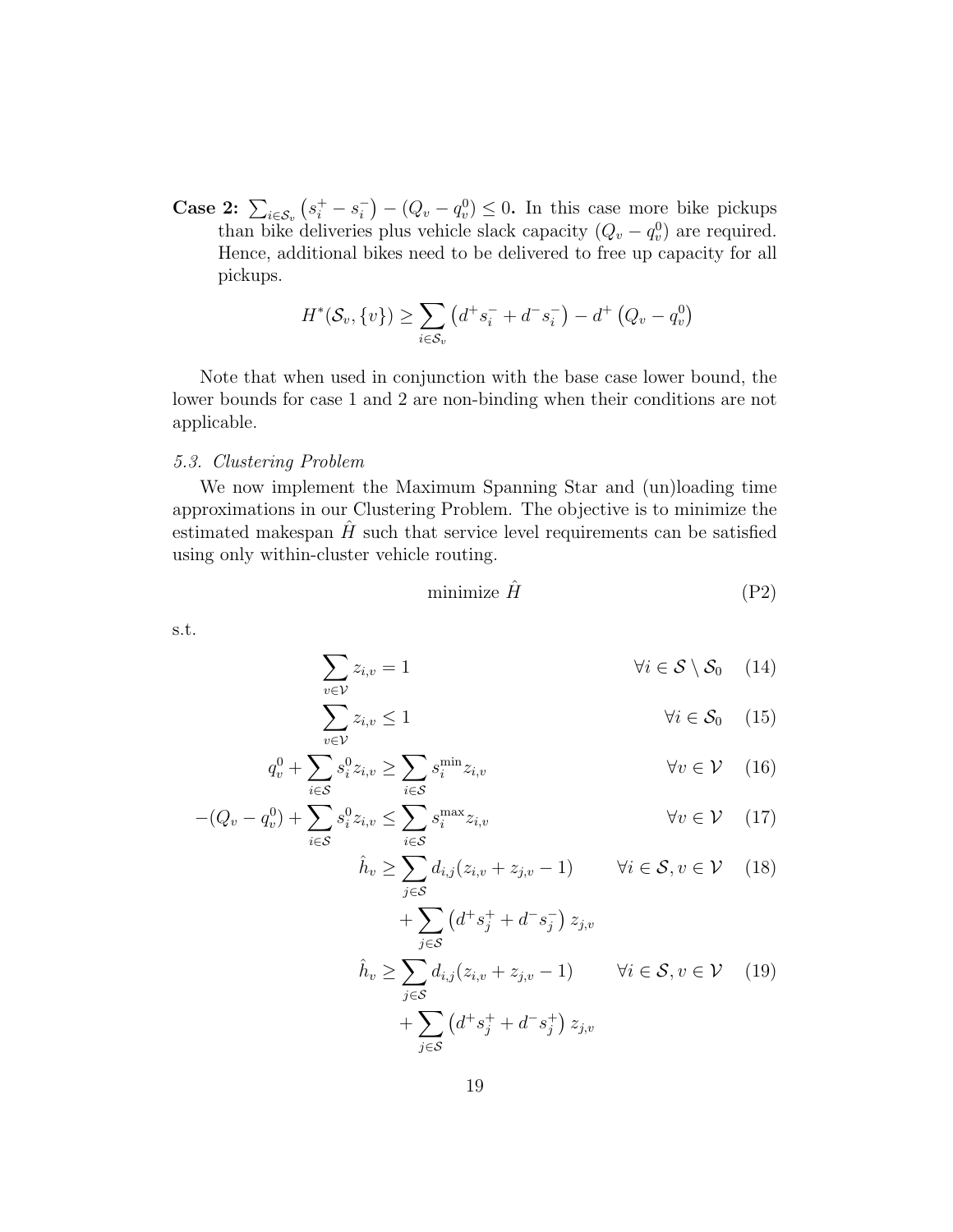<span id="page-19-1"></span><span id="page-19-0"></span>
$$
-d^{-}q_{v}^{0}
$$
\n
$$
\hat{h}_{v} \geq \sum_{j \in S} d_{i,j}(z_{i,v} + z_{j,v} - 1) \qquad \forall i \in S, v \in V \quad (20)
$$
\n
$$
+ \sum_{j \in S} (d^{+} s_{j}^{-} + d^{-} s_{j}^{-}) z_{j,v}
$$
\n
$$
-d^{+} (Q_{v} - q_{v}^{0})
$$
\n
$$
\hat{H} \geq \hat{h}_{v} \qquad \forall v \in V \quad (21)
$$
\n
$$
\hat{H}, \hat{h}_{v} \geq 0 \qquad \forall v \in V
$$

Constraints  $(14)$ – $(17)$  ensure feasibility of the clustering solution. Insufficient stations must be visited by a vehicle [\(14\)](#page-18-1) and self-sufficient stations can be visited [\(15\)](#page-18-3). A vehicle cluster must contain enough bikes, possibly using the vehicle starting inventory  $q_v^0$ , such that service level requirements can be met through within-cluster repositioning [\(16\)](#page-18-4). Constraints [\(17\)](#page-18-2) are similar but then for the maximum inventory in the cluster, possibly using vehicle surplus capacity  $Q_v - q_v^0$ .

Constraints [\(18\)](#page-18-5) impose  $SPS_i(\mathcal{S}_v)$  plus the base case (un)loading times bound as a lower bound on the estimated routing costs  $\hat{h}_v$ , if station  $i \in \mathcal{S}$ is assigned to vehicle  $v \in \mathcal{V}$ . Since  $\hat{h}_v$  is indirectly minimized, we have:

$$
\hat{h}_v \ge \text{MAXSPS}(\mathcal{S}_v) + \sum_{i \in \mathcal{S}_v} d^+ s_i^+ + d^- s_i^-
$$

Constraints [\(19\)](#page-18-6) and [\(20\)](#page-19-0) do the same but for case 1 and 2 from Section [5.2,](#page-17-0) respectively. The estimated makespan  $\hat{H} = \max_{v \in \mathcal{V}} \hat{h}_v$  is linearized through constraints [\(21\)](#page-19-1).

Note that we have formulated a compact clustering model with routing costs approximation, which guarantees that the service level requirements can be satisfied at each station while using only within-cluster vehicle routing.

Example 2. Figure [3](#page-20-0) shows the assignment of stations to the two Hubway vehicles obtained by solving the Clustering Problem [\(P2\)](#page-18-7) for the service level requirements from Example [1.](#page-10-1) We use real inventory data, based on a snapshot of the system taken at 8AM on Friday June 1st 2012.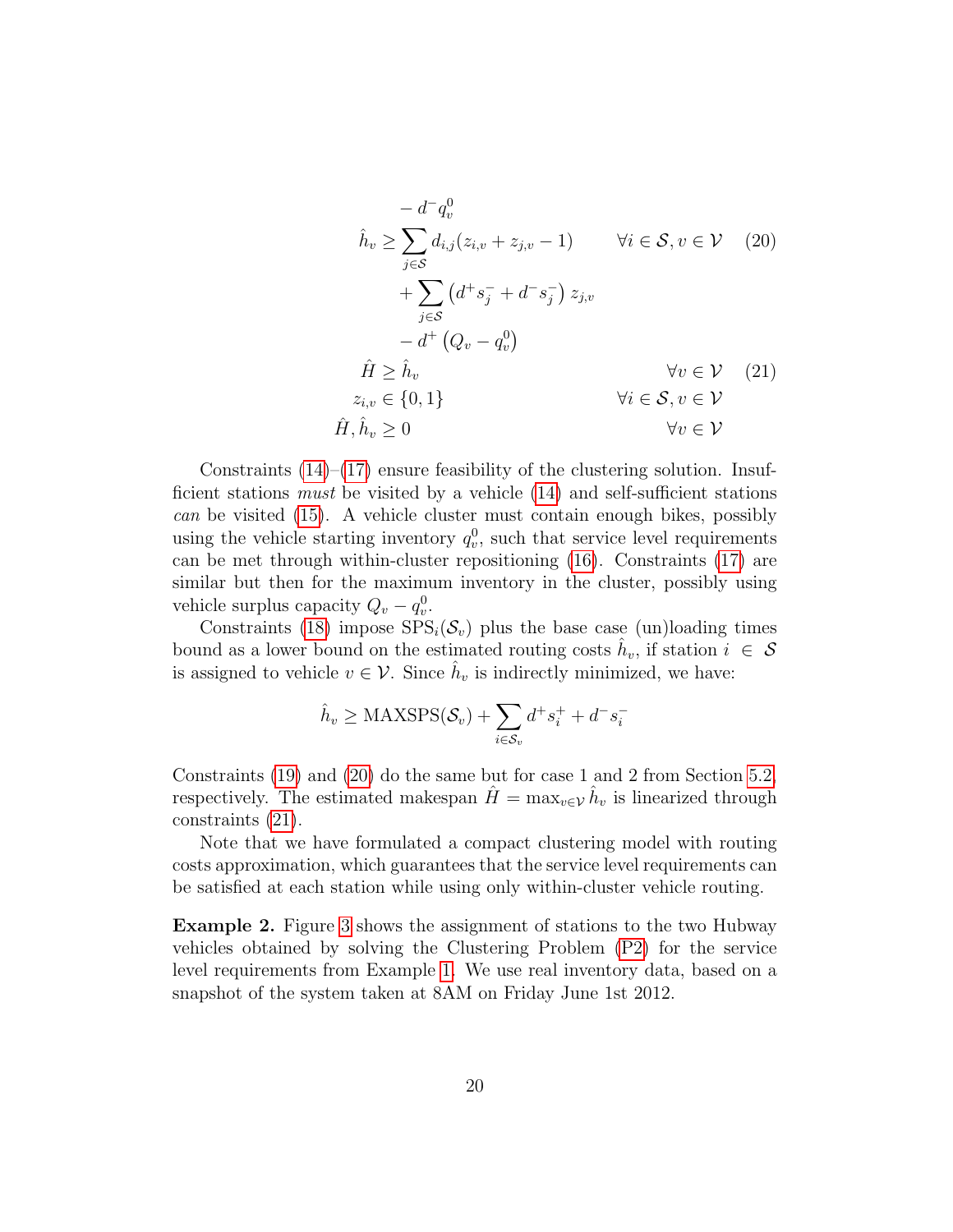

**Starting inventory** ▲ Insufficient ● Self-sufficient

<span id="page-20-0"></span>Figure 3: Example of a solution of the Clustering Problem [\(P2\)](#page-18-7) for Hubway (Boston, MA).

## 5.4. Heuristics

Having presented MIP formulations for the Clustering Problem and the Routing Problem, we now formally introduce our Clustered Routing heuristics.

<span id="page-20-1"></span>Heuristic 1 (Clustered MIP). Subsequently:

- 1. Solve the Clustering Problem [\(P2\)](#page-18-7).
- 2. For each  $v \in V$  solve the Routing Problem [\(P1\)](#page-12-8) with  $S = S_v$  and  $\mathcal{V} = \{v\}$  to obtain  $H^*(\mathcal{S}_v, \{v\})$ .
- 3.  $\tilde{H} = \max_{v \in \mathcal{V}} H^*(\mathcal{S}_v, \{v\}).$

Since the routing costs approximation is imperfect and may therefore lead to sub-optimal clusters, the Clustered MIP heuristic has an optimality loss. However, we can use the information obtained from routing the individual clusters to add cuts to the Clustering Problem.

Assume that an unknown optimal solution exists with makespan  $H^\mathrm{OPT}$ strictly less than our best found solution  $H$ . This implies that all clusters  $S_v$ with known optimal routing costs  $H^*(\mathcal{S}_v, \{v\}) \geq \tilde{H}$  are not part of the optimal solution. Therefore, these clusters can be eliminated from the solution space of the Clustering Problem. Note that, contrary to problems in which total routing costs are minimized, these cuts do not need to be removed later.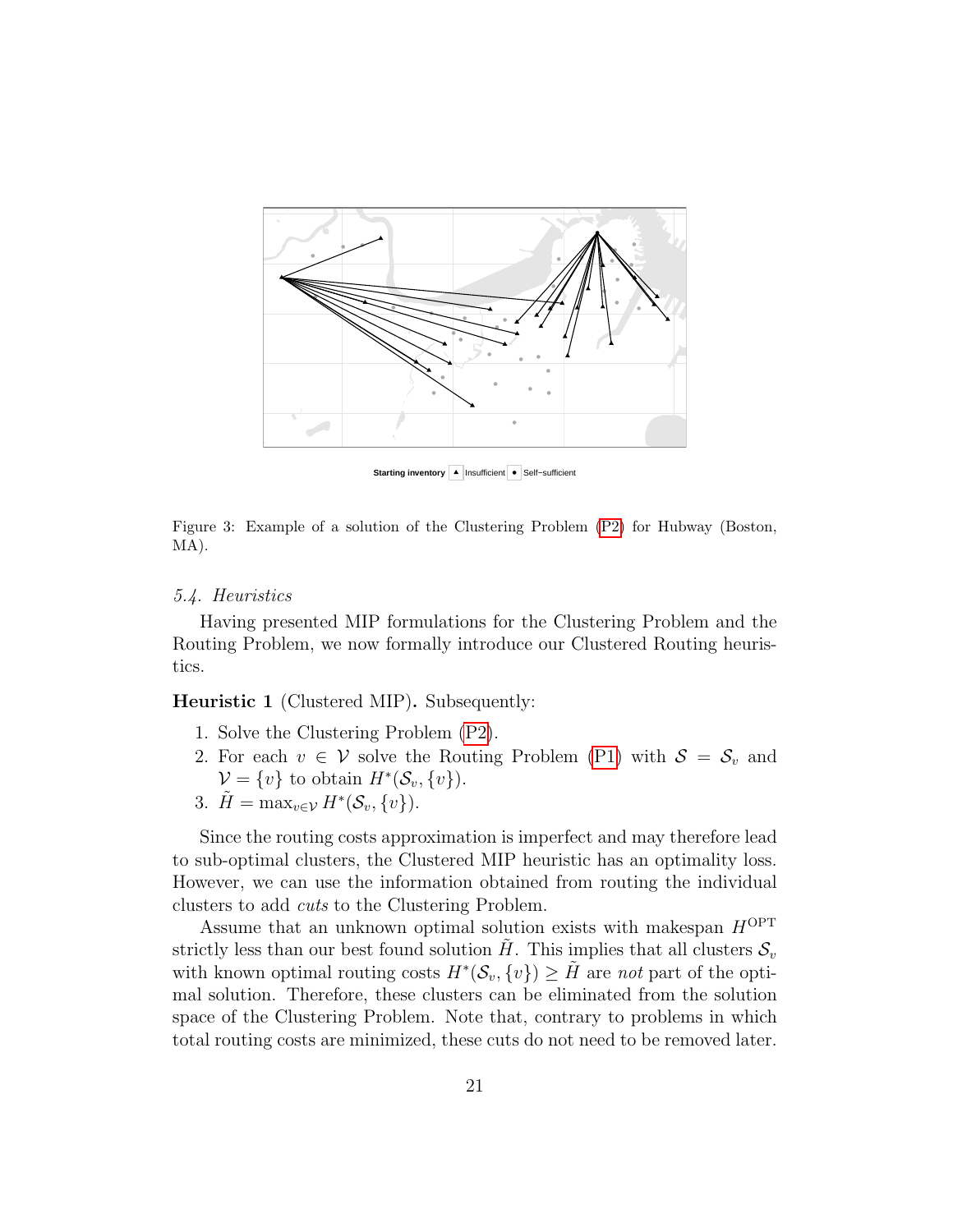<span id="page-21-2"></span>Heuristic 2 (Clustered MIP with Cuts). Subsequently:

- 1. Define a cut set  $\mathcal{C} \subseteq 2^{\mathcal{S}}$  of subsets of  $\mathcal{S}$ . Initialize  $\mathcal{C} = \emptyset$ .
- 2. Solve the Clustering Problem [\(P2\)](#page-18-7) with additional constraints:

<span id="page-21-1"></span>
$$
\sum_{i \in c} z_{i,v} - \sum_{i \in S \setminus c} z_{i,v} \le |c| - 1 \qquad \forall c \in \mathcal{C}, v \in \mathcal{V} \qquad (22)
$$

- 3. For each  $v \in V$  solve the Routing Problem [\(P1\)](#page-12-8) with  $S = S_v$  and  $\mathcal{V} = \{v\}$  to obtain  $H^*(\mathcal{S}_v, \{v\})$ .
	- (a) If  $\max_{v \in V} H^*(\mathcal{S}_v, \{v\}) < \tilde{H}$  or  $\mathcal{C} = \emptyset$  then store the routing solution and (re)define  $\widetilde{H} = \max_{v \in \mathcal{V}} H^*(\mathcal{S}_v, \{v\}).$
	- (b) For each  $v \in \mathcal{V}$  with  $H^*(\mathcal{S}_v, \{v\}) \geq \tilde{H}$  redefine  $\mathcal{C} = \mathcal{C} \cup \{\mathcal{S}_v\}.$
- 4. If cuts were added in 3(b) go to Step 2.

Note that H is only redefined if an improvement is found  $3(a)$ , in which case at least one cut is added per iteration (we have  $H^*(\mathcal{S}_v,v) = \tilde{H}$  for at least one  $v \in V$ ). If no improvement is found, then H is not redefined and at least one cluster has actual costs strictly larger than the best found solution  $H$ . We add a cut for all non-improving clusters  $(3b)$ , and continue. Note that any *strict* subset or superset of a cut  $c \in \mathcal{C}$  is not eliminated by constraints [\(22\)](#page-21-1). The cuts force the Clustering Problem to iteratively adjust the assignment of stations to vehicles, thereby mitigating the approximation error. After finitely, but possibly exponentially many steps, the heuristic identifies the optimal solution.

Unfortunately, to our knowledge no stronger terminating condition for Clustered MIP with Cuts heuristic than an exhaustive search of the Clustering Problem solution space exists. However, Table [1](#page-28-0) in Section [7.2](#page-26-0) shows how quickly improvements over the Clustered MIP heuristic are attained.

#### <span id="page-21-0"></span>6. Constraint Programming

In this section we present our Constraint Programming (CP) model for the Bike Sharing Rebalancing Problem. Constraint Programming is among the state of the art for solving complex routing and scheduling problems, even though it applies a generic modeling and solving approach. In particular, CP has been applied before to constrained routing problems [\(Kilby & Shaw,](#page-36-8) [2006\)](#page-36-8). Most industrial CP solvers combine constraint propagation with large neighborhood search for solving routing problems [\(Shaw, 1998\)](#page-38-7).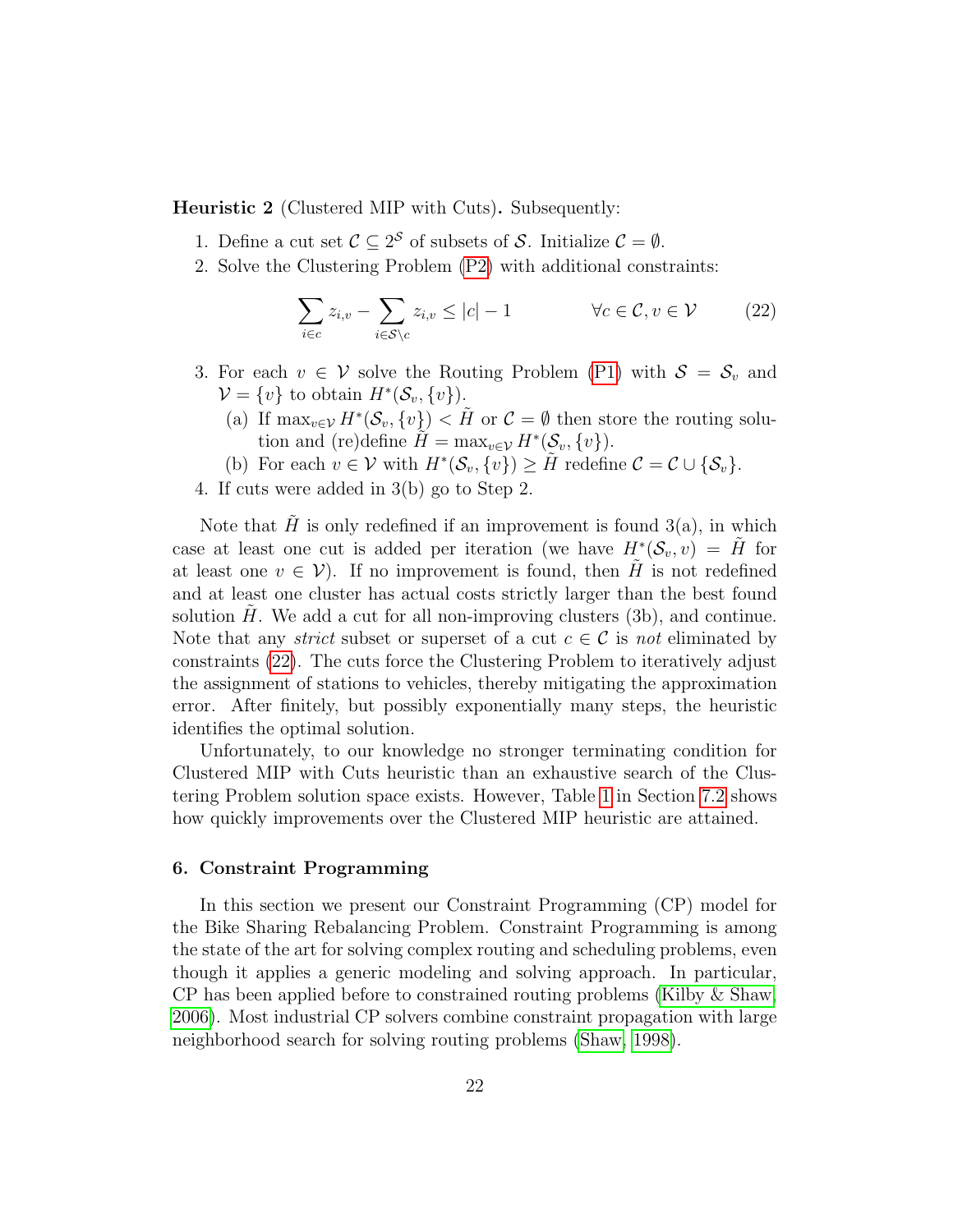In order to take advantage of the strengths of CP, it is common to represent routing problems as scheduling problems, by representing the visit of a location as an activity. An activity is a high-level CP modeling structure that implicitly defines integer variables for its start time, length, and end time, and a Boolean variable for its presence. Activities for which the presence is not fixed to true are called optional activities. Traveling the distance between two locations is represented by sequence-dependent setup times between the respective activities (for each pair of locations), i.e., if station  $j$  is visited directly after station i, we need to respect the distance  $d_{i,j}$  as 'setup' time. In CP, activities impact resources which, in case of routing problems, correspond to the vehicles. For example, for each vehicle, we must ensure that no two activities overlap.

We next specify the details of our CP model, following the AIMMS notation for activities and resources [\(Roelofs & Bisschop, 2016\)](#page-38-8). In particular, each activity A induces the variables A.Start, end time A.End, and presence A. Present, as explained above. For each station  $i \in \mathcal{S}$  and vehicle  $v \in \mathcal{V}$ , we define optional activities Pickup[i,v] and Delivery[i,v]. Variables  $y_{i,i}^$ i,v and  $y_{i,v}^+$  represent the pickup, respectively delivery, amount for vehicle v at station  $i$ , as in our models above. The makespan objective is implemented by minimizing the maximum end time of all pickup and delivery activities. Our CP model then becomes:

minimize max 
$$
\left\{\max_{\substack{i \in S \\ v \in V}} \{\text{Pickup}[i, v], \text{End}\}, \max_{\substack{i \in S \\ v \in V}} \{\text{Delivery}[i, v], \text{End}\}\right\}
$$
 (P3)

s.t.

<span id="page-22-4"></span><span id="page-22-0"></span>
$$
s_i^0 + \sum_{v \in \mathcal{V}} y_{i,v}^+ - y_{i,v}^- \ge s_i^{\min} \qquad \qquad \forall i \in \mathcal{S} \tag{23}
$$

<span id="page-22-3"></span><span id="page-22-2"></span><span id="page-22-1"></span>
$$
s_i^0 + \sum_{v \in \mathcal{V}} y_{i,v}^+ - y_{i,v}^- \le s_i^{\max} \qquad \qquad \forall i \in \mathcal{S} \tag{24}
$$

$$
\sum_{v \in \mathcal{V}} \text{Pickup}[i, v]. \text{Present} + \le 1 \qquad \qquad \forall i \in \mathcal{S} \tag{25}
$$

Pickup $[\texttt{i}, \texttt{v}].$ Present =  $1 \Leftrightarrow y_{i,i}^{-1}$  $\forall i \in \mathcal{S}, v \in \mathcal{V}$  (26)

$$
\text{Pickup}[\mathbf{i}, \mathbf{v}]. \text{Present} = 0 \Leftrightarrow y_{i,v}^- = 0 \qquad \qquad \forall i \in \mathcal{S}, v \in \mathcal{V} \tag{27}
$$

Delivery $[\texttt{i}, \texttt{v}].$ Present  $= 1 \Leftrightarrow y_{i,i}^+$  $\forall i \in \mathcal{S}, v \in \mathcal{V}$  (28)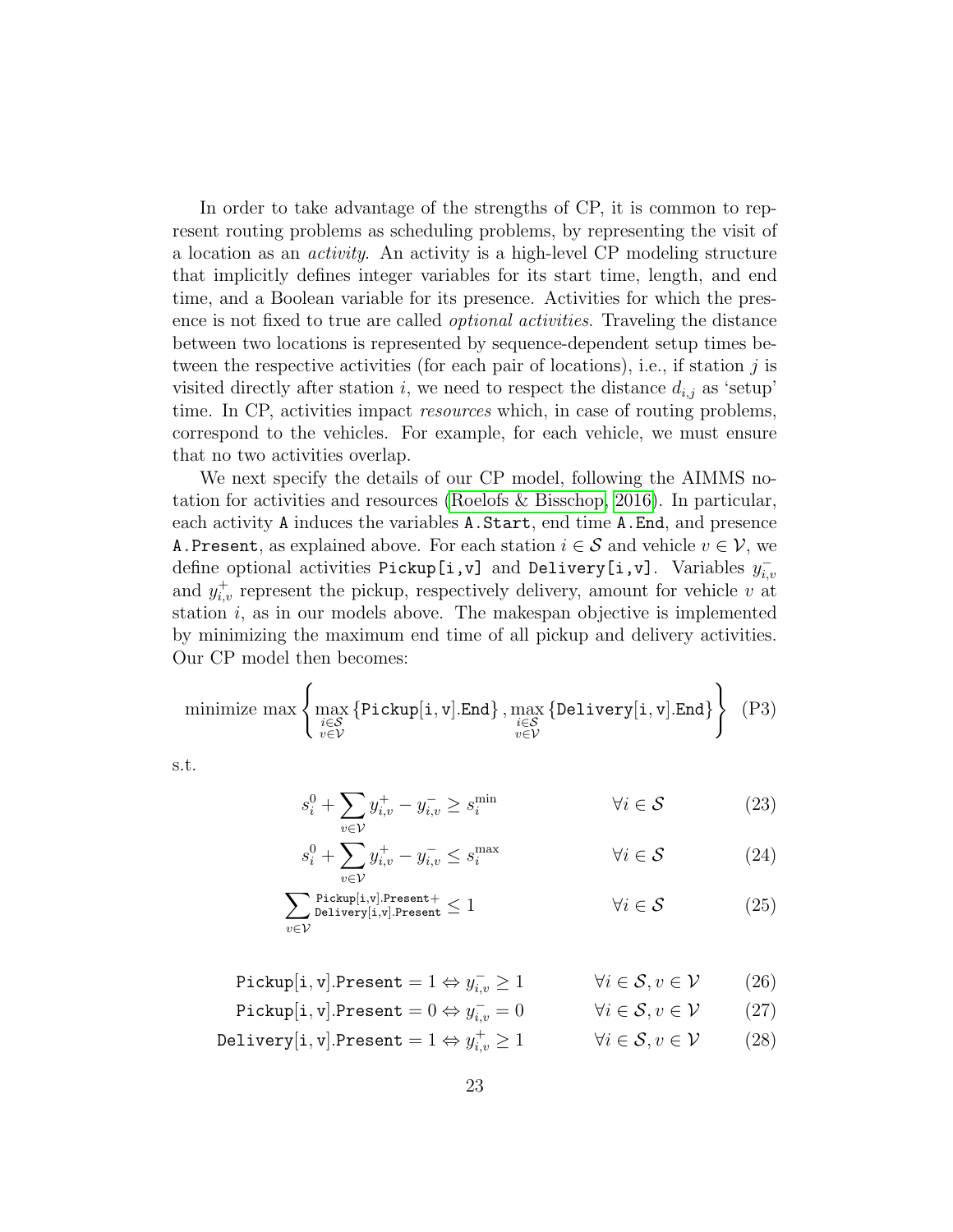```
Delivery[\texttt{i}, \texttt{v}].Present = 0 \Leftrightarrow y_{i,i}^+\forall i \in \mathcal{S}, v \in \mathcal{V} (29)
                                        y_{i,v}^-, y_{i,v}^+ \in \{0, \ldots, Q_v\} \forall i \in \mathcal{S}, v \in \mathcal{V}
```

```
with activities
Activity Pickup[i,v](
   Schedule domain: \{0, ..., \text{MaxTime}\}\Property: Optional
   Length: d^-y_{i,j}^-_{i,v}\lambdaActivity Delivery[i,v](
   Schedule domain: \{0, ..., \text{MaxTime}\}\Property: Optional
   Length: d^+y_{i,j}^+_{i,v}\lambdaand resources
Sequential resource VehicleTime[v](
   Schedule domain: \{0, ..., \text{MaxTime}\}\Activities: Pickup[i,v], Delivery[i,v]
   Transition: d_{i,j})
Parallel resource VehicleInventory[v](
   Activities: Pickup[i,v], Delivery[i,v]
  Level range: \{0, \ldots, Q_v\}Initial value: q_v^0Begin change: Delivery[i,v]: -y_{i,i}^+i,v
   End change: Pickup[i,v]: y_{i,i}^-i,v
)
Parallel resource StationInventory[i](
   Activities: Pickup[i,v], Delivery[i,v]
  Level range: \{0, \ldots, C_i\}Initial value: s_i^0Begin change: Delivery[i,v]: y_{i,i}^+_{i,v}End change: Pickup[i,v]: -y_{i,i}^-_{i,v})
```
As before, constraints  $(23)$ – $(24)$  impose the service level requirements from Lemma [1.](#page-9-0) Constraints [\(25\)](#page-22-2) are so-called alternative resource constraints, which limit the number of visits to one per station. That is, the trucks fulfill the role of the alternative resources for visiting a station, and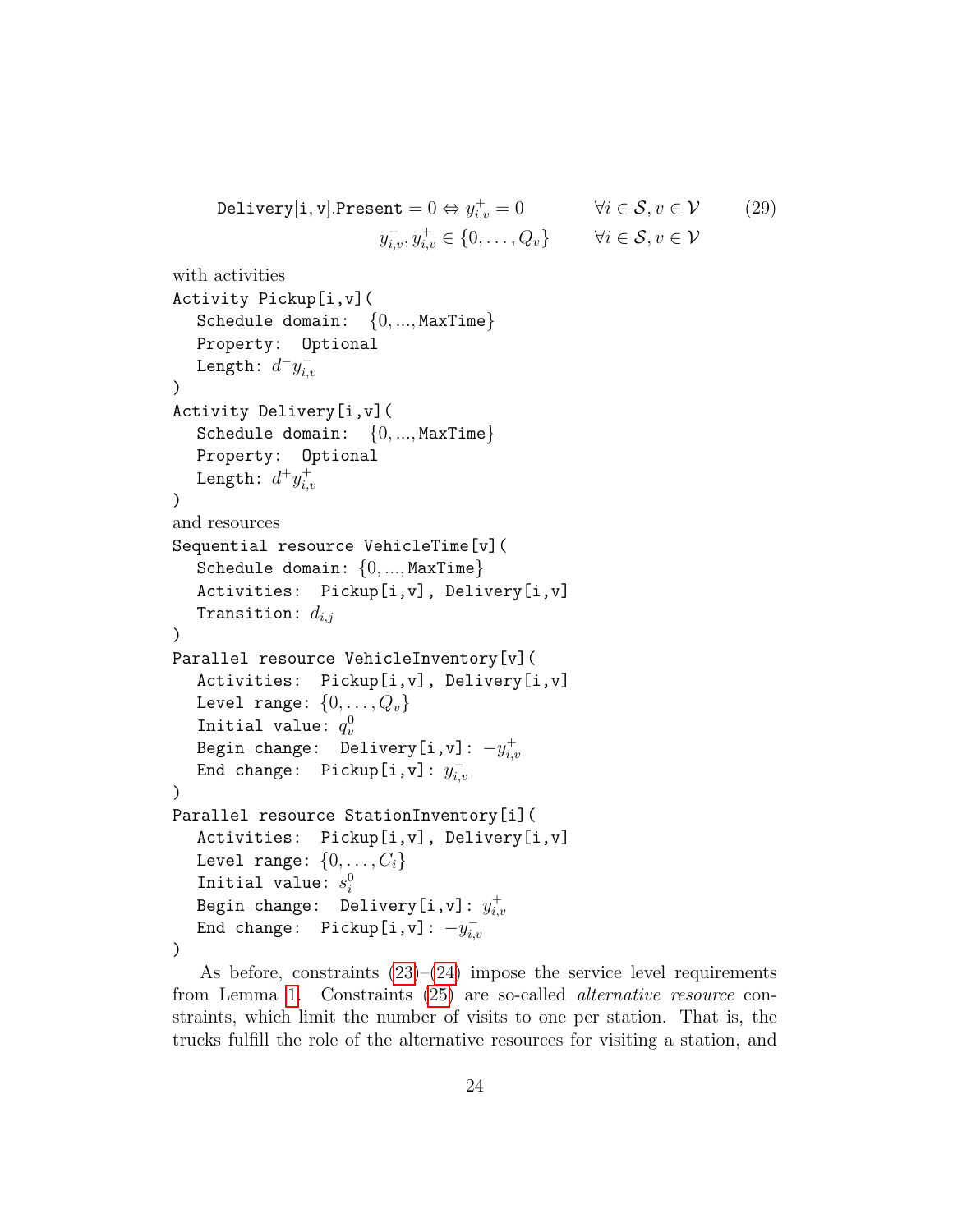each station is allocated to at most one truck. Adding these constraints can greatly improve the performance of the constraint propagation, but the optimal solution may be eliminated. Note that it may not always be possible to impose the alternative resource constraints, for example due to limited vehicle capacity. In such cases, the model can trivially be extended to allow multiple visits by increasing the right-hand side. We can index the activities and variables  $y_{i,v}^-, y_{i,v}^+$  correspondingly. However, our preliminary experimentation showed strongly decreasing computational performance if we allowed multiple visits per location. Therefore, we imposed the alternative resource constraints in our experiments. Constraints  $(26)$ – $(29)$  link the vehicle presence constraints with performing a pickup or delivery. Note that the if and only if constraints enhance propagation.

For the optional activities Pickup[i,v] and Delivery[i,v] we set the length equal to the (un)loading times  $d^-y_{i,v}^-$  and  $d^+y_{i,v}^+$ .

For each vehicle we introduce two types of resources. The first represent the no-overlap conditions with respect to the vehicle time, using a Sequential resource named VehicleTime[v]. For each such resource, we identify the discrete time horizon as its Schedule domain, while the keyword Activities specifies which activities impact the resource. The arcdependent transition times model the travel distances via Transition.

The second resource associated with a vehicle is its inventory, modeled as a Parallel resource named VehicleInventory[v]. In addition to specifying the set of activities in its scope, we define its Level range to be  $\{0, \ldots, Q_v\}$ , which is initialized at  $q_v^0$ . Furthermore, we specify for each activity in its scope how it impacts the level. For Delivery[i,v], the level is changed at the start of the activity, with amount  $-y_{i,v}^+$ . Likewise, for Pickup[i,v], the level is changed at the end of the activity with amount  $y_{i,v}^-$ .

Lastly, for each station we define a Parallel resource representing the station inventory, named StationInventory[i]. The range of this inventory is  $\{0, \ldots, C_i\}$  with initial value  $s_i^0$ . Level changes for pickups and deliveries are exactly opposite to the vehicle inventory changes.

#### <span id="page-24-0"></span>7. Computational Results

In this section we report on the performance of our routing costs approximation and heuristics. Recall that we give a detailed overview of our data sources in [Appendix A.](#page-32-0)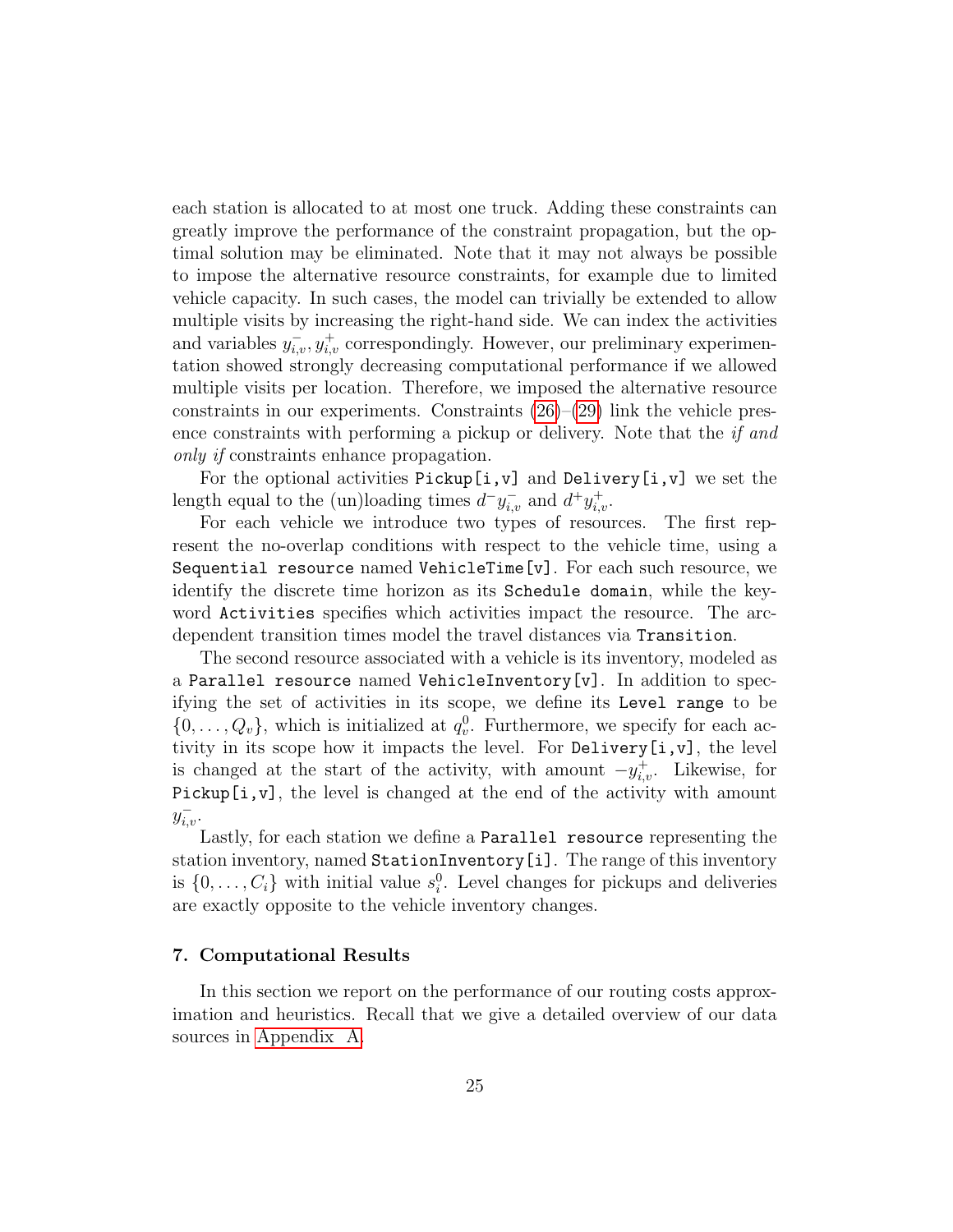

<span id="page-25-1"></span>Figure 4: Computational results for the routing costs approximation.

*Note.* Routing costs  $H^*(\mathcal{S}_v, \{v\})$  are plotted against the approximation  $\hat{h}_v$ for 82 two-vehicle instances of Hubway (Boston, MA). Each data point corresponds to a cluster (i.e. 164 data points shown). The correlation of  $H^*(\mathcal{S}_v, \{v\})$  and  $\hat{h}_v$  equals 91.2%. The correlation between the *distance*  $(d_{i,j})$ component of  $H^*(\mathcal{S}_v, \{v\})$  and  $\text{MAXSPS}(\mathcal{S}_v)$  is 87.4%.

# <span id="page-25-0"></span>7.1. Approximation performance

In Section [5.1](#page-14-1) we proved that  $\text{MAXSPS}(\mathcal{S}_v) \geq \text{TSP}_0^*(\mathcal{S}_v)$  to motivate our intuition that MAXSPS( $S_v$ ) approximates  $H^*(S_v, \{v\}) \geq \text{TSP}_0^*(S_v)$  (assuming  $d^- = d^+ = 0$ ). By adding an approximation for (un)loading costs given that  $d^{-} > 0$  and  $d^{+} > 0$ , we establish the routing costs approximation  $\tilde{h}_v$  in Clustering Problem [\(P2\)](#page-18-7). Figure [4](#page-25-1) visualizes the relationship between  $H^*(\mathcal{S}_v, \{v\})$  and  $\hat{h}_v$  with a scatterplot, in which equality is shown as reference line.

While we established that  $H^*(\mathcal{S}_v, \{v\}) \geq \text{TSP}_0^*(\mathcal{S}_v)$ , we note that the additional feasibility constraints on the vehicle route imposed in [\(P1\)](#page-12-8) do not lead to routing costs higher than the approximation for any instance. Rather, the Maximum Spanning Star approximation consistently overestimates the routing costs. A linear regression on  $H^*(\mathcal{S}_v, \{v\})$  with an imposed zero intercept estimates a .65 coefficient for  $\hat{h}_v$  yielding  $R^2 = 98.0\%$ . Nonetheless, an approximation error is present. Next, we show how the improvement scheme with elimination cuts overcomes this limitation of the Clustered MIP heuristic.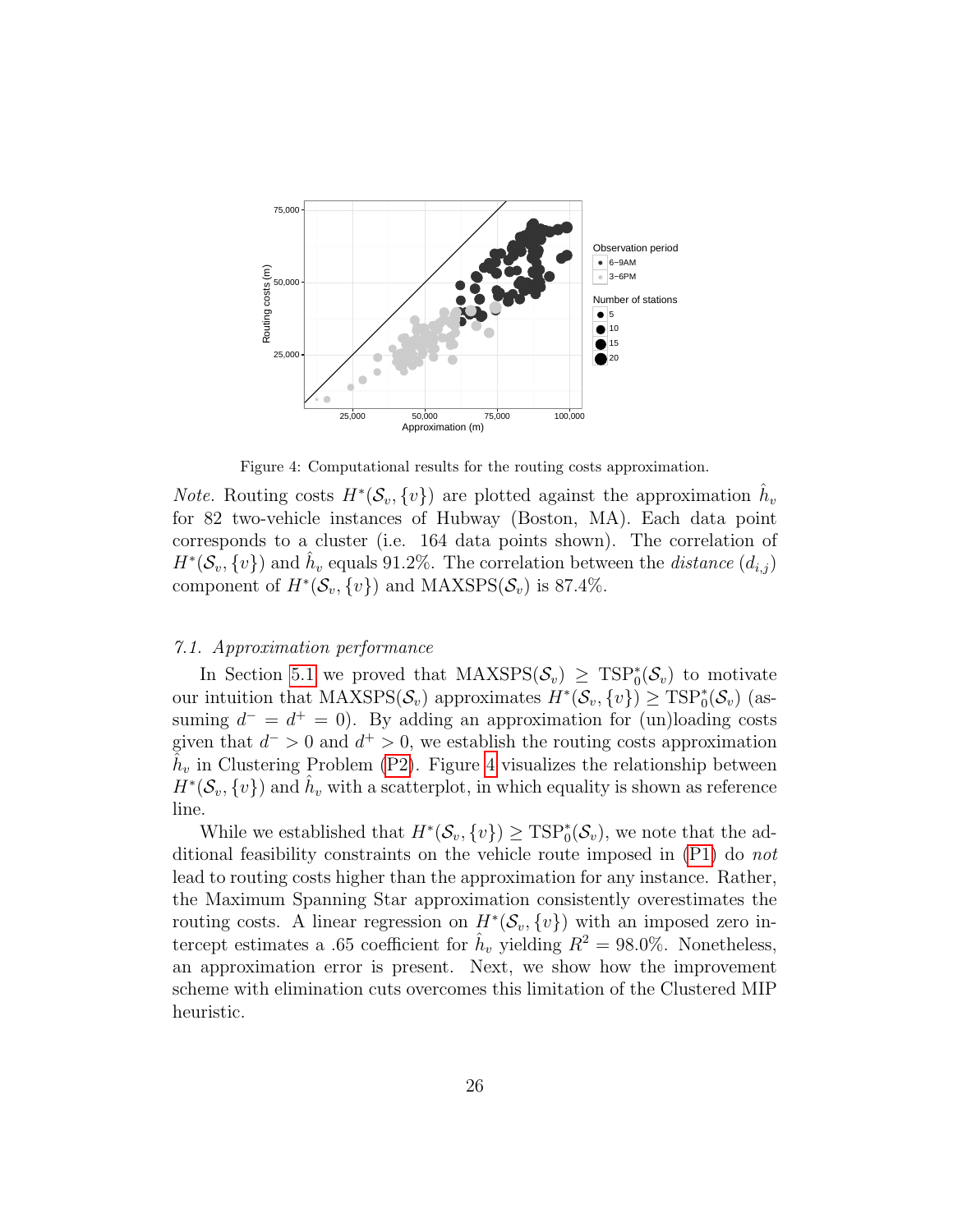## <span id="page-26-0"></span>7.2. Heuristics performance

We report computational results comparing the exact MIP  $(P1)$ , Clustered MIP (Heuristic [1\)](#page-20-1), Clustered MIP with Cuts (Heuristic [2\)](#page-21-2), and CP [\(P3\)](#page-22-4) approaches to the Bike Sharing Rebalancing Problem. We consider multiple families of instances based on real trip and inventory data provided by Hubway (Boston, MA) and Capital Bikeshare (Washington, DC).

All experiments were performed on an Intel Xeon X3323 @ 2.50GHz with 16GB of memory, using AIMMS 4.2 x64 modeling software with MIP solver GUROBI 6.0 (which outperformed CPLEX on test instances) and CP solver IBM ILOG CP Optimizer 12.6.

## Parameters

A family of instances is defined by a market (Hubway or Capital Bikeshare), observation period (e.g. 6–9AM), service level (we consistently use 85% in line with practice), and number of vehicles. We observe that the morning and afternoon commute are the most challenging rebalancing problems, so use these as examples for our static rebalancing approach. Subsequently, for each family we generate multiple problem instances by using different inventory snapshots containing the starting inventory  $s_i^0$  for each station  $i \in \mathcal{S}$ at the beginning of the observation period.

We calculate Euclidian distances  $d_{i,j} = d_{j,i}$  in meters based on the latitude and longitude of stations. We use  $d^+ = d^- = 357$  meters, by converting the typical (un)loading time of 1 minute per bike to meters assuming an average speed of  $30 \text{ km/h}$  when driving and dividing by a detour factor of 1.4 (since our station distances are Euclidian, not road). We assume  $q_v^0 = 0$  to refrain from random data generation. For MIP we set  $|\mathcal{T}| = |\mathcal{S} \setminus \mathcal{S}_0|$  (this ensures feasibility for our instances) and for the Clustered MIP heuristics we set  $|\mathcal{T}| = |\mathcal{S}_v| + 1$  (this allows a revisit).

We observed that the computation time for solving the exact MIP [\(P1\)](#page-12-8) is greatly impacted by the variables  $y_{i,t,v}^-$  and  $y_{i,t,v}^+$  being integer. We therefore report here the results obtained when relaxing the integrality constraints on these variables. When the objective is to minimize the total distance, or when the (un)loading cost are ignored, relaxing the integrality does not impact the optimal solution. However, since our objective is to minimize makespan, the optimal solution may benefit from using fractional values for  $y_{i,t,v}^-$  and  $y_{i,t,v}^+$ . We suggest a *rounding heuristic* to obtain a valid upper bound: start with the vehicle with the shortest route and one or more fractional pickups/deliveries,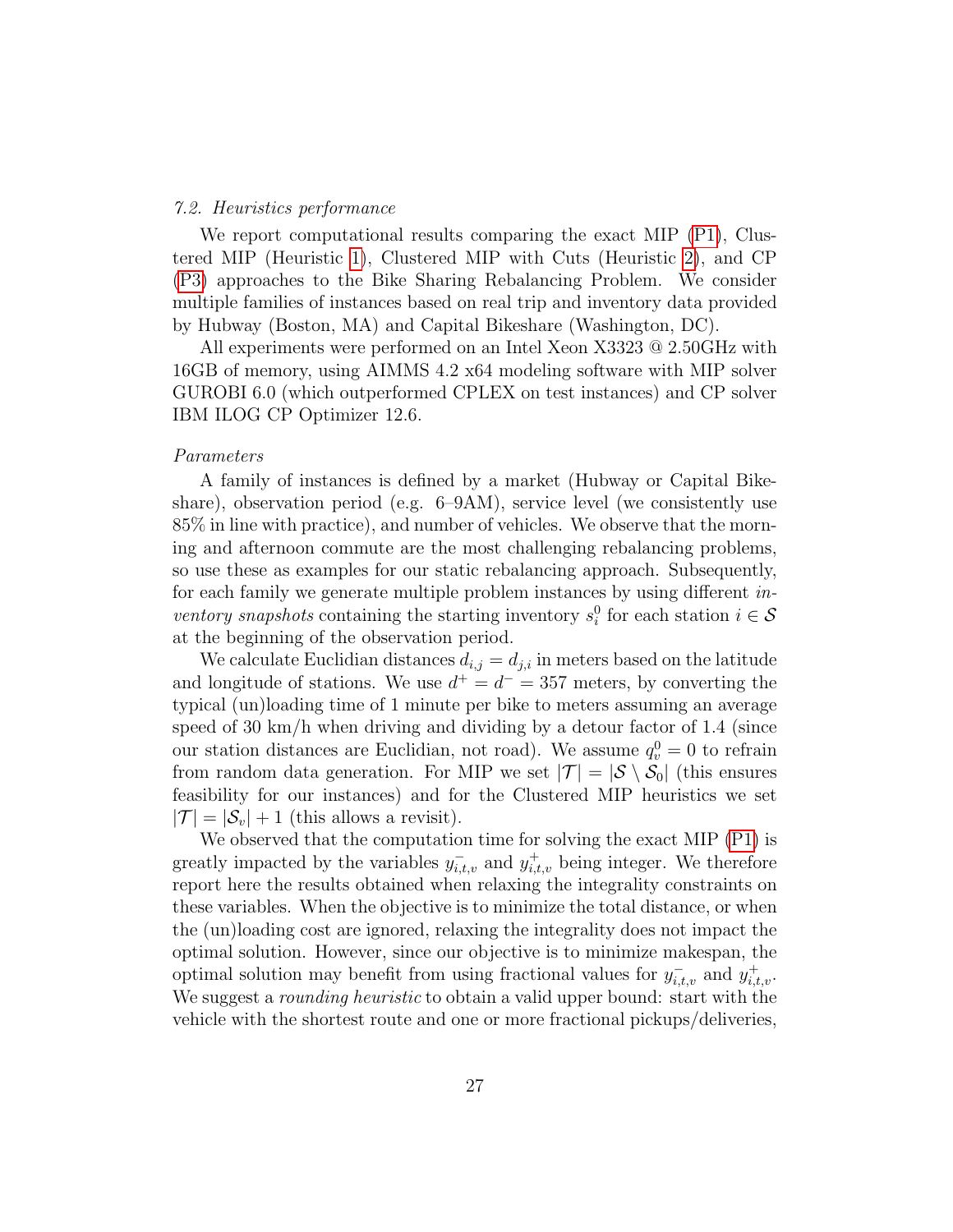round up while maintaining vehicle inventory feasibility, continue with next vehicle until solution is integer.

## Hubway (Boston, MA)

We restrict to  $|\mathcal{S}| = 60$  stations to obtain sufficient trip observations to calibrate the service level requirements on 82 weekdays between November 1st 2011 and May 31st 2012. We use 41 inventory snapshots on weekdays between June 1st and July 29th 2012. Hubway currently operates  $|\mathcal{V}| = 3$ vehicles with capacity  $Q_v = 22$  since opening an additional 40 stations in Summer 2012. However, during our observations Hubway only operated two vehicles. We investigate both truck fleet sizes to reveal the possible implications for performance.

After extensive experiments we set the computational cut-offs (if unsolved): MIP after 7200 seconds; Clustered MIP after 20 seconds for [\(P2\)](#page-18-7) and 120 seconds for [\(P1\)](#page-12-8); Clustered MIP with Cuts after 300 seconds in total with 20 seconds for [\(P2\)](#page-18-7) and 120 seconds for [\(P1\)](#page-12-8); CP after 300 seconds. For CP we set the schedule domain with  $MaxTime = 250000$ , which proved necessary to quickly identify a feasible (but low-quality) solution.

Table [1](#page-28-0) summarizes our computational results for Hubway. We show the average solutions and computation times per instance family for the exact MIP and our heuristics. For our improvement scheme (Clustered MIP with Cuts), we also show the average number of iterations completed.

We observe that in 5 minutes our Clustered MIP with Cuts and CP heuristics outperform the best found solution of the MIP after two hours with 25–45% on average for the two-vehicle families. For the three-vehicle families, the average improvement is 50–60%. In addition, we note that our heuristics found feasible solutions in 5 minutes for 27 instances (out of 164) for which the solver did not yield an integer MIP solution after two hours (see Table [2\)](#page-28-1).

We can see that for the Clustered MIP heuristic, computational complexity is still in the routing problem, since solution times are shorter (and number of iterations higher) for the three-vehicle instance families.

In Figure [5](#page-29-0) we present a more detailed comparison of our dedicated Clustered MIP with Cuts heuristic with the CP heuristic for the Hubway instance families. We show how they perform in comparison to the best found MIP solution after two hours (depicted as 100%). We note that the performance of the full MIP model decreases strongly for the three vehicle families, with our 5 minute heuristic solutions up to 75% better than the best found MIP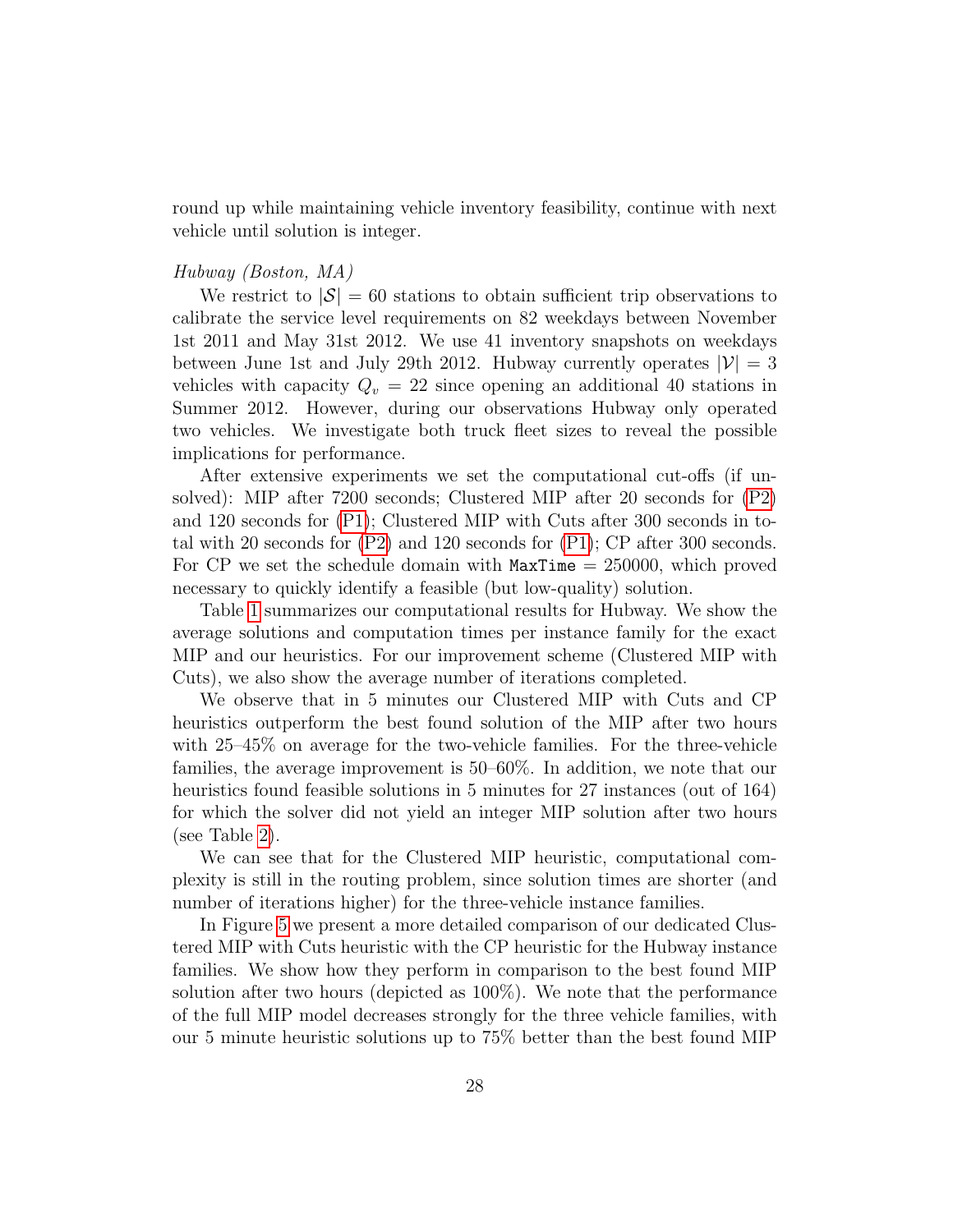<span id="page-28-1"></span><span id="page-28-0"></span>

|                                           |                                       |                                                                 | 300       | 300           | 300     | 300                       |                                                                                                                                                                                                                                                                                                                     |
|-------------------------------------------|---------------------------------------|-----------------------------------------------------------------|-----------|---------------|---------|---------------------------|---------------------------------------------------------------------------------------------------------------------------------------------------------------------------------------------------------------------------------------------------------------------------------------------------------------------|
|                                           | $C^P$                                 | Solution Time                                                   | 63145     | 43985         | 32069   | 23894                     |                                                                                                                                                                                                                                                                                                                     |
|                                           |                                       |                                                                 | 300       | 300           | 300     | 300                       | .<br>ع                                                                                                                                                                                                                                                                                                              |
|                                           |                                       | Solution Iterations Time                                        |           |               | 38      | 34                        | .<br>.<br>.                                                                                                                                                                                                                                                                                                         |
|                                           | Clustered MIP Clustered MIP with Cuts |                                                                 | 60854     | 38948         | 29533   | 20043                     |                                                                                                                                                                                                                                                                                                                     |
|                                           |                                       |                                                                 | 187       |               |         |                           |                                                                                                                                                                                                                                                                                                                     |
|                                           |                                       | Solution Time                                                   | 61545     | 40190         | 30829   | 20956                     | $\frac{1}{2}$ $\frac{1}{2}$ $\frac{1}{2}$ $\frac{1}{2}$ $\frac{1}{2}$ $\frac{1}{2}$ $\frac{1}{2}$ $\frac{1}{2}$ $\frac{1}{2}$ $\frac{1}{2}$ $\frac{1}{2}$ $\frac{1}{2}$ $\frac{1}{2}$ $\frac{1}{2}$ $\frac{1}{2}$ $\frac{1}{2}$ $\frac{1}{2}$ $\frac{1}{2}$ $\frac{1}{2}$ $\frac{1}{2}$ $\frac{1}{2}$ $\frac{1}{2}$ |
|                                           |                                       |                                                                 | 7204      | 7207          | 7203    | 7205                      |                                                                                                                                                                                                                                                                                                                     |
| Table 1: Results for Hubway (Boston, MA). | MIP                                   |                                                                 | 114431    | 96363         | 41290   | 46120                     | over the instances of each instance family for which the solver was able to                                                                                                                                                                                                                                         |
|                                           |                                       | Family $ V $ Inst. $ S \setminus S_0 $ LP bound Best found Time | 49902     | 32971         | 24888   | 16824                     |                                                                                                                                                                                                                                                                                                                     |
|                                           |                                       |                                                                 |           | 29            |         |                           | Note. These results are averaged<br>$\ddot{a}$ and $\ddot{a}$ are defined as a set of $\ddot{a}$                                                                                                                                                                                                                    |
|                                           |                                       |                                                                 | 32        |               |         |                           |                                                                                                                                                                                                                                                                                                                     |
|                                           |                                       |                                                                 |           |               |         |                           |                                                                                                                                                                                                                                                                                                                     |
|                                           |                                       |                                                                 | $6-9AM$ 2 | $6-9AM$ $3\,$ | $3-6PM$ | $3\text{-}6\mathrm{PM}$ 3 |                                                                                                                                                                                                                                                                                                                     |

find an integer MIP solution in two hours. The  $|S \setminus S_0|$  column shows the average number of insufficient stations of the instance family. For results of the 27 instances without MIP solution, see Table 2. find an integer MIP solution in two hours. The  $|S \setminus S_0|$  column shows the average number of insufficient stations of the instance family. For results of the 27 instances without MIP solution, see Table [2.](#page-28-1)

Table 2: Results for Hubway (Boston, MA) instances without a MIP solution. Table 2: Results for Hubway (Boston, MA) instances without a MIP solution.

|                                                                               |  |            |      |                         | HOLD TO THE STATE OF THE STATE TO THE TOT STATE I THAT I THE LATER COLLEGE THAT I THE THROUGH THE STATE THAT THE THE STATE IS THE THE STATE OF THE STATE IS THE THE STATE OF THE STATE OF THE STATE OF THE STATE OF THE STATE |           |       |     |
|-------------------------------------------------------------------------------|--|------------|------|-------------------------|-------------------------------------------------------------------------------------------------------------------------------------------------------------------------------------------------------------------------------|-----------|-------|-----|
|                                                                               |  | MIP        |      |                         | $Clustered~MIP$ Clustered MIP with Cuts                                                                                                                                                                                       |           | G     |     |
| $\lceil \text{annily} \rceil$ $\lceil \nu \rceil$ Inst. $\lceil \cdot \rceil$ |  |            |      |                         | $S \setminus S_0$ LP bound Time Solution Time Solution Iterations Time Solution Time                                                                                                                                          |           |       |     |
| $5-9AM$ 2                                                                     |  | 50604 7203 |      | 140<br>62844            | 62473                                                                                                                                                                                                                         | 300       | 66649 | 300 |
| $3-6PM$                                                                       |  | 27746      | 7202 | $\mathbb{S}^1$<br>33825 | 33148                                                                                                                                                                                                                         | 300       | 35453 | 300 |
| $3-6$ PM 3                                                                    |  | 18094      | 7204 | 23453                   | 21954                                                                                                                                                                                                                         | 300<br>28 | 25079 | 300 |
| Vote. These results                                                           |  |            |      |                         | are averaged over the instances of each instance family for which the solver was unable                                                                                                                                       |           |       |     |

Note. These results are averaged over the instances of each instance family for which the solver was unable  $\mathcal{L}_{\mathbf{r}}$ ANDER A HOSPITAL SOLUTION.<br>The find an integer MIP solution. to find an integer MIP solution.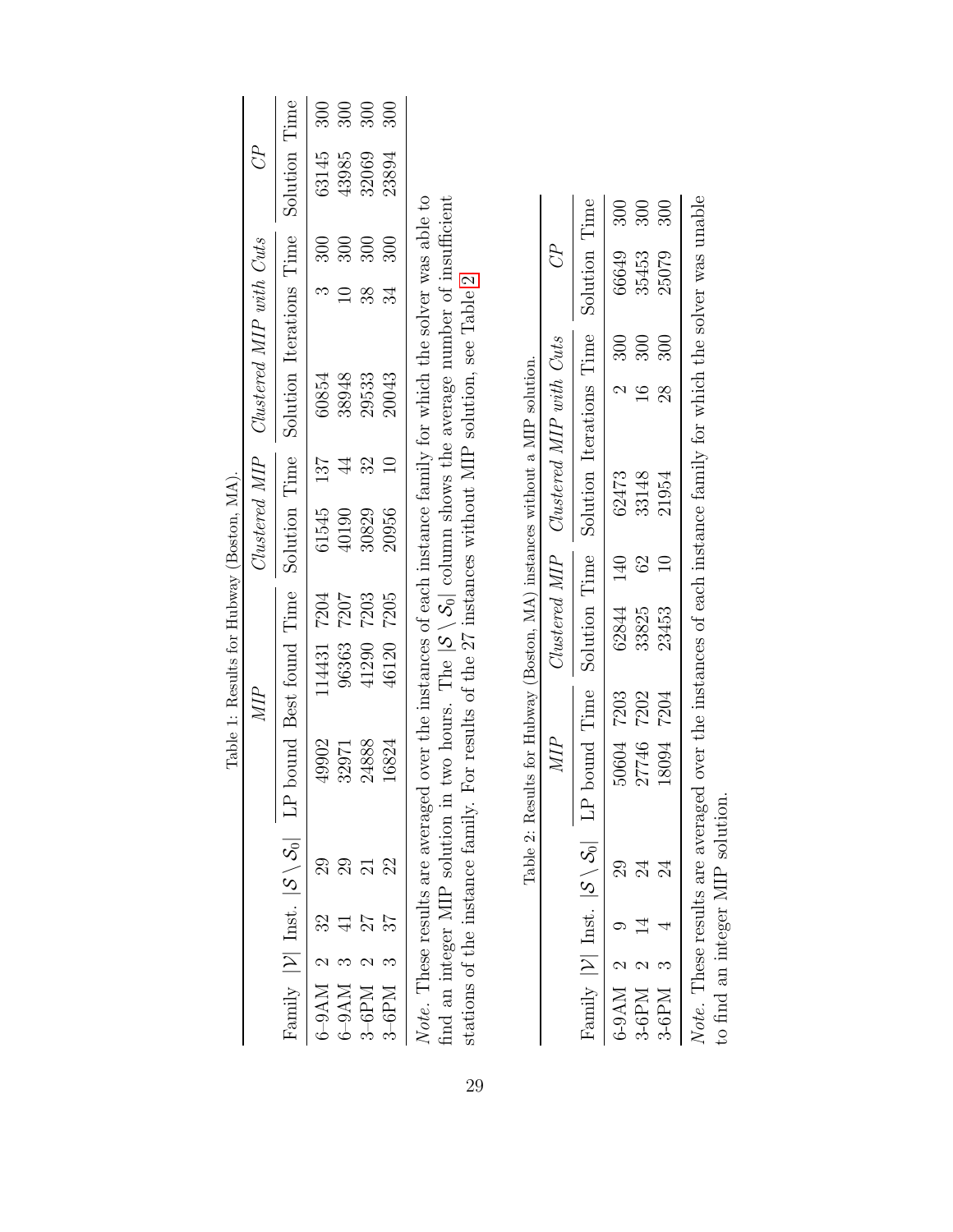

<span id="page-29-0"></span>Figure 5: Computational results for Hubway (Boston, MA).

Note. Instances are sorted with decreasing MIP LP bound to MIP best found solution ratio, to approximate complexity. Here, the MIP best found solution is shown as 100%. Instances without MIP solution not shown (see Table [2\)](#page-28-1).

solutions after two hours.

CP performs very well for the Hubway instances, with solutions very close to those of the Clustered MIP with Cuts heuristic. We believe that CP is able to quickly identify a feasible solution which is subsequently improved. CP performance appears better for the 6–9AM instances, which could be driven by the higher number of insufficient stations, making the problem more focused on scheduling.

## Capital Bikeshare (Washington, DC)

We restrict to  $|\mathcal{S}| = 135$  stations to obtain 130 trip observations on weekdays between January 1st and June 30th 2012. We use 30 8AM and 28 4PM inventory snapshots of weekdays obtained between December 17th 2012 and January 30th 2013. Capital Bikeshare operated  $|\mathcal{V}| = 5$  vehicles with  $Q_v = 25$ during the observation period.

With 135 stations and 5 vehicles, the Capital Bikeshare instances were too complex to derive feasible solutions or even useful LP bounds from the full MIP  $(P1)$  within a reasonable amount of time. Therefore, we report only on the performance of our heuristics.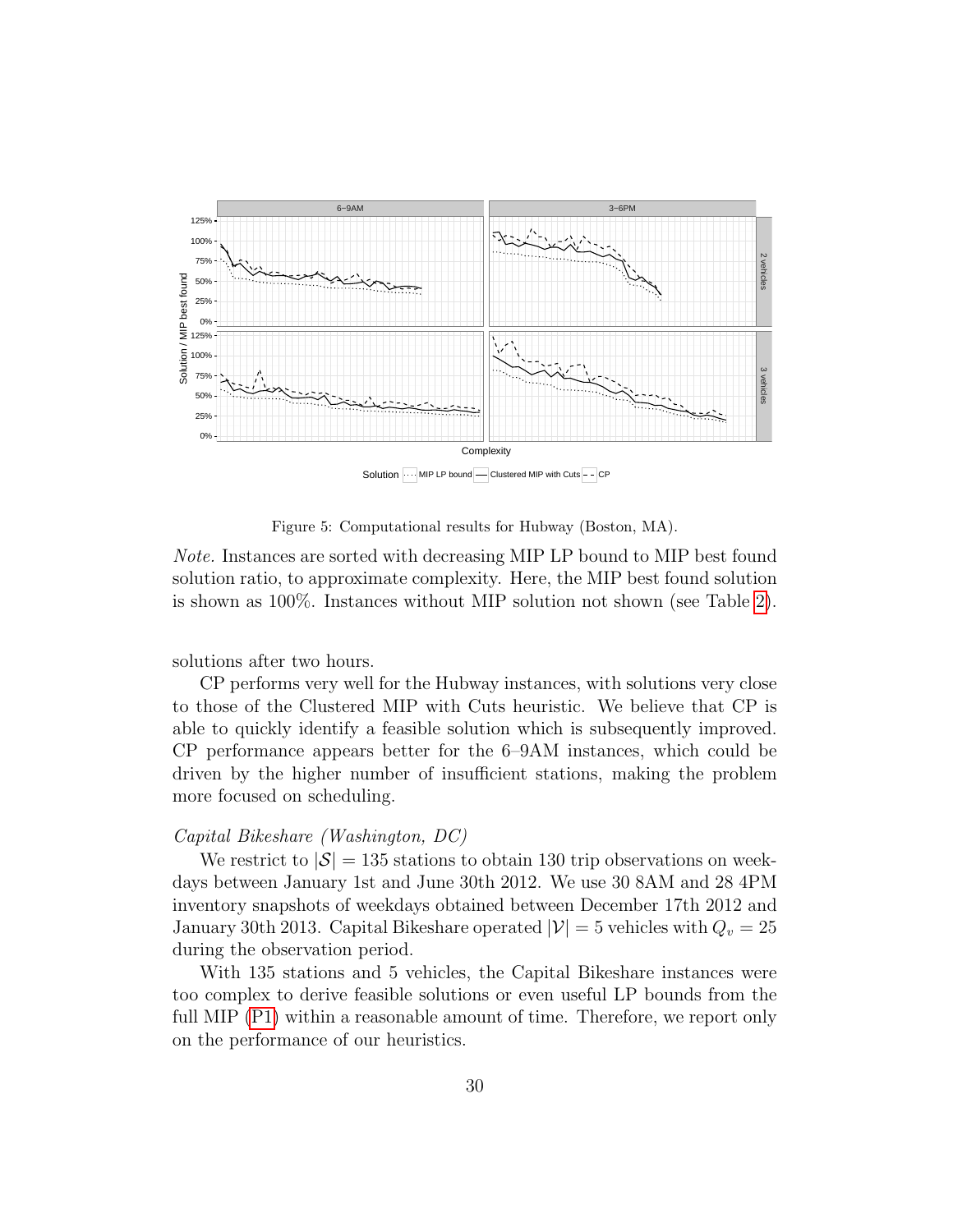|            |                                       |     |    |       |    |       | Table 3: Results for Capital (Washington, DC).                                              |       |       |     |
|------------|---------------------------------------|-----|----|-------|----|-------|---------------------------------------------------------------------------------------------|-------|-------|-----|
|            | Clustered MIP Clustered MIP with Cuts |     |    |       | CP |       |                                                                                             |       |       |     |
|            |                                       |     |    |       |    |       | Family $ V $ Inst. $ S \setminus S_0 $ Solution Time Solution Iterations Time Solution Time |       |       |     |
| 6-8AM 5    |                                       | -22 | 27 | 28722 | 21 | 26914 | 14                                                                                          | - 300 | 47512 | 300 |
| $3-5$ PM 5 |                                       | 28  | 29 | 23812 | 23 | 21772 | 13                                                                                          | 300   | 35675 | 300 |

<span id="page-30-1"></span>

Note. These results are averaged over the instances of each instance family for which the solver was able to find a CP solution. The  $|S \setminus S_0|$  column shows the average number of insufficient stations of the instance family. For results of the 8 instances without CP solution, see Table [4.](#page-30-0)

<span id="page-30-0"></span>Table 4: Results for Capital (Washington, DC) instances without a CP solution.

|           |  |      | Clustered MIP Clustered MIP with Cuts |  |         |                                                                               |        |
|-----------|--|------|---------------------------------------|--|---------|-------------------------------------------------------------------------------|--------|
|           |  |      |                                       |  |         | Family $ V $ Inst. $ S \setminus S_0 $ Solution Time Solution Iterations Time |        |
| 6-8AM 5 8 |  | - 30 | 34939 21                              |  | -32550- |                                                                               | 13 300 |

Note. These results are averaged over the instances of each instance family for which the solver was unable to find a feasible CP solution in 5 minutes.

Table [3](#page-30-1) summarizes our computational results for Capital. On average the Clustered MIP with Cuts heuristic performs 40–45% better than CP. This highlights where we believe our cluster-first route-second heuristic excels.

The polynomial-size Clustering Problem [\(P2\)](#page-18-7) allows rapid decomposition of the multi-vehicle problem into reasonably good single-vehicle clusters. Then, the single-vehicle Routing Problem [\(P1\)](#page-12-8) can be quickly solved to optimality for each cluster. The subsequent improvement cuts mitigate both the approximation error (see Figure [4\)](#page-25-1) and potential sub-optimality incurred from cutting off the Clustering Problem before the solver is finished.

In addition, we note that our Clustered MIP heuristics found solutions for 8 Capital instances (out of 58) for which the solver did not yield a feasible constraint programming solution after 5 minutes (see Table [4\)](#page-30-0). This is potentially because of the alternative resource constraint, which prevents revisits.

In Figure [6](#page-31-0) we present a more detailed comparison of our heuristics, with the Clustered MIP heuristic shown as 100%. For some instances, even the simple Clustered MIP heuristic is up to 50% better than CP. Figure [6](#page-31-0) also shows clearly how adding cuts in the Clustered MIP with Cuts heuristic can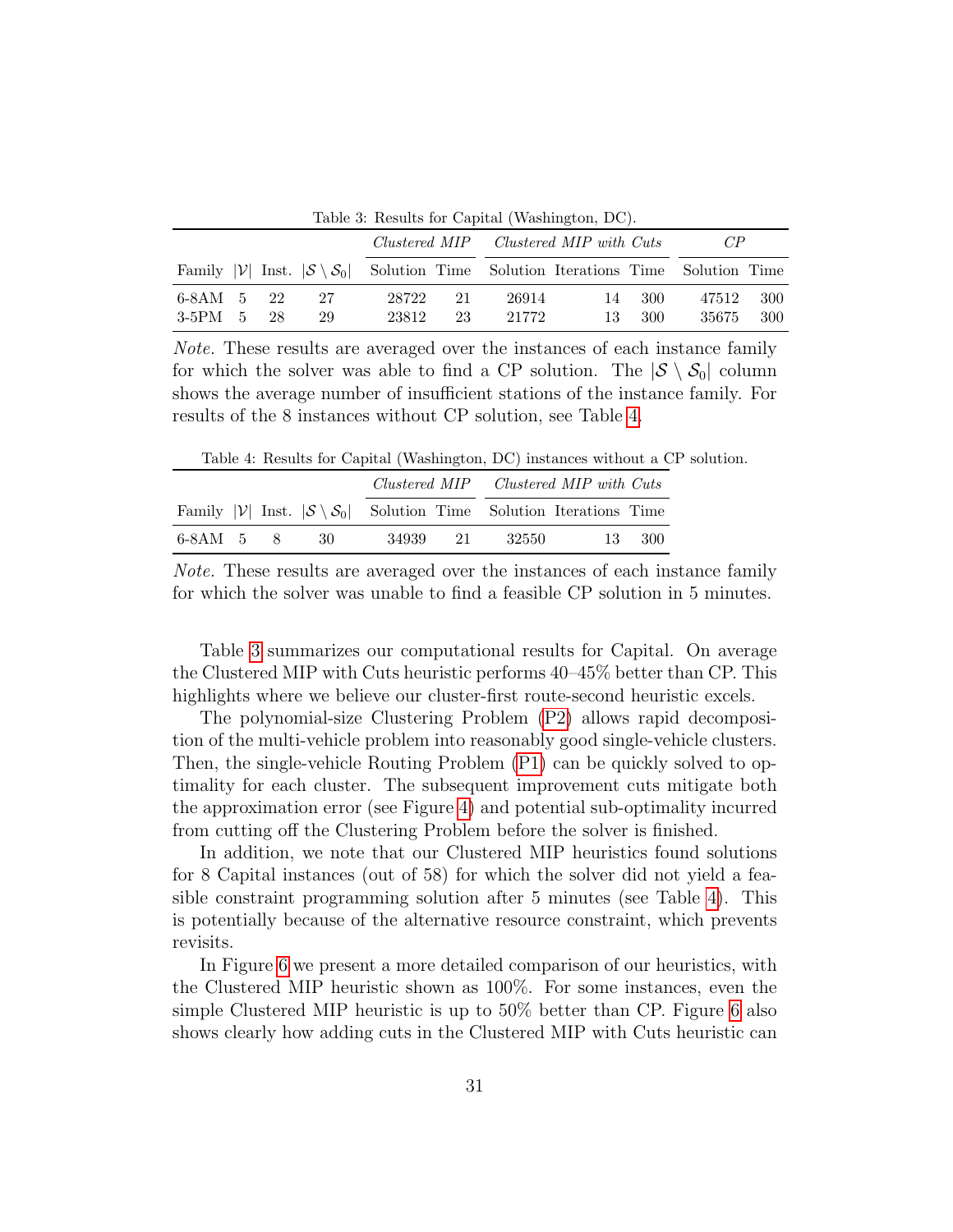

<span id="page-31-0"></span>Figure 6: Computational results for Capital Bikeshare (Washington, DC).

Note. Instances are sorted with increasing CP solution to Clustered MIP solution ratio, to approximate complexity. The Clustered MIP solution is shown as  $100\%$ .

yield improvements of up to 15% over the simple Clustered MIP heuristic.

The results for Capital Bikeshare show that our dedicated Clustered MIP (with Cuts) heuristic performs better than CP, especially for instances with a larger vehicle fleet and a lower number of stations per vehicle. This implies the polynomial-size Clustering Problem can handle large sets of insufficient stations, when sufficient vehicles are available to divide the workload. When an instance is more similar to a scheduling problem (i.e. lower number of vehicles and longer routes, like for some Hubway instances), the techniques embedded in CP show their strength. Combining a MIP clustering heuristic with constraint programming for the single-vehicle routing (i.e. scheduling) problems could be an interesting area for future research.

# 8. Conclusions

This paper is the first to unify dual-bounded service level constraints (which add inventory flexibility) and vehicle routing for static rebalancing in bike sharing systems. We represent the inventory at each station as a finitebuffer single-server non-stationary queuing system and use the Kolmogorov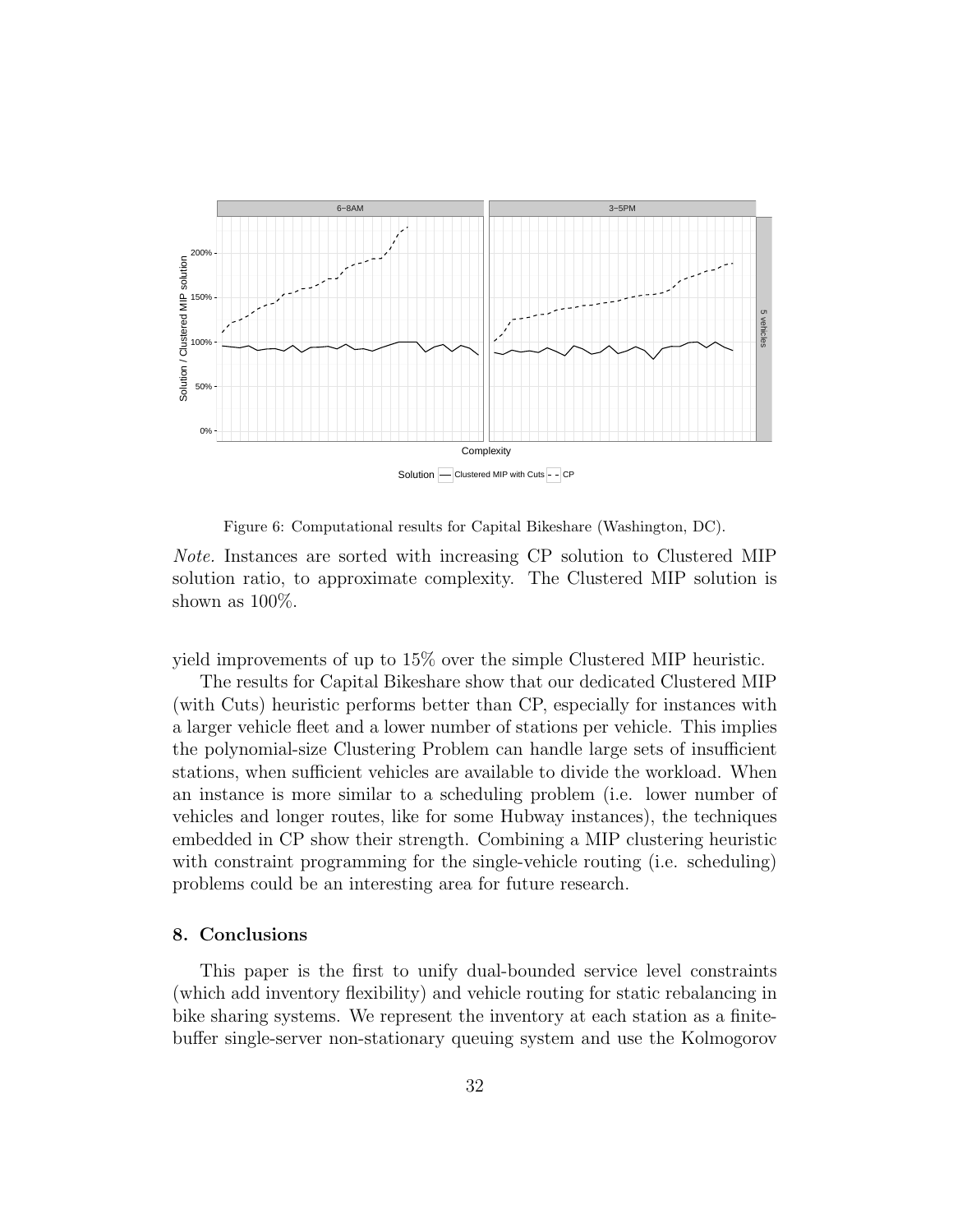forward equations to calculate service level requirements. We introduce the notion of self-sufficient stations, which fulfill these requirements with their starting inventory. Hence, self-sufficient stations do not necessarily need to be visited by a vehicle, but may act as source or sink nodes.

We present a mixed-integer programming based Clustering Problem that decomposes the multi-vehicle rebalancing problem into single-vehicle problems, while taking into account service level feasibility constraints (a clusterfirst route-second approach). We introduce a novel polynomial-size Maximum Spanning Star routing costs approximation for the Clustering Problem to achieve fast computational performance. We develop an improvement scheme based on elimination cuts to mitigate the approximation error. Furthermore, we provide the first constraint programming formulation of the bike sharing rebalancing problem.

Using empirical data from two bike sharing systems, we extensively test the Clustered MIP heuristics against the classical full MIP model and the constraint programming approach. Our Clustered MIP with Cuts heuristic outperforms the constraint programming formulation as the number of vehicles increases. Constraint programming performs well when the number of vehicles is low and the number of stations per vehicle is high, which makes the problem more focused on scheduling. Both the Clustered MIP and constraint programming approaches identify better solutions within 5 minutes than the often-used full MIP after two hours. We thus believe that our approach is suitable for practical implementation in bike sharing systems.

The novel heuristics and our approximation may also be applicable to other constrained routing problems, specifically to (extended) One-Commodity Pickup-and-Delivery VRPs like the empty freight container rebalancing problem, as well as to other sharing systems.

## <span id="page-32-0"></span>Appendix A. Data sources

In order to produce the examples and computational results, we processed two data sets from Hubway (Boston, MA) and Capital Bikeshare (Washington, DC), which have identical formatting. These data sets were made available through their websites <thehubway.com> and <capitalbikeshare.com>. Each data set consists of three tables: Stations, Trips and Snapshots.

The Stations table contains the following fields for each station: id, name, lat, lng, installed, locked and temporary. We use the id field to create the relationship with the Trips and Inventory tables. We use the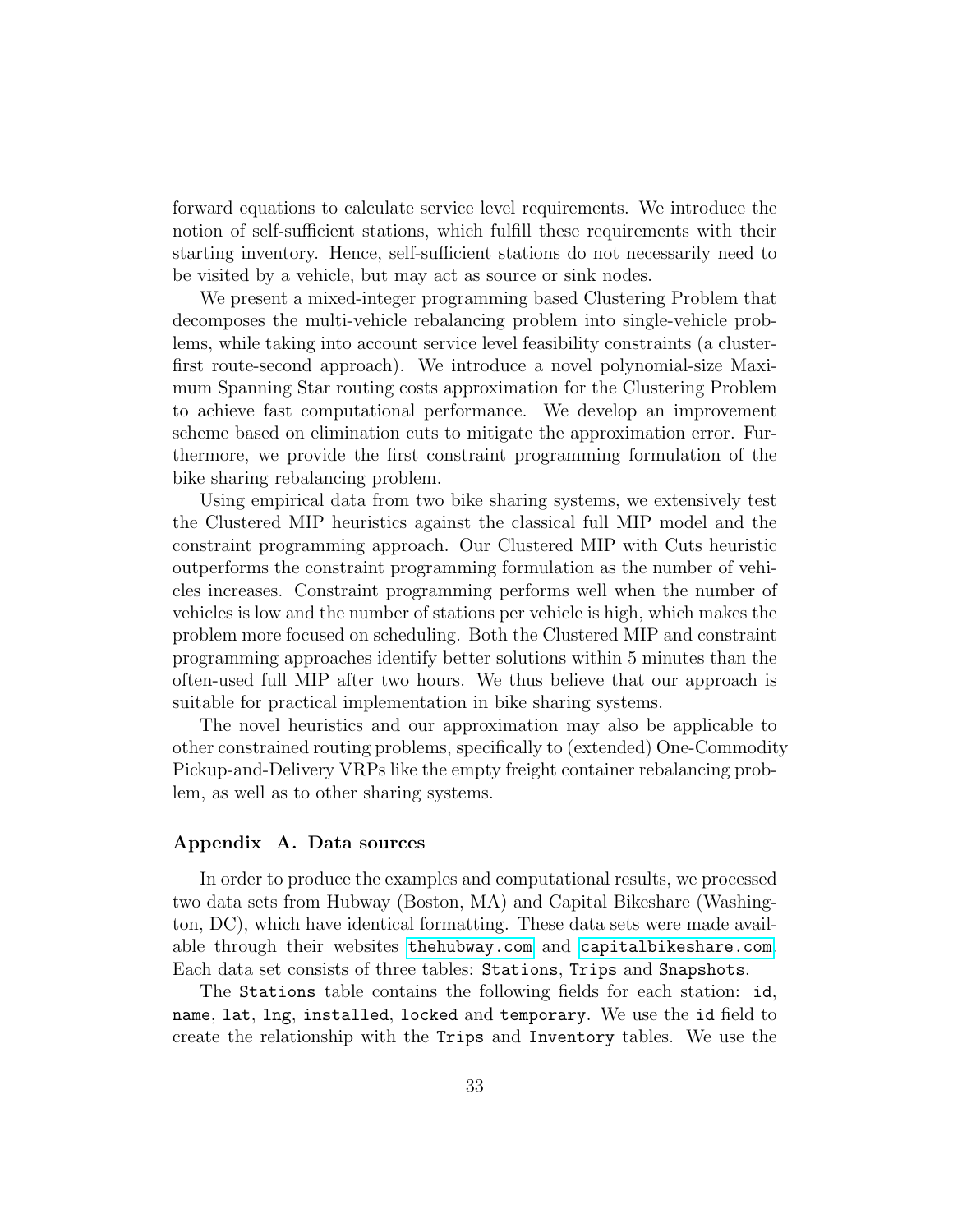lat and lng fields to calculate the Euclidean distance matrix d in meters with the spDists function of the sp package in R.

The Trips table has the following fields for each trip: id, start date, end date, start station, end station, bike name, bike and member type. We calculate the number of pickups at a station during the observation period using start\_date and start\_station, and the number of returns using end date and end station, to synchronize these events. As mentioned in Section [7.2,](#page-26-0) we select a subset of the stations for calculating the service level requirements, to ensure that sufficient trip observations are available.

The Snapshots table contains the following fields for each station/date combination: id, bikes, docks and date. We calculate capacity  $=$  bikes $+$ docks for each snapshot, since reparations or extensions may lead to changes in the station capacity over time. We set  $C_i$  equal to the maximum capacity of station  $i \in \mathcal{S}$  to prevent infeasibilities. We web scraped the Snapshots table for Capital Bikeshare from

<http://capitalbikeshare.com/data/stations/bikeStations.xml>.

#### Acknowledgements

The authors would like to thank Scott Mullen, general manager of Hubway, and Eric Gilliland, general manager of Capital Bikeshare, for their guidance and information on bike sharing operations.

# References

- <span id="page-33-3"></span>Akiyama, J., Kobayashi, M., & Nakamura, G. (2004). Symmetric Hamilton cycle decompositions of the complete graph. Journal of Combinatorial Designs,  $12, 39-45.$  doi:[10.1002/jcd.10066](http://dx.doi.org/10.1002/jcd.10066).
- <span id="page-33-2"></span>Benchimol, M., Benchimol, P., Chappert, B., de la Taille, A., Laroche, F., Meunier, F., & Robinet, L. (2011). Balancing the stations of a self service 'bike hire' system. RAIRO - Operations Research, 45 , 37–61. doi:[10.1051/](http://dx.doi.org/10.1051/ro/2011102) [ro/2011102](http://dx.doi.org/10.1051/ro/2011102).
- <span id="page-33-0"></span>Borgnat, P., & Abry, P. (2009). Studying Lyon's Vélo'V: A Statistical Cyclic Model. In European Conference on Complex Systems (pp. 1–6).
- <span id="page-33-1"></span>Borgnat, P., Abry, P., Flandrin, P., Robardet, C., Rouquier, J.-B., & Fleury, E. (2011). Shared Bicycles in a City: a Signal Processing and Data Analysis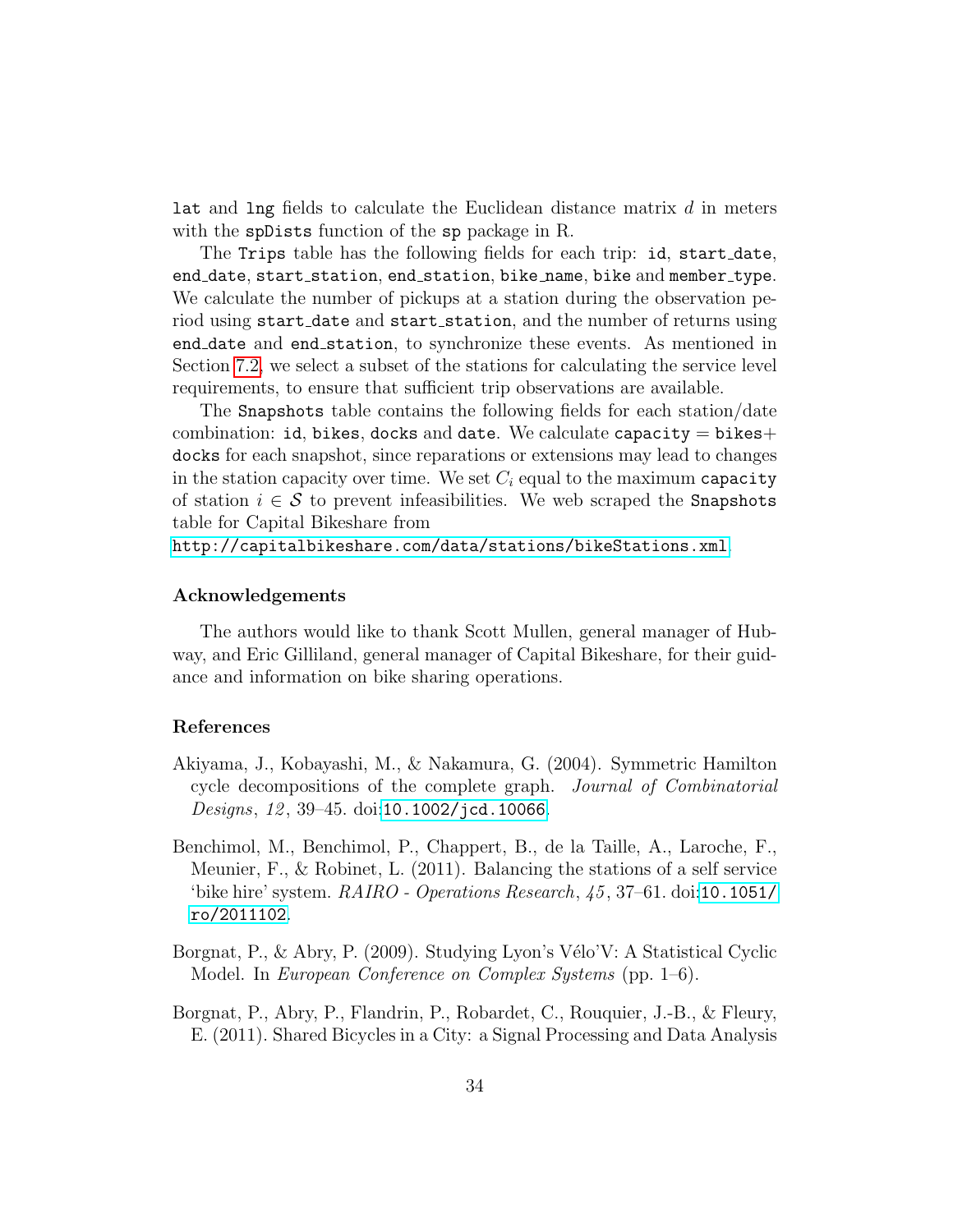Perspective. Advances in Complex Systems, 14, 415–438. doi:[10.1142/](http://dx.doi.org/10.1142/S0219525911002950) [S0219525911002950](http://dx.doi.org/10.1142/S0219525911002950).

- <span id="page-34-8"></span>Charikar, M., Goemans, M. X., & Karloff, H. (2004). On the Integrality Ratio for Asymmetric TSP. In 45th Annual IEEE Symposium on Foundations of Computer Science (pp. 101–107). IEEE. doi:[10.1109/FOCS.2004.45](http://dx.doi.org/10.1109/FOCS.2004.45).
- <span id="page-34-3"></span>Chemla, D., Meunier, F., & Calvo, R. W. (2013). Bike sharing systems: Solving the static rebalancing problem. Discrete Optimization, 10, 120 – 146. doi:[10.1016/j.disopt.2012.11.005](http://dx.doi.org/10.1016/j.disopt.2012.11.005).
- <span id="page-34-1"></span>Contardo, C., Morency, C., & Rousseau, L.-M. (2012). Balancing a Dynamic Public Bike-Sharing System. Technical Report CIRRELT.
- <span id="page-34-9"></span>Dantzig, G., Fulkerson, R., & Johnson, S. (1954). Solution of a Large-Scale Traveling-Salesman Problem. *Operations Research*, 2, 393–4[10.](http://dx.doi.org/10.1287/opre.2.4.393) doi:10. [1287/opre.2.4.393](http://dx.doi.org/10.1287/opre.2.4.393).
- <span id="page-34-2"></span>Dell'Olio, L., Ibeas, A., & Moura, J. L. (2011). Implementing bike-sharing systems. Proceedings of the ICE - Municipal Engineer,  $164$ , 89-101. doi:[10.1680/muen.2011.164.2.89](http://dx.doi.org/10.1680/muen.2011.164.2.89).
- <span id="page-34-0"></span>DeMaio, P. (2009). Bike-sharing: History, Impacts, Models of Provision, and Future. Journal of Public Transportation, 12, 41–56.
- <span id="page-34-7"></span>Di Gaspero, L., Rendl, A., & Urli, T. (2013a). A Hybrid ACO+CP for Balancing Bicycle Sharing Systems. In M. J. Blesa, C. Blum, P. Festa, A. Roli, & M. Sampels (Eds.), Hybrid Metaheuristics: 8th International  $Workshop$  (pp. 198–212). doi:10.1007/978–3–642–38516–2\_16.
- <span id="page-34-5"></span>Di Gaspero, L., Rendl, A., & Urli, T. (2013b). Constraint-Based Approaches for Balancing Bike Sharing Systems. In C. Schulte (Ed.), Proceedings of CP (pp. 758–773). volume 8124 of Lecture Notes in Computer Science. doi:[10.1007/978-3-642-40627-0\\_56](http://dx.doi.org/10.1007/978-3-642-40627-0_56).
- <span id="page-34-6"></span>Di Gaspero, L., Rendl, A., & Urli, T. (2015). Balancing bike sharing systems with constraint programming. Constraints, 21 , 1–31. doi:[10.1007/](http://dx.doi.org/10.1007/s10601-015-9182-1) [s10601-015-9182-1](http://dx.doi.org/10.1007/s10601-015-9182-1).
- <span id="page-34-4"></span>Erdoğan, G., Battarra, M., & Calvo, R. W.  $(2015)$ . An exact algorithm for the static rebalancing problem arising in bicycle sharing systems. European Journal of Operational Research, 245 , 667–679.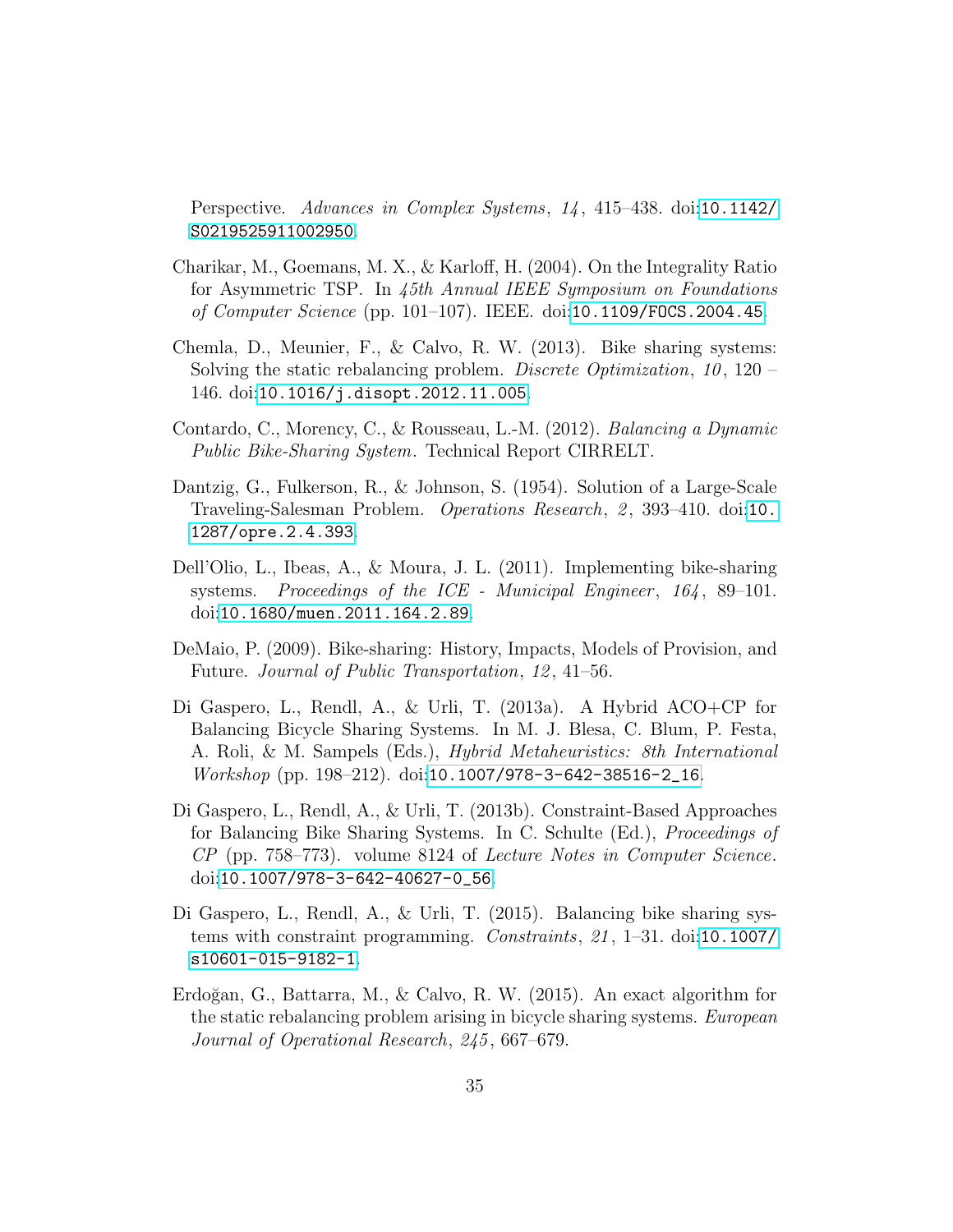- <span id="page-35-6"></span>Erdoğan, G., Laporte, G., & Calvo, R. W.  $(2013)$ . The One-Commodity Pickup and Delivery Traveling Salesman Problem with Demand Intervals. Technical Report CIRRELT.
- <span id="page-35-8"></span>Fisher, M. L., & Jaikumar, R. (1981). A generalized assignment heuristic for vehicle routing. Networks, 11, 109-124. doi:[10.1002/net.3230110205](http://dx.doi.org/10.1002/net.3230110205).
- <span id="page-35-7"></span>Forma, I. A., Raviv, T., & Tzur, M. (2015). A 3-step math heuristic for the static repositioning problem in bike-sharing systems. Transportation research part B: methodological, 71 , 230–247.
- <span id="page-35-4"></span>Fricker, C., & Gast, N. (2014). Incentives and redistribution in homogeneous bike-sharing systems with stations of finite capacity. EURO Journal on Transportation and Logistics, (pp. 1–31). doi:[10.1007/](http://dx.doi.org/10.1007/s13676-014-0053-5) [s13676-014-0053-5](http://dx.doi.org/10.1007/s13676-014-0053-5).
- <span id="page-35-0"></span>Fricker, C., Gast, N., & Mohamed, H. (2012). Mean field analysis for inhomogeneous bike sharing systems. In *DMTCS Proceedings* (pp. 365–376).
- <span id="page-35-1"></span>Froehlich, J., & Oliver, N. (2008). Measuring the pulse of the city through shared bicycle programs. In Proceedings of International Workshop on Urban, Community, and Social Applications of Networked Sensing Systems  $(pp. 16-20).$
- <span id="page-35-3"></span>George, D. K., & Xia, C. H. (2011). Fleet-sizing and service availability for a vehicle rental system via closed queueing networks. European Journal of Operational Research, 211 , 198–207.
- <span id="page-35-2"></span>Hampshire, R. C., Marla, L., & Eluru, N. (2013). An Empirical Analysis of Bike Sharing Usage and Rebalancing: Explaining Trip Generation and Attraction from Revealed Preference Data. Technical Report Heinz College, Carnegie Mellon University.
- <span id="page-35-9"></span>Held, M., & Karp, R. M. (1970). The Traveling-Salesman Problem and Minimum Spanning Trees. Oper. Res., 18, 1138-1162. doi:[10.1287/opre.](http://dx.doi.org/10.1287/opre.18.6.1138) [18.6.1138](http://dx.doi.org/10.1287/opre.18.6.1138).
- <span id="page-35-5"></span>Hernández-Pérez, H., & Salazar-González, J.-J. (2003). The One-Commodity Pickup-and-Delivery Travelling Salesman Problem. In M. Jünger, G. Reinelt, & G. Rinaldi (Eds.), Combinatorial Optimization – Eureka,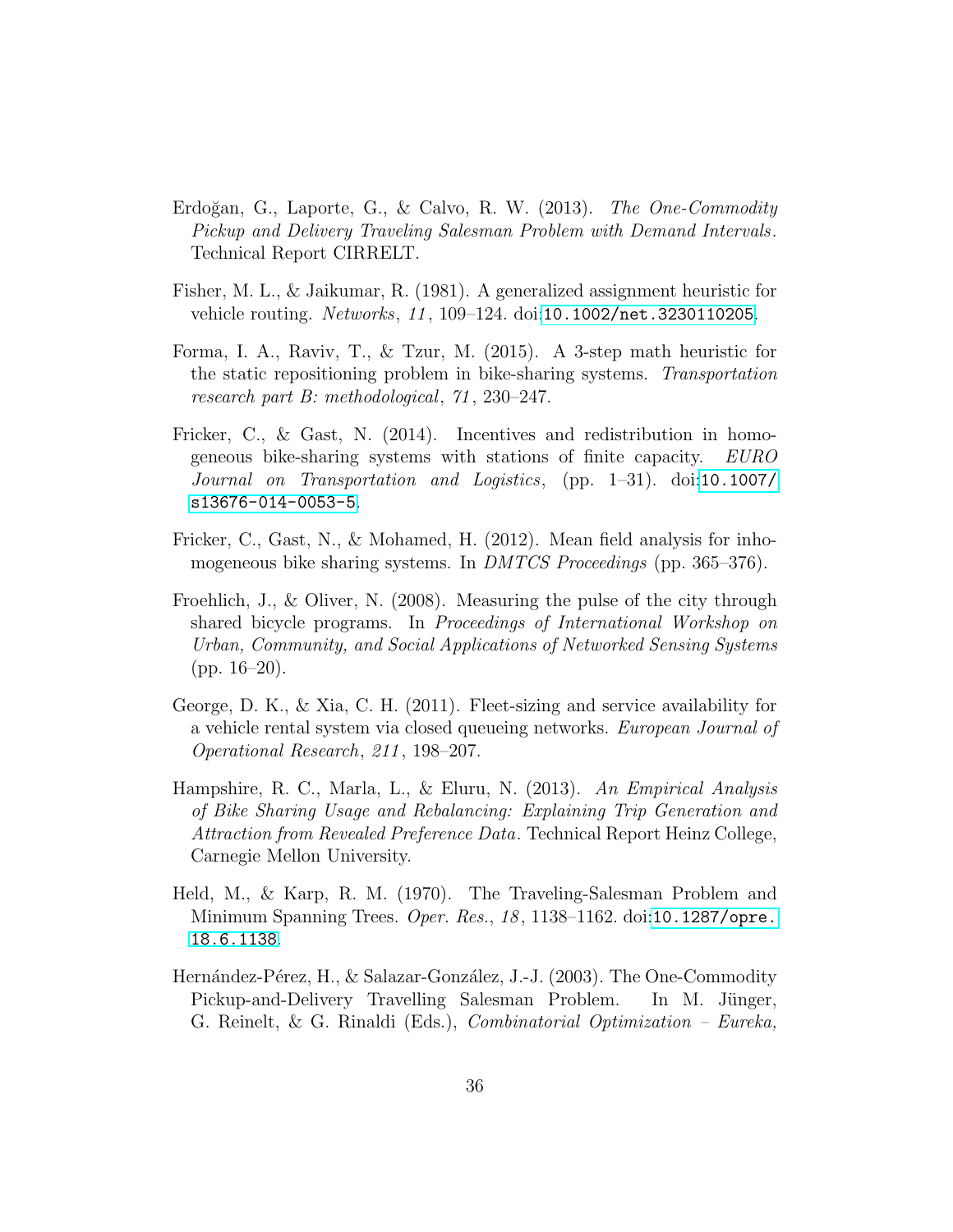You Shrink! (pp. 89–104). Springer Berlin Heidelberg volume 2570 of Lecture Notes in Computer Science. doi:[10.1007/3-540-36478-1\\\_10](http://dx.doi.org/10.1007/3-540-36478-1_10).

- <span id="page-36-2"></span>Kaltenbrunner, A., Meza, R., Grivolla, J., Codina, J., & Banchs, R. (2010). Urban cycles and mobility patterns: Exploring and predicting trends in a bicycle-based public transport system. Pervasive and Mobile Computing,  $6, 455 - 466.$  doi:[10.1016/j.pmcj.2010.07.002](http://dx.doi.org/10.1016/j.pmcj.2010.07.002).
- <span id="page-36-6"></span>Kendall, D. G. (1953). Stochastic Processes Occurring in the Theory of Queues and their Analysis by the Method of the Imbedded Markov Chain. The Annals of Mathematical Statistics, 24 , 338–354. doi:[10.1214/aoms/](http://dx.doi.org/10.1214/aoms/1177728975) [1177728975](http://dx.doi.org/10.1214/aoms/1177728975).
- <span id="page-36-8"></span>Kilby, P., & Shaw, P. (2006). Vehicle Routing. In F. Rossi, P. Van Beek, & T. Walsh (Eds.), Handbook of Constraint Programming chapter 23. (pp. 801–836). Elsevier.
- <span id="page-36-5"></span>Kloimüllner, C., Papazek, P., Hu, B., & Raidl, G. R. (2015). A Cluster-First Route-Second Approach for Balancing Bicycle Sharing Systems. In Computer Aided Systems Theory–EUROCAST 2015 (pp. 439–446). doi:[10.1007/978-3-319-27340-2\\_55](http://dx.doi.org/10.1007/978-3-319-27340-2_55).
- <span id="page-36-7"></span>Laporte, G. (1992). The traveling salesman problem: An overview of exact and approximate algorithms. European Journal of Operational Research, 59 , 231–247. doi:[10.1016/0377-2217\(92\)90138-Y](http://dx.doi.org/10.1016/0377-2217(92)90138-Y).
- <span id="page-36-0"></span>Laporte, G., Meunier, F., & Calvo, R. W. (2015). Shared mobility systems.  $\mu$ OR, 13, 341–360.
- <span id="page-36-3"></span>Lathia, N., Ahmed, S., & Capra, L. (2012). Measuring the impact of opening the London shared bicycle scheme to casual users. Transportation Res.  $C$ ,  $22,88-102.$  doi:[10.1016/j.trc.2011.12.004](http://dx.doi.org/10.1016/j.trc.2011.12.004).
- <span id="page-36-4"></span>Leurent, F. (2012). Modelling a vehicle-sharing station as a dual waiting system: stochastic framework and stationary analysis. Working paper.
- <span id="page-36-1"></span>Lin, J.-R., & Yang, T.-H. (2011). Strategic design of public bicycle sharing systems with service level constraints. Transportation Research Part E: Logistics and Transportation Review, 47, 284-294. doi:[10.1016/j.tre.](http://dx.doi.org/10.1016/j.tre.2010.09.004) [2010.09.004](http://dx.doi.org/10.1016/j.tre.2010.09.004).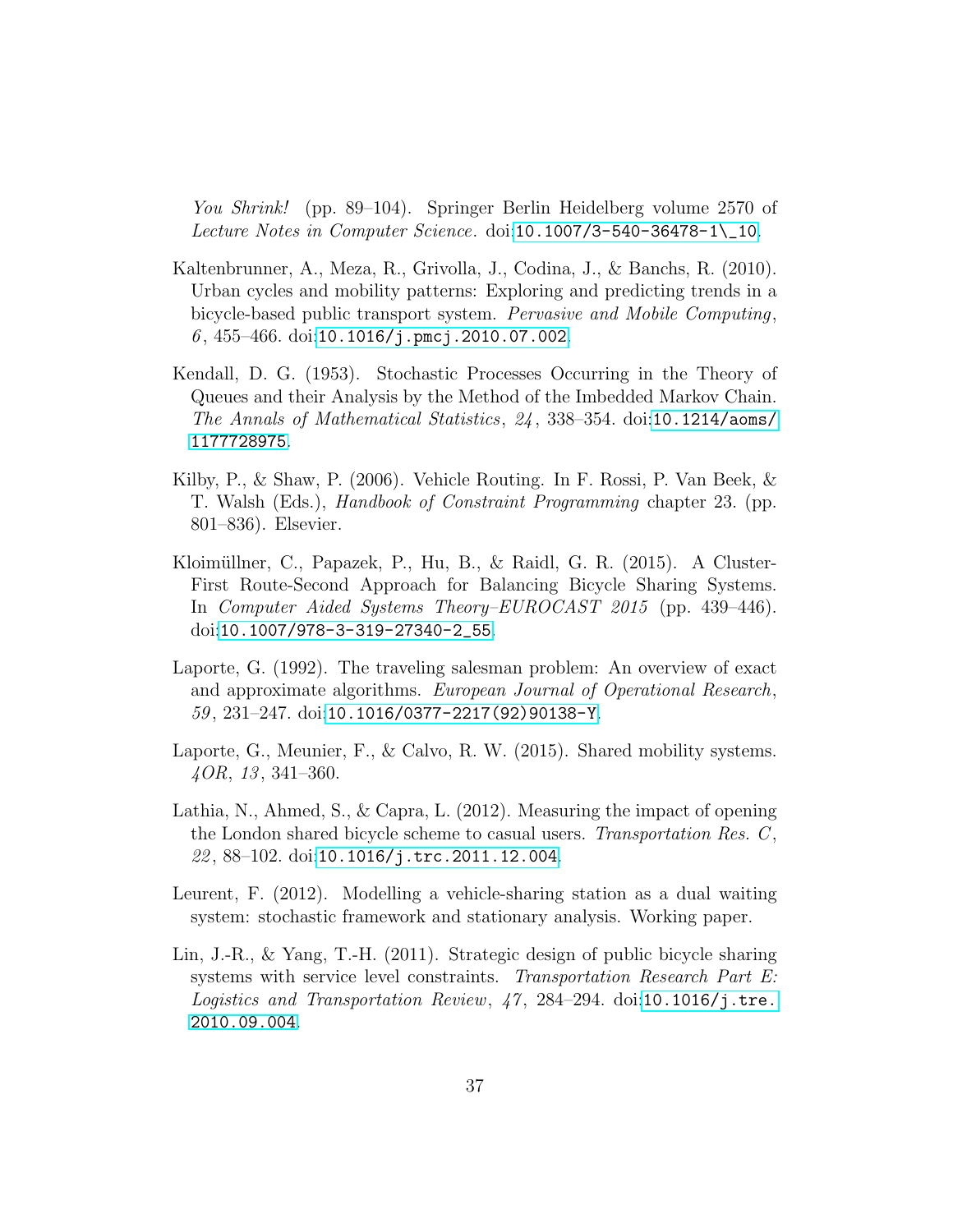- <span id="page-37-1"></span>Martinez, L. M., Caetano, L., Eiró, T., & Cruz, F. (2012). An Optimisation Algorithm to Establish the Location of Stations of a Mixed Fleet Biking System: An Application to the City of Lisbon. *Procedia - Social and* Behavioral Sciences, 54 , 513–524. doi:[10.1016/j.sbspro.2012.09.769](http://dx.doi.org/10.1016/j.sbspro.2012.09.769).
- <span id="page-37-0"></span>Meddin, R., & DeMaio, P. (2016). The Bike Sharing World Map. URL: <http://www.metrobike.net/>.
- <span id="page-37-8"></span>Morse, P. M. (1958). Queues, Inventories, And Maintenance: The Analysis Of Operational Systems With Variable Demand And Supply. (Dover ed.). New York: Wiley.
- <span id="page-37-3"></span>Nair, R., & Miller-Hooks, E. (2011). Fleet Management for Vehicle Sharing Operations. Transportation Sci.,  $45$ , 524-540. doi:[10.1287/trsc.1100.](http://dx.doi.org/10.1287/trsc.1100.0347) [0347](http://dx.doi.org/10.1287/trsc.1100.0347).
- <span id="page-37-4"></span>Nair, R., Miller-Hooks, E., Hampshire, R. C., & Bušić, A. (2013). Large-Scale Vehicle Sharing Systems: Analysis of Vélib'. *International Journal* of Sustainable Transportation, 7 , 85–106. doi:[10.1080/15568318.2012.](http://dx.doi.org/10.1080/15568318.2012.660115) [660115](http://dx.doi.org/10.1080/15568318.2012.660115).
- <span id="page-37-9"></span>New York City Bike Share (2013). Frequently Asked Questions. URL: [http://a841-tfpweb.nyc.gov/bikeshare/faq/](http://a841-tfpweb.nyc.gov/bikeshare/faq/#who-is-running-bike-share-in-nyc) [#who-is-running-bike-share-in-nyc](http://a841-tfpweb.nyc.gov/bikeshare/faq/#who-is-running-bike-share-in-nyc).
- <span id="page-37-7"></span>O'Mahony, E. D. (2015). Smarter Tools For (Citi) Bike Sharing. Ph.D. thesis Cornell University.
- <span id="page-37-2"></span>Prem Kumar, V., & Bierlaire, M. (2012). Optimizing Locations for a Vehicle Sharing System. In Swiss Transport Research Conference (pp. 1–30).
- <span id="page-37-6"></span>Rainer-Harbach, M., Papazek, P., Raidl, G. R., Hu, B., & Kloimüllner, C. (2014). PILOT, GRASP, and VNS approaches for the static balancing of bicycle sharing systems. Journal of Global Optimization, 63 , 597–629. doi:[10.1007/s10898-014-0147-5](http://dx.doi.org/10.1007/s10898-014-0147-5).
- <span id="page-37-5"></span>Raviv, T., & Kolka, O. (2013). Optimal inventory management of a bikesharing station. IIE Transactions, 45 , 1077–1093. doi:[10.1080/0740817X.](http://dx.doi.org/10.1080/0740817X.2013.770186) [2013.770186](http://dx.doi.org/10.1080/0740817X.2013.770186).